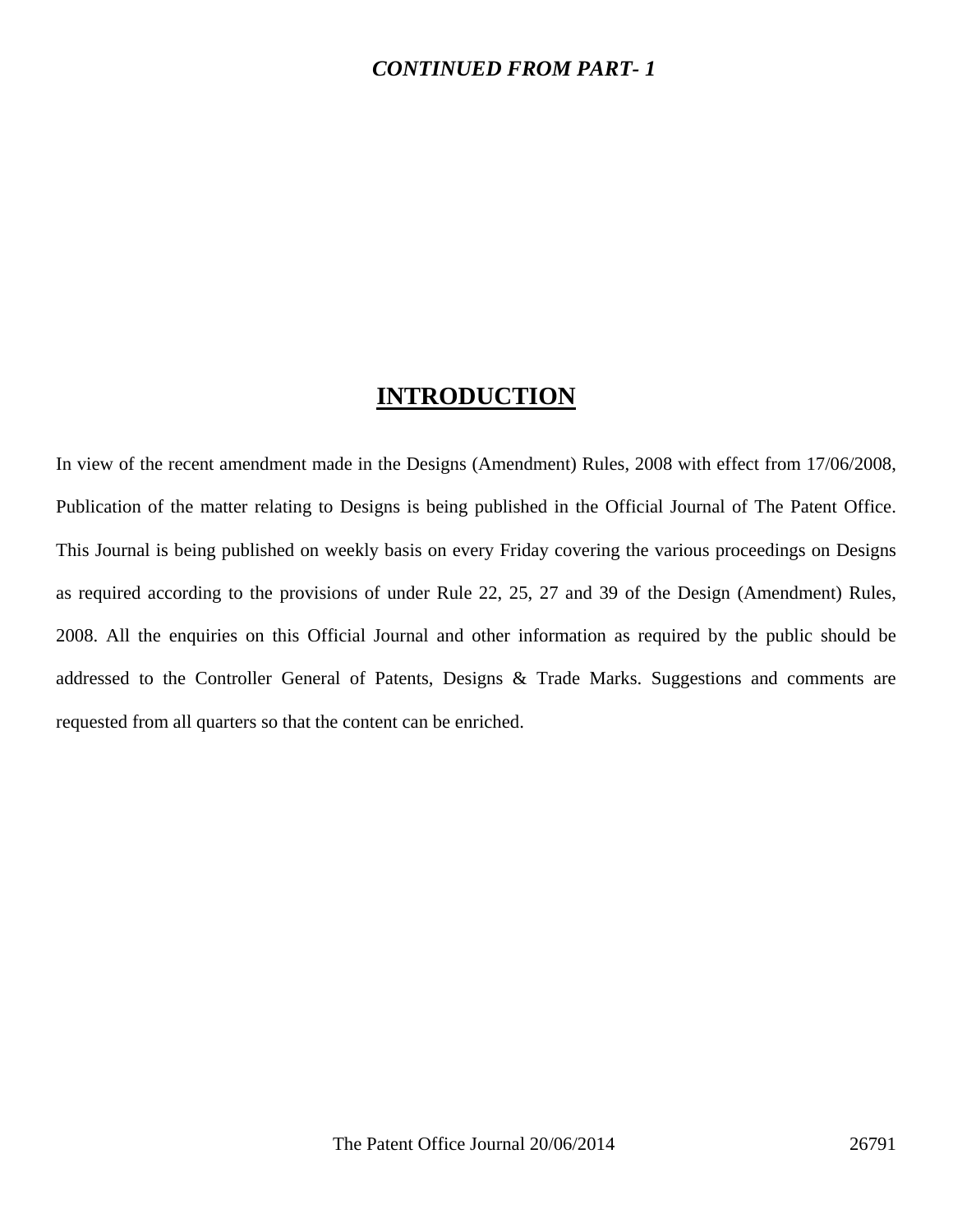## **COPYRIGHT PUBLICATION**

| <b>SL NO</b> | <b>REGISTERED DESIGN NUMBERS</b> | <b>RENEWED ON</b> |
|--------------|----------------------------------|-------------------|
| 1.           | 194454                           | 05.05.2014        |
| 2.           | 194455                           | 05.05.2014        |
| 3.           | 195097                           | 15.05.2014        |
| 4.           | 195098                           | 15.05.2014        |
| 5.           | 195099                           | 15.05.2014        |
| 6.           | 196520                           | 15.05.2014        |
| 7.           | 196521                           | 15.05.2014        |
| 8.           | 196850                           | 29.05.2014        |
| 9.           | 196968                           | 15.05.2014        |
| 10.          | 196969                           | 15.05.2014        |
| 11.          | 196970                           | 29.05.2014        |
| 12.          | 196971                           | 15.05.2014        |
| 13.          | 248584                           | 27.05.2014        |
| 14.          | 249361                           | 28.04.2014        |
| 15.          | 249484                           | 28.05.2014        |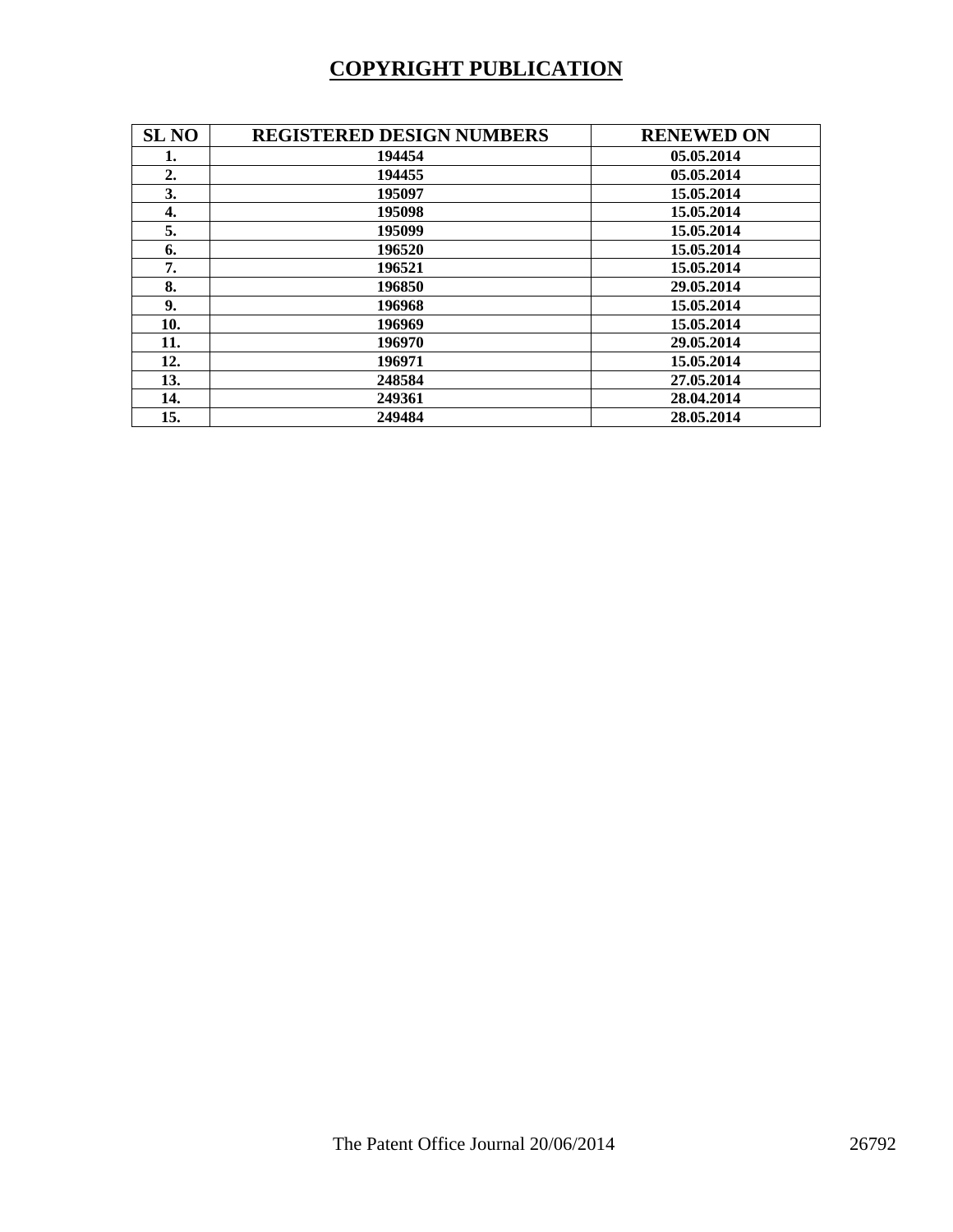## **REGISTRATION OF DESIGNS**

**The following designs have been registered. They are now open for public inspection. In the following each entry the Date of Registration is shown. The Priority Number, Priority Date and Priority Country are also shown**

| <b>DESIGN NUMBER</b>                                                                                                                                                                                                                                                                   | 257480                                                    |                  |
|----------------------------------------------------------------------------------------------------------------------------------------------------------------------------------------------------------------------------------------------------------------------------------------|-----------------------------------------------------------|------------------|
| <b>CLASS</b>                                                                                                                                                                                                                                                                           | 07-06                                                     |                  |
| <b>1)SANDEEP KHULLAR</b><br><b>NATIONAL</b>                                                                                                                                                                                                                                            | 26 BANK ENCLAVE, RAJOURI GARDEN, NEW DELHI-110027, INDIAN |                  |
| <b>DATE OF REGISTRATION</b>                                                                                                                                                                                                                                                            | 14/10/2013                                                |                  |
| <b>TITLE</b>                                                                                                                                                                                                                                                                           | <b>CUTLERY HOLDER</b>                                     |                  |
| <b>PRIORITY NA</b>                                                                                                                                                                                                                                                                     |                                                           |                  |
| <b>DESIGN NUMBER</b>                                                                                                                                                                                                                                                                   | 258856                                                    |                  |
| <b>CLASS</b>                                                                                                                                                                                                                                                                           | $15-03$                                                   |                  |
| 1)TRACTORS AND FARM EQUIPMENT LIMITED, COMPANY<br>INCORPORATED UNDER THE COMPANIES ACT, 1956, HAVING ITS<br><b>REGISTERED OFFICE AT</b><br>NO. 861, ANNASALAI, CHENNAI-600002, TAMIL NADU, INDIA                                                                                       |                                                           |                  |
| <b>DATE OF REGISTRATION</b><br>19/12/2013                                                                                                                                                                                                                                              |                                                           |                  |
| <b>TITLE</b>                                                                                                                                                                                                                                                                           | <b>HARVESTER</b>                                          |                  |
| <b>PRIORITY NA</b>                                                                                                                                                                                                                                                                     |                                                           |                  |
| <b>DESIGN NUMBER</b>                                                                                                                                                                                                                                                                   | 258321                                                    |                  |
| <b>CLASS</b>                                                                                                                                                                                                                                                                           | $24-04$                                                   |                  |
| 1) GLENMARK PHARMACEUTICALS LIMITED, AN INDIAN COMPANY<br><b>REGISTERED UNDER THE COMPANIES ACT, 1956, AND HAVING ITS OFFICE</b><br>AT<br>GLENMARK HOUSE, HDO - CORPORATE BLDG, WING A, B.D. SAWANT<br>MARG, CHAKALA, ANDHERI (EAST), MUMBAI - 400 099, STATE OF<br>MAHARASHTRA, INDIA |                                                           |                  |
| <b>DATE OF REGISTRATION</b>                                                                                                                                                                                                                                                            | 22/11/2013                                                |                  |
| <b>TITLE</b>                                                                                                                                                                                                                                                                           | <b>INHALER</b>                                            | Perspective view |
| <b>PRIORITY NA</b>                                                                                                                                                                                                                                                                     |                                                           |                  |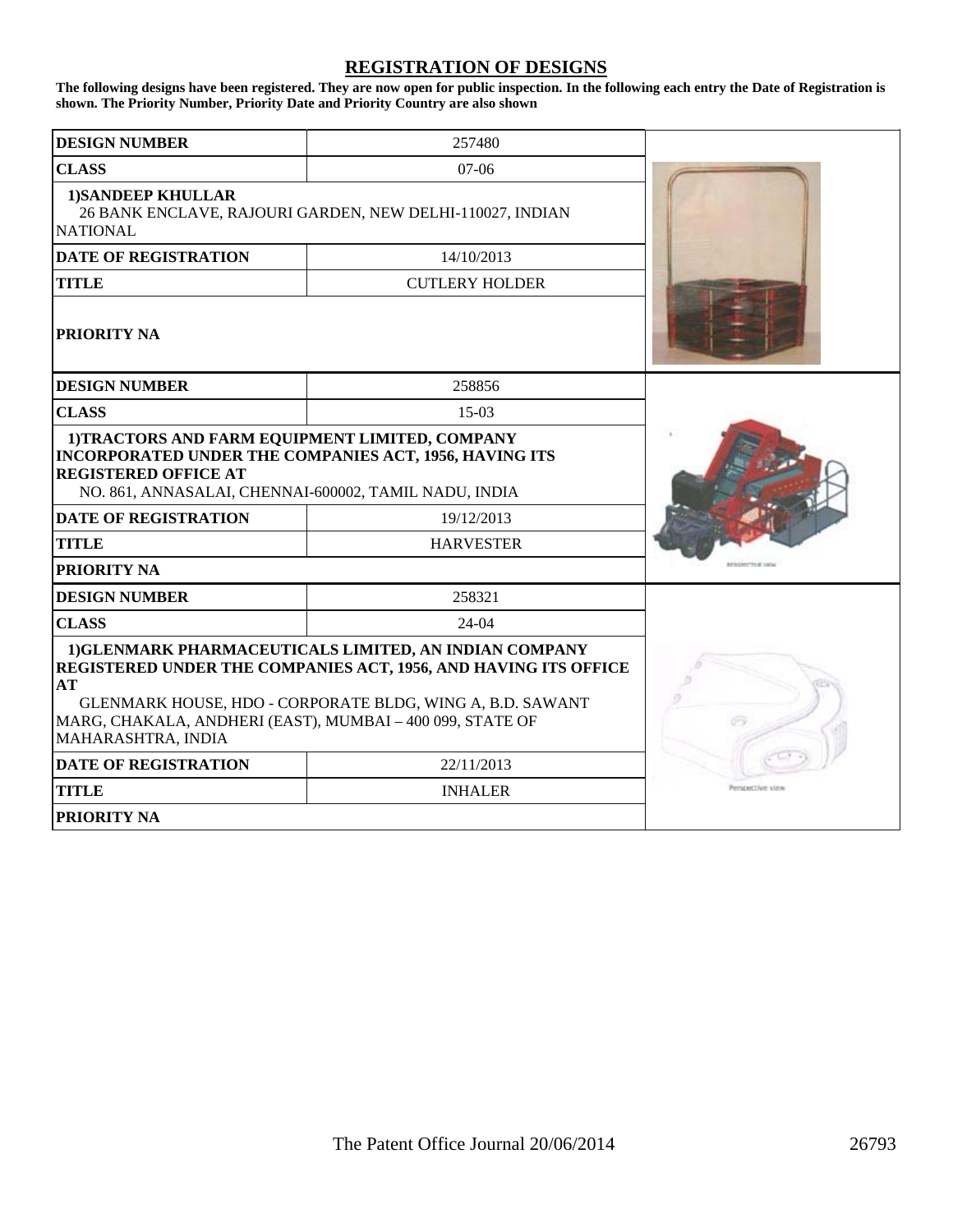| <b>DESIGN NUMBER</b>                                                                                   | 245291                                                                                                                                                                                                                                                                                  |  |
|--------------------------------------------------------------------------------------------------------|-----------------------------------------------------------------------------------------------------------------------------------------------------------------------------------------------------------------------------------------------------------------------------------------|--|
| <b>CLASS</b>                                                                                           | 11-01                                                                                                                                                                                                                                                                                   |  |
| 1)"DE BEERS CENTENARY AG<br><b>INCORPORATED UNDER SWITZERLAND LAWS</b>                                 | OF ALPENSTRASSE 5, 6000 LUZERN 6, SWITZERLAND, A COMPANY                                                                                                                                                                                                                                |  |
| DATE OF REGISTRATION                                                                                   | 14/05/2012                                                                                                                                                                                                                                                                              |  |
| <b>TITLE</b>                                                                                           | <b>RING</b>                                                                                                                                                                                                                                                                             |  |
| <b>PRIORITY NA</b>                                                                                     |                                                                                                                                                                                                                                                                                         |  |
| <b>DESIGN NUMBER</b>                                                                                   | 257768                                                                                                                                                                                                                                                                                  |  |
| <b>CLASS</b>                                                                                           | 13-03                                                                                                                                                                                                                                                                                   |  |
| MUMBAI-400088, MAHARASHTRA, INDIA<br><b>DATE OF REGISTRATION</b><br><b>TITLE</b><br><b>PRIORITY NA</b> | OPP: SHIV MANDIR, CHEMBUR, MUMBAI-400074, MAHARASHTRA,<br>INDIA, AN INDIAN SOLE PROPRIETORY FIRM, WHOSE PROPRIETOR IS<br>SUNIL DAMODAR NARANG, AN INDIAN NATIONAL, RESIDENT OF<br>1104, AVIANA, RAHEJA ACROPOLIS II, BEHIND TELECOM FACTORY,<br>25/10/2013<br><b>EXTENSION CORD BOX</b> |  |
| <b>DESIGN NUMBER</b>                                                                                   | 253975                                                                                                                                                                                                                                                                                  |  |
| <b>CLASS</b>                                                                                           | $12 - 15$                                                                                                                                                                                                                                                                               |  |
| CODE: 265400                                                                                           | 1) SHANDONG LINGLONG TYRE CO. LTD. HAVING ITS OFFICE AT<br>NO. 777 JINLONG ROAD, ZHAOYUAN CITY, SHANDONG, CHINA, ZIP                                                                                                                                                                    |  |
| <b>DATE OF REGISTRATION</b>                                                                            | 20/05/2013                                                                                                                                                                                                                                                                              |  |
| <b>TITLE</b>                                                                                           | <b>TYRE</b>                                                                                                                                                                                                                                                                             |  |
| PRIORITY NA                                                                                            |                                                                                                                                                                                                                                                                                         |  |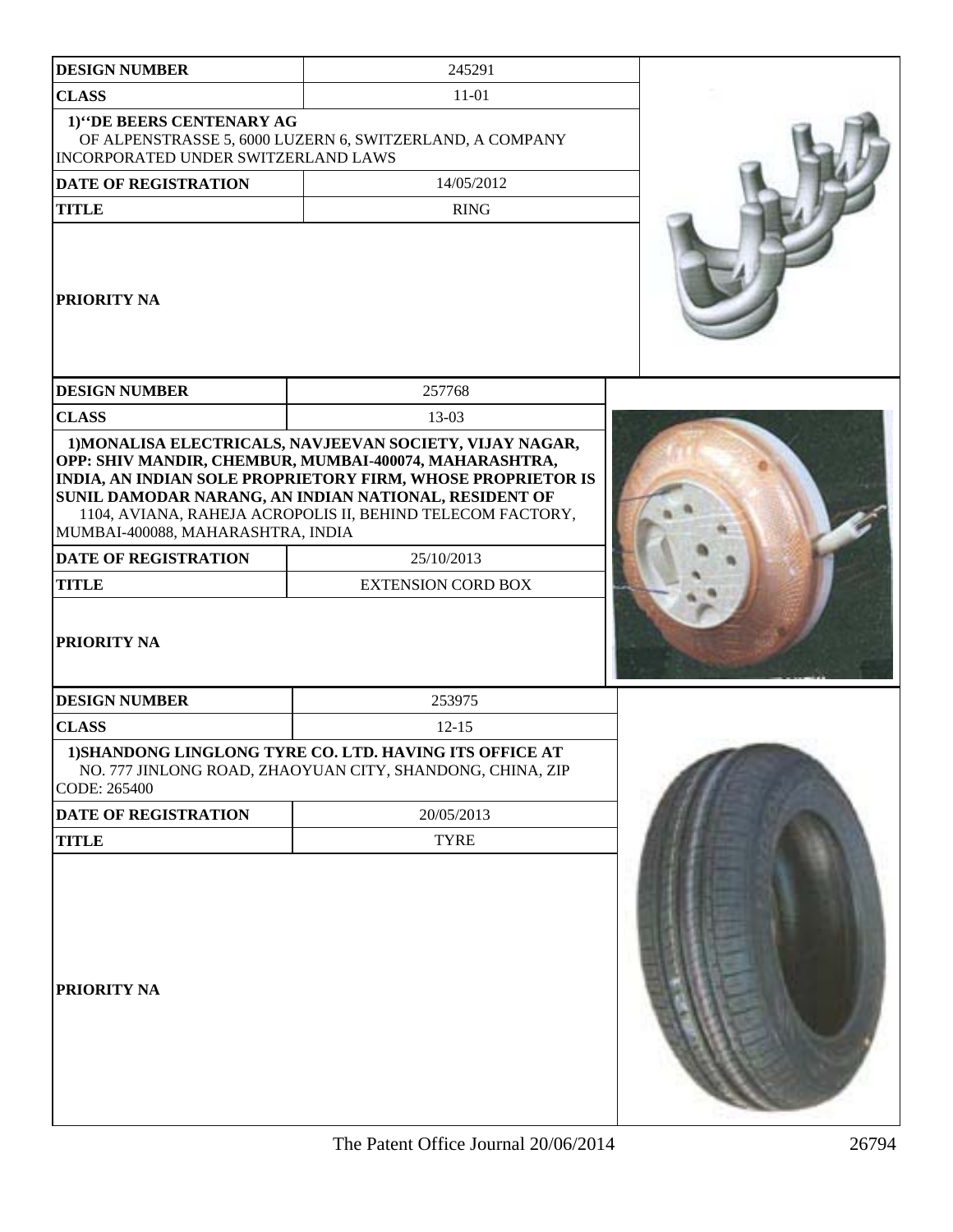| <b>DESIGN NUMBER</b>                                                                                                                                                                                                        | 249989                       |                            |  |
|-----------------------------------------------------------------------------------------------------------------------------------------------------------------------------------------------------------------------------|------------------------------|----------------------------|--|
| <b>CLASS</b>                                                                                                                                                                                                                |                              | $21 - 01$                  |  |
| 1)GRAVITY BOARD GAMES APS,<br>STÅRUPVEJ 15, ØSTRE HØJBY, 4573 HØJBY, DENMARK                                                                                                                                                |                              |                            |  |
| <b>DATE OF REGISTRATION</b>                                                                                                                                                                                                 |                              | 07/12/2012                 |  |
| <b>TITLE</b>                                                                                                                                                                                                                |                              | <b>STAND FOR GAMEBOARD</b> |  |
| <b>PRIORITY</b>                                                                                                                                                                                                             |                              |                            |  |
| PRIORITY NUMBER                                                                                                                                                                                                             | <b>DATE</b>                  | <b>COUNTRY</b>             |  |
| 002053991-0001                                                                                                                                                                                                              | 07/06/2012                   | <b>OHIM</b>                |  |
| <b>DESIGN NUMBER</b>                                                                                                                                                                                                        |                              | 256615                     |  |
| <b>CLASS</b>                                                                                                                                                                                                                |                              | $12 - 11$                  |  |
| 1) TVS MOTOR COMPANY LIMITED, AN INDIAN COMPANY INCORPORATED<br>UNDER THE COMPANIES ACT, 1956, HAVING ITS REGISTERED OFFICE AT<br>"JAYALAKSHMI ESTATES", 29 (OLD NO. 8) HADDOWS ROAD, CHENNAI 600<br>006, TAMIL NADU, INDIA |                              |                            |  |
| <b>DATE OF REGISTRATION</b>                                                                                                                                                                                                 | 19/09/2013                   |                            |  |
| <b>TITLE</b>                                                                                                                                                                                                                | <b>MUD GUARD FOR SCOOTER</b> |                            |  |
| PRIORITY NA                                                                                                                                                                                                                 |                              |                            |  |
| <b>DESIGN NUMBER</b>                                                                                                                                                                                                        | 256752                       |                            |  |
| <b>CLASS</b>                                                                                                                                                                                                                |                              | $12 - 16$                  |  |
| 1) MR. SURESH RAMPRAKASH CHAWLA., HAVING ADDRESS AT<br>KARISHMA NEST, ROW HOUSE NO:-8, MORWADI, PIMPRI, PUNE:-411018,<br>MAHARASHTRA STATE, INDIA NATIONALITY: - INDIAN                                                     |                              |                            |  |
| <b>DATE OF REGISTRATION</b><br>25/09/2013                                                                                                                                                                                   |                              |                            |  |
| SAFETY BOX IN SPARE WHEEL USED IN<br><b>TITLE</b><br><b>VEHICLE</b>                                                                                                                                                         |                              |                            |  |
| <b>PRIORITY NA</b>                                                                                                                                                                                                          |                              |                            |  |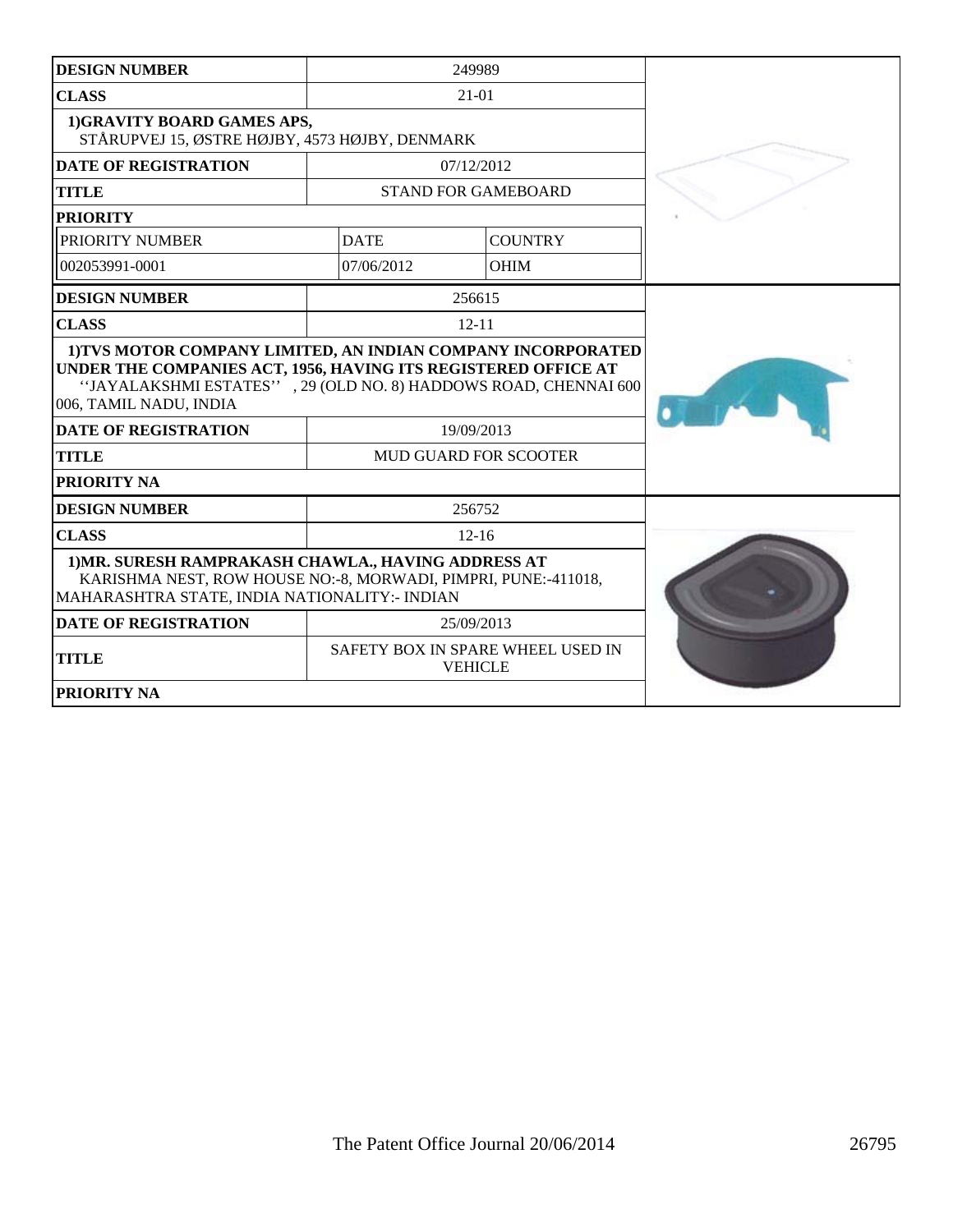| <b>DESIGN NUMBER</b>                                                                                                               | 245290                                                                                                                                                                                            |  |
|------------------------------------------------------------------------------------------------------------------------------------|---------------------------------------------------------------------------------------------------------------------------------------------------------------------------------------------------|--|
| <b>CLASS</b>                                                                                                                       | $11-01$                                                                                                                                                                                           |  |
| 1)"DE BEERS CENTENARY AG<br>OF ALPENSTRASSE 5, 6000 LUZERN 6, SWITZERLAND, A COMPANY<br><b>INCORPORATED UNDER SWITZERLAND LAWS</b> |                                                                                                                                                                                                   |  |
| <b>DATE OF REGISTRATION</b>                                                                                                        | 14/05/2012                                                                                                                                                                                        |  |
| <b>TITLE</b>                                                                                                                       | <b>RING</b>                                                                                                                                                                                       |  |
| PRIORITY NA                                                                                                                        |                                                                                                                                                                                                   |  |
| <b>DESIGN NUMBER</b>                                                                                                               | 257908                                                                                                                                                                                            |  |
| <b>CLASS</b>                                                                                                                       | $0.5 - 0.5$                                                                                                                                                                                       |  |
| 6BA, UNITED KINGDOM                                                                                                                | 1) PARRY MURRAY & CO. LTD., COMPANY REGISTERED UNDER THE LAWS<br>OF ENGLAND AND WALES, HAVING ITS PRINCIPAL PLACE OF BUSINESS AT<br>3RD FLOOR, SIMPSON HOUSE, 6 CHERRY ORCHARD ROAD, CROYDON, CRO |  |
| <b>DATE OF REGISTRATION</b>                                                                                                        | 31/10/2013                                                                                                                                                                                        |  |
| <b>TITLE</b>                                                                                                                       | <b>TEXTILE FABRIC</b>                                                                                                                                                                             |  |
| PRIORITY NA                                                                                                                        |                                                                                                                                                                                                   |  |
| <b>DESIGN NUMBER</b>                                                                                                               | 257999                                                                                                                                                                                            |  |
| <b>CLASS</b>                                                                                                                       | $12 - 16$                                                                                                                                                                                         |  |
| 1) MAN TRUCK & BUS AG, A GERMAN COMPANY OF<br>DACHAUER STRASSE 667, 80995 MÜNCHEN, GERMANY                                         |                                                                                                                                                                                                   |  |
| <b>DATE OF REGISTRATION</b>                                                                                                        | 06/11/2013                                                                                                                                                                                        |  |
| <b>TITLE</b>                                                                                                                       | <b>BUMPER FOR VEHICLES</b>                                                                                                                                                                        |  |
| PRIORITY NA                                                                                                                        |                                                                                                                                                                                                   |  |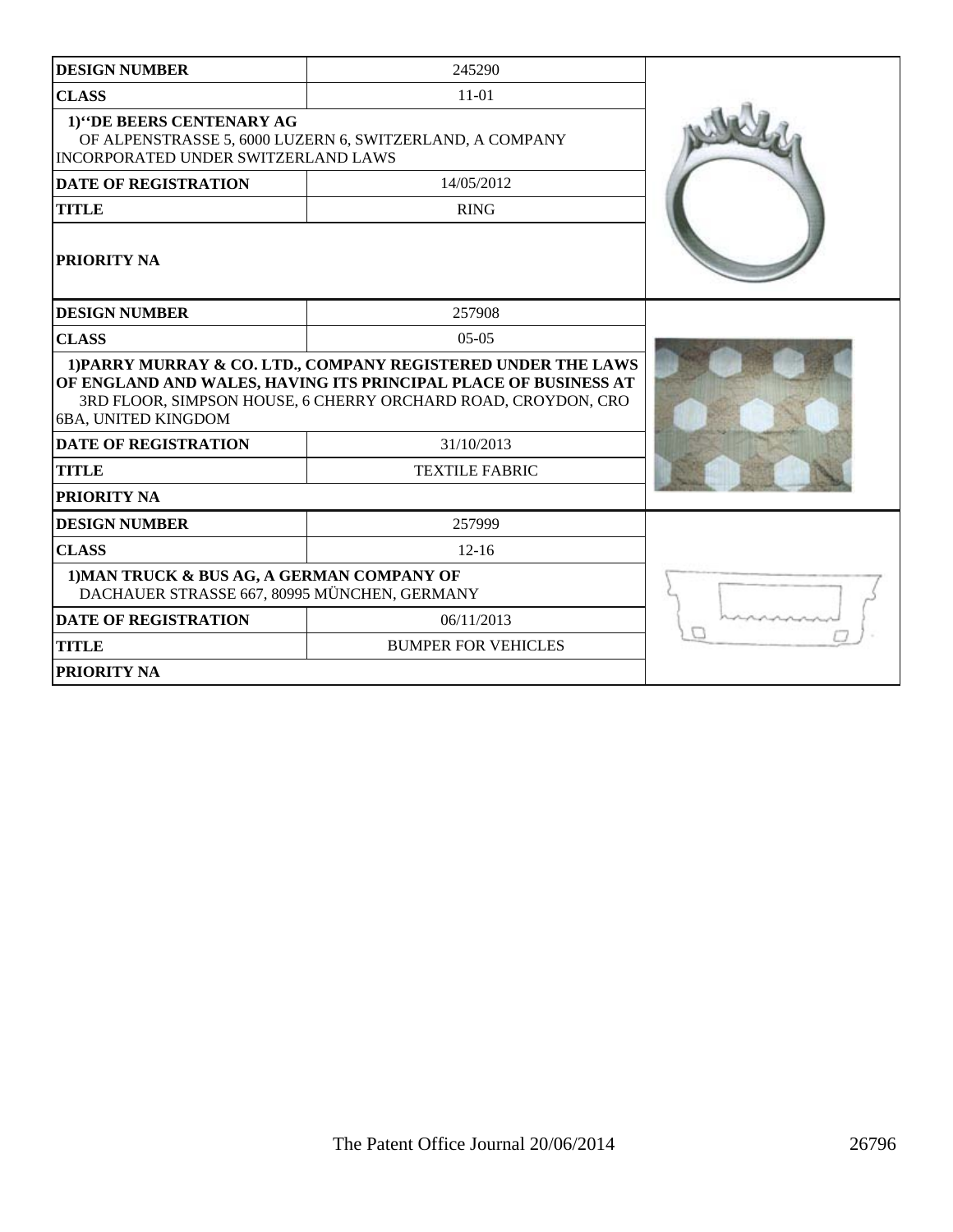| 257163<br><b>DESIGN NUMBER</b>                                                                                                                                                                                                               |             |                           |  |
|----------------------------------------------------------------------------------------------------------------------------------------------------------------------------------------------------------------------------------------------|-------------|---------------------------|--|
| <b>CLASS</b>                                                                                                                                                                                                                                 | 24-01       |                           |  |
| 1) KYOWA MEDEX CO., LTD., A COMPANY ORGANIZED AND EXISTING<br><b>UNDER THE LAWS OF JAPAN, OF</b><br>1-8-10, HARUMI, CHUO-KU, TOKYO 104-6004, JAPAN                                                                                           |             |                           |  |
| <b>DATE OF REGISTRATION</b>                                                                                                                                                                                                                  |             | 03/10/2013                |  |
| <b>TITLE</b>                                                                                                                                                                                                                                 |             | CAP FOR REAGENT CONTAINER |  |
| <b>PRIORITY</b>                                                                                                                                                                                                                              |             |                           |  |
| PRIORITY NUMBER                                                                                                                                                                                                                              | <b>DATE</b> | <b>COUNTRY</b>            |  |
| 2013-007754                                                                                                                                                                                                                                  | 05/04/2013  | <b>JAPAN</b>              |  |
| <b>DESIGN NUMBER</b>                                                                                                                                                                                                                         |             | 258644                    |  |
| <b>CLASS</b>                                                                                                                                                                                                                                 |             | $09-03$                   |  |
| STYLE OF VAISHNODEVI DAIRY PRODUCTS PVT. LTD. (A CORPORATE<br><b>ENTITY INCORPORATED IN INDIA UNDER THE COMPANIES ACT, 1956)</b><br><b>WHOSE ADDRESS IS</b><br>G 95/96, 3RD FLOOR, K.K. MARKET, PUNE-SATARA ROAD, DHANKAWADI,<br>PUNE-411043 |             |                           |  |
| <b>DATE OF REGISTRATION</b><br>10/12/2013                                                                                                                                                                                                    |             |                           |  |
| <b>TITLE</b><br><b>CONTAINER</b>                                                                                                                                                                                                             |             |                           |  |
| <b>PRIORITY NA</b>                                                                                                                                                                                                                           |             |                           |  |
| <b>DESIGN NUMBER</b>                                                                                                                                                                                                                         |             | 258374                    |  |
| <b>CLASS</b>                                                                                                                                                                                                                                 |             | $13-03$                   |  |
| 1) M/S. CONNECTWELL INDUSTRIES PVT. LTD, A COMPANY<br><b>INCORPORATED UNDER THE COMPANIES ACT 1956 IN INDIA AND HAVING</b><br><b>ITS REGISTERED ADDRESS AT</b><br>D-7, PHASE 2, MIDC, DOMBIVLI (E)-421204, MAHARASHTRA, INDIA                |             |                           |  |
| <b>DATE OF REGISTRATION</b>                                                                                                                                                                                                                  | 26/11/2013  |                           |  |
| PLUG FOR CONNECTING MULTIPLE<br><b>TITLE</b><br>ELECTRICAL TERMINALS                                                                                                                                                                         |             |                           |  |
| <b>PRIORITY NA</b>                                                                                                                                                                                                                           |             |                           |  |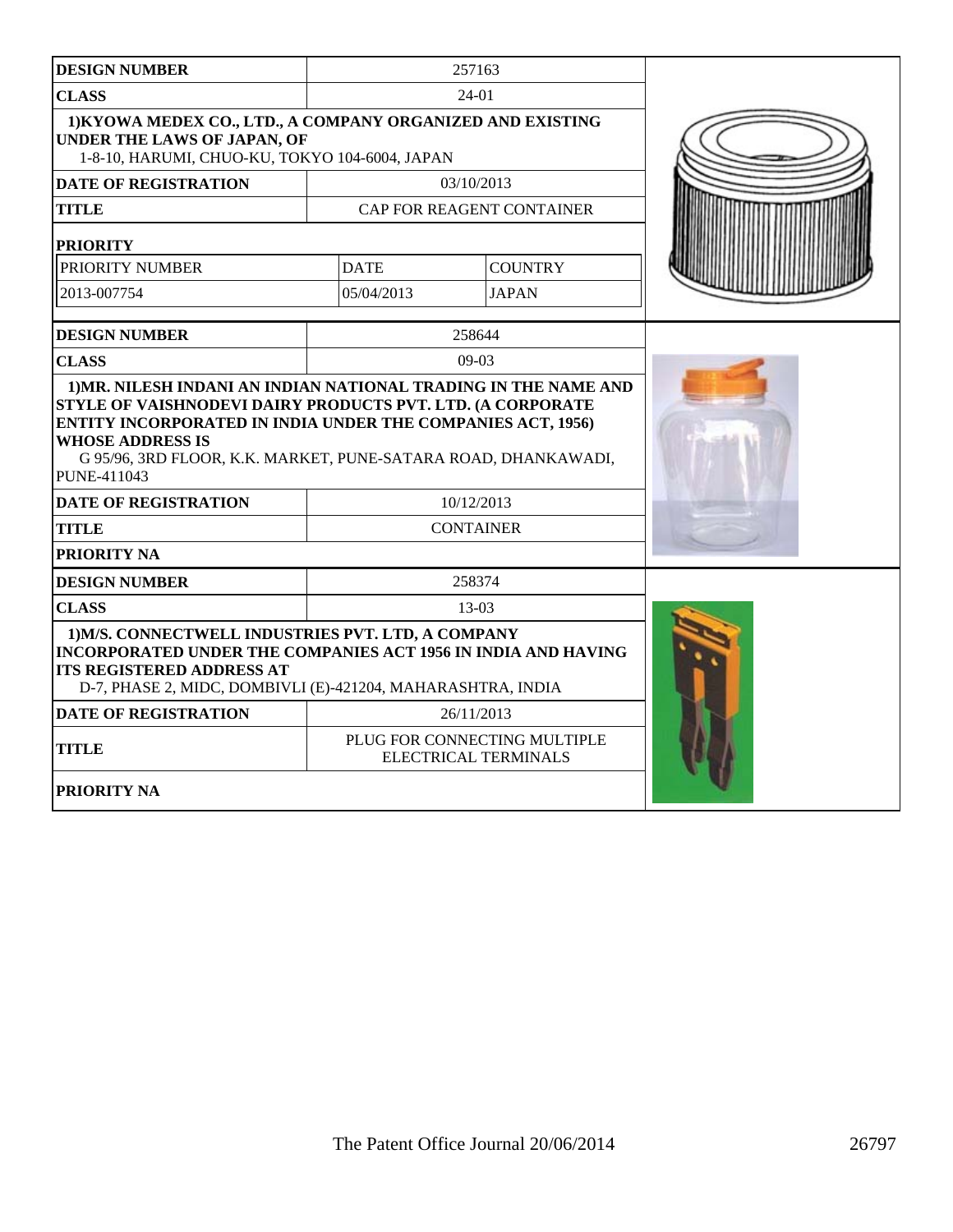| <b>DESIGN NUMBER</b>                                                                                                                                                                                                                   |                 | 256610                           |  |
|----------------------------------------------------------------------------------------------------------------------------------------------------------------------------------------------------------------------------------------|-----------------|----------------------------------|--|
| <b>CLASS</b>                                                                                                                                                                                                                           |                 |                                  |  |
| 1) KONINKLIJKE PHILIPS N.V., A COMPANY ORGANIZED AND EXISTING<br>UNDER THE LAWS OF THE KINGDOM OF THE NETHERLANDS, RESIDING AT<br>EINDHOVEN,<br>WHOSE POST-OFFICE ADDRESS IS HIGH TECH CAMPUS 5, 5656 AE<br>EINDHOVEN, THE NETHERLANDS |                 |                                  |  |
| <b>DATE OF REGISTRATION</b>                                                                                                                                                                                                            |                 | 19/09/2013                       |  |
| <b>TITLE</b>                                                                                                                                                                                                                           |                 | <b>LED BULB</b>                  |  |
| <b>PRIORITY</b><br><b>DATE</b><br><b>COUNTRY</b><br>PRIORITY NUMBER<br>29/03/2013<br><b>OHIM</b><br>002211995-0009                                                                                                                     |                 |                                  |  |
| <b>DESIGN NUMBER</b><br><b>CLASS</b>                                                                                                                                                                                                   |                 | 256652<br>26-04                  |  |
| 1) KONINKLIJKE PHILIPS N.V., A COMPANY ORGANIZED AND EXISTING<br>UNDER THE LAWS OF THE KINGDOM OF THE NETHERLANDS, RESIDING AT<br>EINDHOVEN,<br>WHOSE POST-OFFICE ADDRESS IS HIGH TECH CAMPUS 5, 5656 AE<br>EINDHOVEN, THE NETHERLANDS |                 |                                  |  |
| <b>DATE OF REGISTRATION</b>                                                                                                                                                                                                            |                 | 20/09/2013                       |  |
| <b>TITLE</b>                                                                                                                                                                                                                           | <b>LED BULB</b> |                                  |  |
| <b>PRIORITY</b><br><b>COUNTRY</b><br>PRIORITY NUMBER<br><b>DATE</b><br>002211946-0002<br>29/03/2013<br>OHIM                                                                                                                            |                 |                                  |  |
| <b>DESIGN NUMBER</b>                                                                                                                                                                                                                   |                 | 256748                           |  |
| <b>CLASS</b>                                                                                                                                                                                                                           |                 | $12 - 16$                        |  |
| 1) MR. SURESH RAMPRAKASH CHAWLA., HAVING ADDRESS AT<br>KARISHMA NEST, ROW HOUSE NO:-8, MORWADI, PIMPRI, PUNE:-411018,<br>MAHARASHTRA STATE, INDIA NATIONALITY:- INDIAN                                                                 |                 |                                  |  |
| <b>DATE OF REGISTRATION</b>                                                                                                                                                                                                            |                 | 25/09/2013                       |  |
| <b>TITLE</b>                                                                                                                                                                                                                           |                 | HEIGHT RESTRICTION WARN BARRIERS |  |
| <b>PRIORITY NA</b>                                                                                                                                                                                                                     |                 |                                  |  |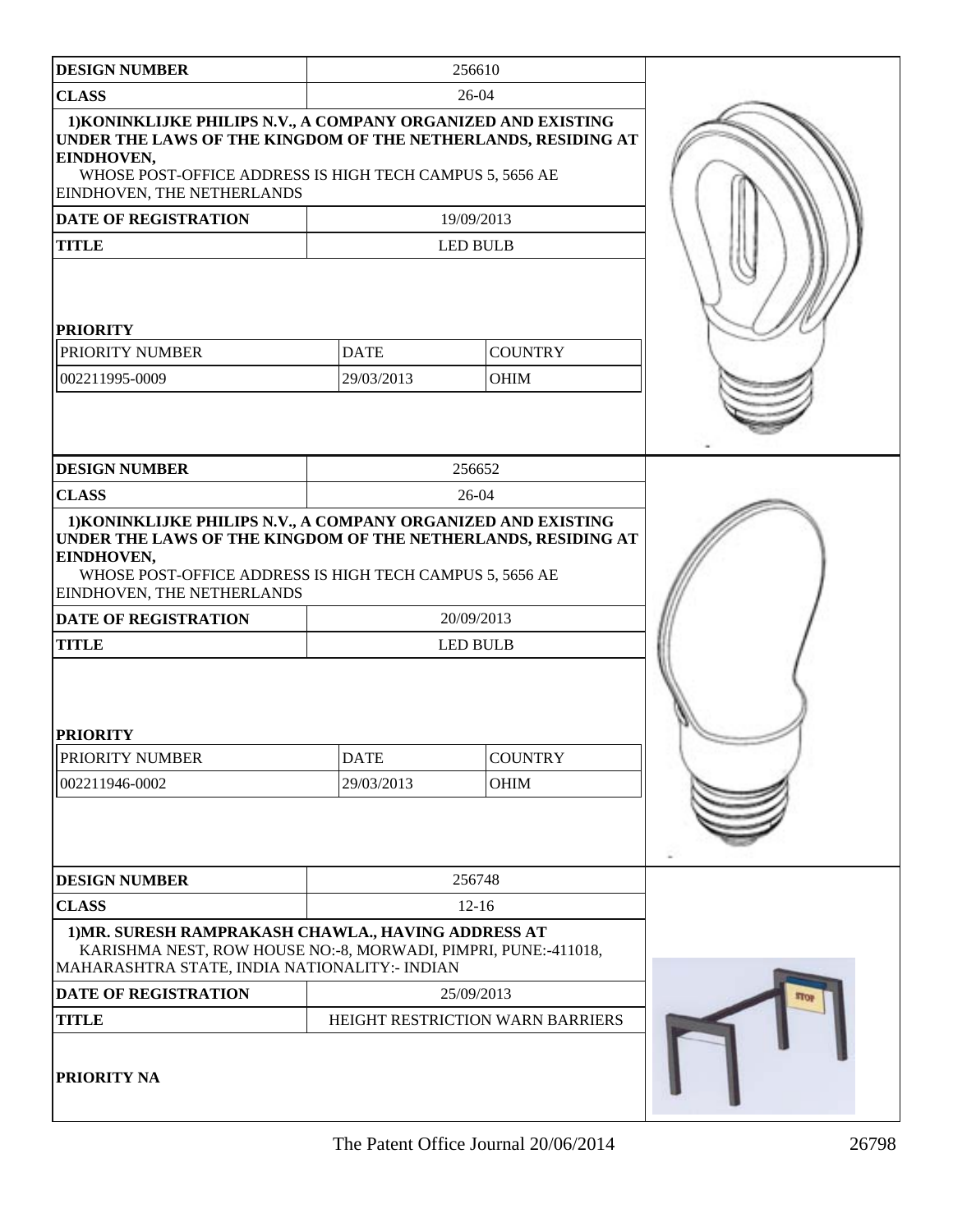| <b>DESIGN NUMBER</b>                                                                                                                                                                                                                          |                                  | 256390     |                                                                 |  |
|-----------------------------------------------------------------------------------------------------------------------------------------------------------------------------------------------------------------------------------------------|----------------------------------|------------|-----------------------------------------------------------------|--|
| <b>CLASS</b>                                                                                                                                                                                                                                  | $12 - 16$                        |            |                                                                 |  |
| 1) HERO MOTOCORP LIMITED, A COMPANY INCORPORATED UNDER THE<br>INDIAN COMPANIES ACT, HAVING ITS OFFICE AT<br>34, COMMUNITY CENTRE, BASANT LOK, VASANT VIHAR, NEW DELHI-110057                                                                  |                                  |            |                                                                 |  |
| <b>DATE OF REGISTRATION</b>                                                                                                                                                                                                                   |                                  | 12/09/2013 |                                                                 |  |
| <b>TITLE</b>                                                                                                                                                                                                                                  |                                  |            | CASE FOR INSTRUMENT CLUSTER OF A TWO<br><b>WHEELLED VEHICLE</b> |  |
| PRIORITY NA                                                                                                                                                                                                                                   |                                  |            |                                                                 |  |
| <b>DESIGN NUMBER</b>                                                                                                                                                                                                                          |                                  | 255941     |                                                                 |  |
| <b>CLASS</b>                                                                                                                                                                                                                                  |                                  | $10-02$    |                                                                 |  |
| 1) SOWIND SA, A LIMITED COMPANY, INCORPORATED UNDER THE LAWS<br>OF SWITZERLAND, OF THE ADDRESS<br>PLACE GIRARDET 1, 2301 LA CHAUX-DE-FONDS, SWITZERLAND                                                                                       |                                  |            |                                                                 |  |
| <b>DATE OF REGISTRATION</b>                                                                                                                                                                                                                   |                                  | 21/08/2013 |                                                                 |  |
| <b>TITLE</b>                                                                                                                                                                                                                                  | <b>WRISTWATCH</b>                |            |                                                                 |  |
| <b>PRIORITY</b>                                                                                                                                                                                                                               |                                  |            |                                                                 |  |
| PRIORITY NUMBER                                                                                                                                                                                                                               | <b>DATE</b><br><b>COUNTRY</b>    |            |                                                                 |  |
| 139675                                                                                                                                                                                                                                        | 27/03/2013<br><b>SWITZERLAND</b> |            |                                                                 |  |
| <b>DESIGN NUMBER</b>                                                                                                                                                                                                                          |                                  | 257162     |                                                                 |  |
| <b>CLASS</b>                                                                                                                                                                                                                                  |                                  | $07-01$    |                                                                 |  |
| 1) DONGGUAN KIDSME INDUSTRIAL LIMITED, CHANG SHI HIGH-TECH<br>PARK, BLOCK G, 6TH ECONOMY ZONE, LIWU VILLAGE, WUSHA<br>MANAGEMENT ZONE, CHANGAN TOWN, DONGGUAN, GUANGDONG 523850,<br>CHINA,<br>(A COMPANY INCORPORATED UNDER THE LAW OF CHINA) |                                  |            |                                                                 |  |
| <b>DATE OF REGISTRATION</b>                                                                                                                                                                                                                   | 03/10/2013                       |            |                                                                 |  |
| <b>TITLE</b>                                                                                                                                                                                                                                  | <b>FOOD FEEDER</b>               |            |                                                                 |  |
| <b>PRIORITY</b>                                                                                                                                                                                                                               |                                  |            |                                                                 |  |
| PRIORITY NUMBER                                                                                                                                                                                                                               | <b>DATE</b>                      |            | <b>COUNTRY</b>                                                  |  |
| 201330105110.0                                                                                                                                                                                                                                | 09/04/2013<br><b>CHINA</b>       |            |                                                                 |  |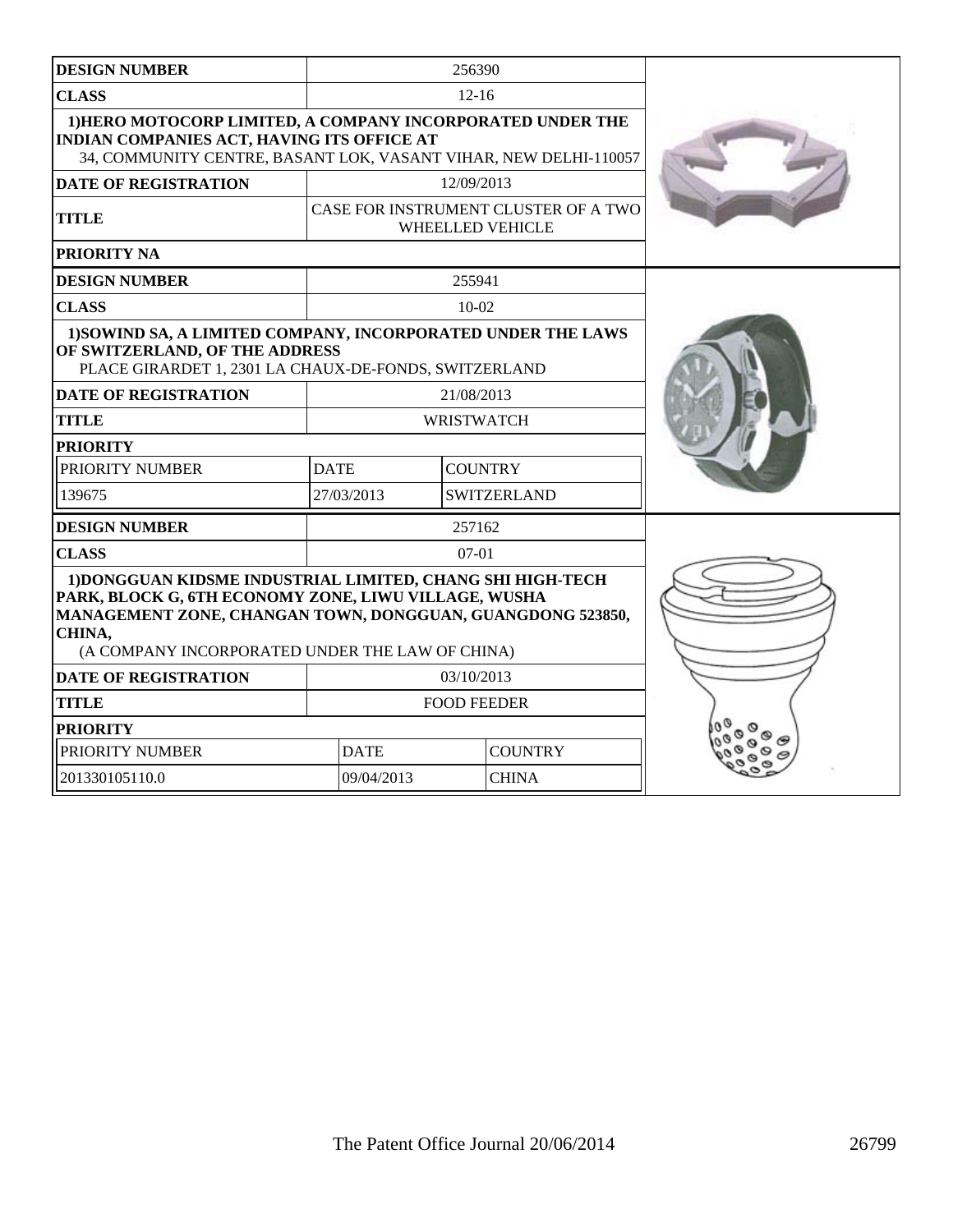| <b>DESIGN NUMBER</b>                                                                                                                                                                                                                   |                              | 257429            |                    |  |
|----------------------------------------------------------------------------------------------------------------------------------------------------------------------------------------------------------------------------------------|------------------------------|-------------------|--------------------|--|
| <b>CLASS</b>                                                                                                                                                                                                                           |                              | $10-07$           |                    |  |
| 1) ROLEX SA, A JOINT STOCK COMPANY ORGANIZED AND EXISTING<br>UNDER THE LAWS OF SWITZERLAND, OF<br>3-5-7, RUE FRANÇOIS-DUSSAUD, GENEVA, SWITZERLAND                                                                                     |                              |                   |                    |  |
| <b>DATE OF REGISTRATION</b>                                                                                                                                                                                                            |                              | 11/10/2013        |                    |  |
| <b>TITLE</b>                                                                                                                                                                                                                           |                              | <b>WATCH DIAL</b> |                    |  |
| <b>PRIORITY</b>                                                                                                                                                                                                                        |                              |                   |                    |  |
| PRIORITY NUMBER                                                                                                                                                                                                                        | <b>DATE</b>                  |                   | <b>COUNTRY</b>     |  |
| 139 831                                                                                                                                                                                                                                | 12/04/2013                   |                   | <b>SWITZERLAND</b> |  |
| <b>DESIGN NUMBER</b>                                                                                                                                                                                                                   |                              | 255720            |                    |  |
| <b>CLASS</b>                                                                                                                                                                                                                           |                              | 15-99             |                    |  |
| ACADEMY, ANNARAM VILLAGE, JINNARAM MANDAL, MEDAK DISTRICT<br>A.P.-502313 AND<br>DR. MUKESH CHAWDA, INDIAN, D/87 PAWANDHAM SOC, NR SAMTA FLATS,<br>SUBHANPURA, VADODARA-23                                                              |                              |                   |                    |  |
| <b>DATE OF REGISTRATION</b>                                                                                                                                                                                                            | 08/08/2013                   |                   |                    |  |
| <b>TITLE</b>                                                                                                                                                                                                                           | PLASMA SPRAY COATING MACHINE |                   |                    |  |
| PRIORITY NA                                                                                                                                                                                                                            |                              |                   |                    |  |
| <b>DESIGN NUMBER</b>                                                                                                                                                                                                                   |                              | 256609            |                    |  |
| <b>CLASS</b>                                                                                                                                                                                                                           |                              | $26 - 04$         |                    |  |
| 1) KONINKLIJKE PHILIPS N.V., A COMPANY ORGANIZED AND EXISTING<br>UNDER THE LAWS OF THE KINGDOM OF THE NETHERLANDS, RESIDING AT<br>EINDHOVEN,<br>WHOSE POST-OFFICE ADDRESS IS HIGH TECH CAMPUS 5, 5656 AE<br>EINDHOVEN, THE NETHERLANDS |                              |                   |                    |  |
| DATE OF REGISTRATION                                                                                                                                                                                                                   | 19/09/2013                   |                   |                    |  |
| <b>TITLE</b>                                                                                                                                                                                                                           | LED BULB                     |                   |                    |  |
| <b>PRIORITY</b>                                                                                                                                                                                                                        |                              |                   |                    |  |
| PRIORITY NUMBER<br><b>DATE</b><br><b>COUNTRY</b>                                                                                                                                                                                       |                              |                   |                    |  |
| 002211946-0008                                                                                                                                                                                                                         | 29/03/2013                   |                   |                    |  |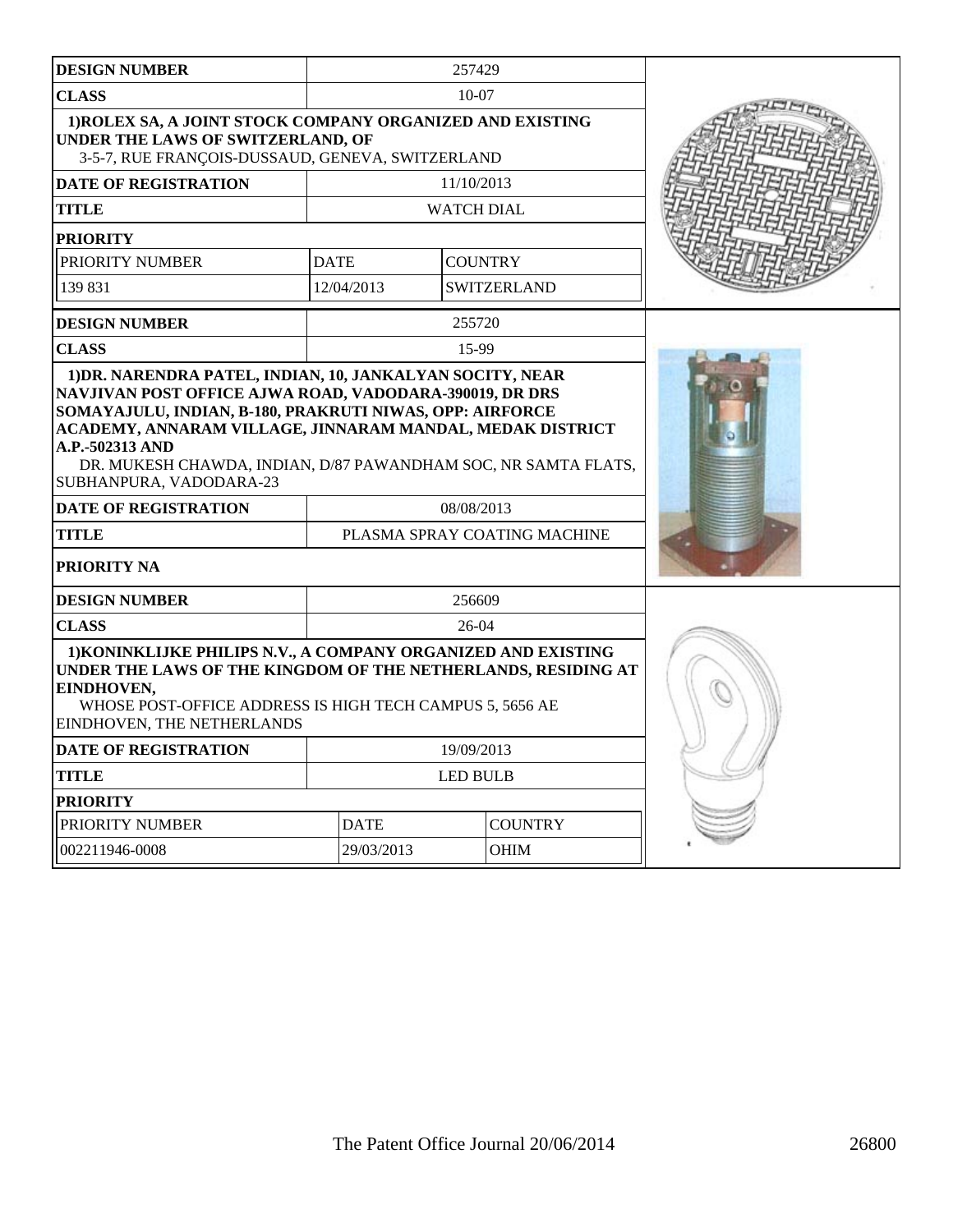| <b>DESIGN NUMBER</b>                                                                                                                                                                                                                                                  |                                    | 256651<br>26-04                   |  |
|-----------------------------------------------------------------------------------------------------------------------------------------------------------------------------------------------------------------------------------------------------------------------|------------------------------------|-----------------------------------|--|
| <b>CLASS</b>                                                                                                                                                                                                                                                          |                                    |                                   |  |
| 1) KONINKLIJKE PHILIPS N.V., A COMPANY ORGANIZED AND EXISTING<br>UNDER THE LAWS OF THE KINGDOM OF THE NETHERLANDS, RESIDING AT<br>EINDHOVEN,<br>WHOSE POST-OFFICE ADDRESS IS HIGH TECH CAMPUS 5, 5656 AE<br>EINDHOVEN, THE NETHERLANDS                                |                                    |                                   |  |
| <b>DATE OF REGISTRATION</b>                                                                                                                                                                                                                                           |                                    | 20/09/2013                        |  |
| <b>TITLE</b>                                                                                                                                                                                                                                                          |                                    | <b>LED BULB</b>                   |  |
| <b>PRIORITY</b>                                                                                                                                                                                                                                                       |                                    |                                   |  |
| PRIORITY NUMBER                                                                                                                                                                                                                                                       | <b>DATE</b>                        | <b>COUNTRY</b>                    |  |
| 002211946-0005                                                                                                                                                                                                                                                        | 29/03/2013                         | <b>OHIM</b>                       |  |
| <b>DESIGN NUMBER</b>                                                                                                                                                                                                                                                  |                                    | 256317                            |  |
| <b>CLASS</b>                                                                                                                                                                                                                                                          |                                    | $26-05$                           |  |
| 1) KONINKLIJKE PHILIPS N.V., A COMPANY ORGANIZED AND EXISTING<br>UNDER THE LAWS OF THE KINGDOM OF THE NETHERLANDS, RESIDING AT<br>EINDHOVEN,<br>WHOSE POST-OFFICE ADDRESS IS HIGH TECH CAMPUS 5, 5656 AE<br>EINDHOVEN, THE NETHERLANDS<br><b>DATE OF REGISTRATION</b> |                                    |                                   |  |
| <b>TITLE</b>                                                                                                                                                                                                                                                          |                                    | 09/09/2013<br><b>CEILING LAMP</b> |  |
| <b>PRIORITY</b>                                                                                                                                                                                                                                                       |                                    |                                   |  |
| PRIORITY NUMBER                                                                                                                                                                                                                                                       | <b>DATE</b>                        | <b>COUNTRY</b>                    |  |
| 002200154-0002                                                                                                                                                                                                                                                        | 11/03/2013                         | <b>OHIM</b>                       |  |
| <b>DESIGN NUMBER</b>                                                                                                                                                                                                                                                  |                                    | 255928                            |  |
| <b>CLASS</b>                                                                                                                                                                                                                                                          |                                    | $04-02$                           |  |
| 1) M/S EASY TOILET CLEAR, NEAR RAILWAY COLONY, NARROW GAGE<br>LOGO, HOCKEY STADIUM, TANSEN ROAD, NEAR GUMMET, GWALIOR-<br>474002 (M.P.)<br>THROUGH ITS SOLE PROPRIETOR SHRI KAMAL KANT DHANUK S/O LATE<br>SHRI DHANI RAM DHANUK, AGED 30 YEARS INDIAN                 | No. of Concession, Name of Street, |                                   |  |
| <b>DATE OF REGISTRATION</b>                                                                                                                                                                                                                                           |                                    | 21/08/2013                        |  |
| <b>TITLE</b>                                                                                                                                                                                                                                                          |                                    | <b>TOILET CLEANER</b>             |  |
| PRIORITY NA                                                                                                                                                                                                                                                           |                                    |                                   |  |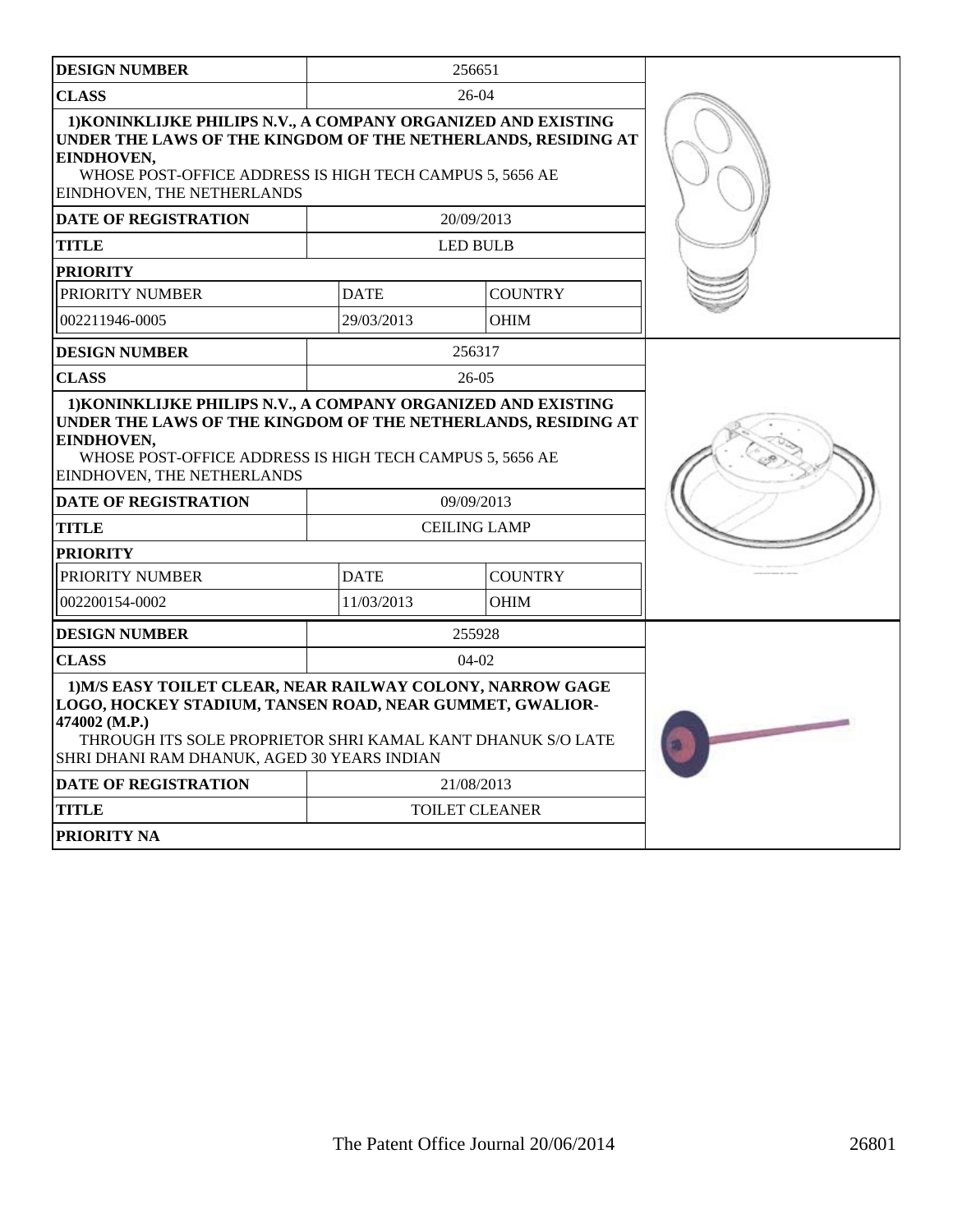| <b>DESIGN NUMBER</b>                                        |  | 252724                                                                                                                                                                              |  |  |
|-------------------------------------------------------------|--|-------------------------------------------------------------------------------------------------------------------------------------------------------------------------------------|--|--|
| <b>CLASS</b>                                                |  | $11 - 01$                                                                                                                                                                           |  |  |
| <b>AFRICA, OF</b><br>TOWN, REPUBLIC OF SOUTH AFRICA         |  | 1) YAIR SHIMANSKY, A NATIONAL OF REPUBLIC OF SOUTH<br>8 LOQUAT, UNIT 2, MORENZON ESTATE, CONSTANTIA, 7806, CAPE                                                                     |  |  |
| <b>DATE OF REGISTRATION</b>                                 |  | 01/04/2013                                                                                                                                                                          |  |  |
| <b>TITLE</b>                                                |  | <b>GEMSTONE</b>                                                                                                                                                                     |  |  |
| PRIORITY NA                                                 |  |                                                                                                                                                                                     |  |  |
| <b>DESIGN NUMBER</b>                                        |  | 257165                                                                                                                                                                              |  |  |
| <b>CLASS</b>                                                |  | 07-99                                                                                                                                                                               |  |  |
| PARTNERSHIP FIRM,<br>& MANASI SACHDEV, ALL INDIAN NATIONALS |  | 1) NAYASA POLYPLAST OF G-9 UDYOG NAGAR O.I.D.C.,<br>RINGANVADA NANI DAMAN, DAMAN-396210, INDIA, INDIAN<br>WHOSE PARTNERS ARE DINESH LAXMINARAYAN MALIK                              |  |  |
| <b>DATE OF</b><br><b>REGISTRATION</b>                       |  | 03/10/2013                                                                                                                                                                          |  |  |
| <b>TITLE</b>                                                |  | <b>TRAY</b>                                                                                                                                                                         |  |  |
| PRIORITY NA                                                 |  |                                                                                                                                                                                     |  |  |
| <b>DESIGN NUMBER</b>                                        |  | 253955                                                                                                                                                                              |  |  |
| <b>CLASS</b>                                                |  | $09-03$                                                                                                                                                                             |  |  |
| <b>PRINCIPLE PLACE OF BUSINESS AT</b>                       |  | 1) CRYSTAL CROP PROTECTION LIMITED, (A COMPANY INCORPORATED<br>AND EXISTING UNDER THE INDIAN COMPANIES ACT, 1913) HAVING ITS<br>GI-17, GT KARNAL ROAD, AZADPUR, DELHI-110033, INDIA |  |  |
| DATE OF REGISTRATION                                        |  | 17/05/2013                                                                                                                                                                          |  |  |
| <b>TITLE</b>                                                |  | <b>CONTAINER</b>                                                                                                                                                                    |  |  |
| PRIORITY NA                                                 |  |                                                                                                                                                                                     |  |  |

H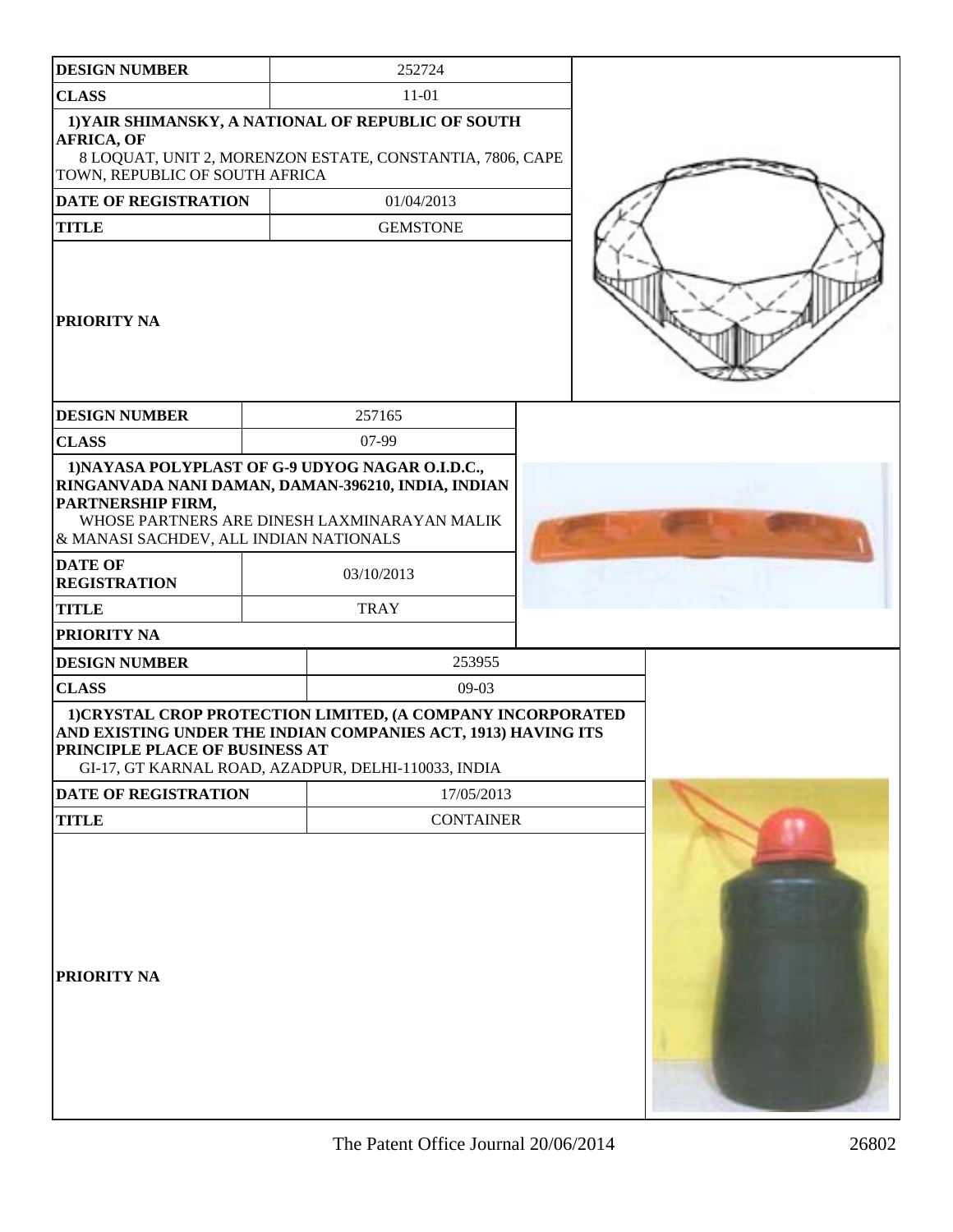| <b>DESIGN NUMBER</b>                                                                                                                                                                    | 258111                                                                                                                      |  |
|-----------------------------------------------------------------------------------------------------------------------------------------------------------------------------------------|-----------------------------------------------------------------------------------------------------------------------------|--|
| <b>CLASS</b>                                                                                                                                                                            | $02-04$                                                                                                                     |  |
| 1) ALPINE POLYRUB PVT. LTD. A-20, MANGOL PURI INDUSTRIAL AREA,<br>PHASE-2, NEW DELHI-110034, (INDIA).<br>(AN INDIAN COMPANY DULY REGISTERED UNDER THE COMPANIES ACT,<br>1956)           |                                                                                                                             |  |
| <b>DATE OF REGISTRATION</b>                                                                                                                                                             | 12/11/2013                                                                                                                  |  |
| <b>TITLE</b>                                                                                                                                                                            | <b>FOOTWEAR</b>                                                                                                             |  |
| PRIORITY NA                                                                                                                                                                             |                                                                                                                             |  |
| <b>DESIGN NUMBER</b>                                                                                                                                                                    | 256427                                                                                                                      |  |
| <b>CLASS</b>                                                                                                                                                                            | $12 - 16$                                                                                                                   |  |
| INDIAN COMPANIES ACT, HAVING ITS OFFICE AT<br>057                                                                                                                                       | 1) HERO MOTOCORP LIMITED, A COMPANY INCORPORATED UNDER THE<br>34, COMMUNITY CENTRE, BASANT LOK, VASANT VIHAR, NEW DELHI-110 |  |
| <b>DATE OF REGISTRATION</b>                                                                                                                                                             | 13/09/2013                                                                                                                  |  |
| <b>TITLE</b>                                                                                                                                                                            | LIGHT GUIDE FOR HEADLIGHT OF TWO<br><b>WHEELED VEHICLE</b>                                                                  |  |
| PRIORITY NA                                                                                                                                                                             |                                                                                                                             |  |
| <b>DESIGN NUMBER</b>                                                                                                                                                                    | 256612                                                                                                                      |  |
| <b>CLASS</b>                                                                                                                                                                            | 13-03                                                                                                                       |  |
| 1) MITSUBISHI ELECTRIC CORPORATION, (A JAPANESE COMPANY<br>ORGANIZED AND EXISTING UNDER THE LAWS OF JAPAN) OF THE ADDRESS<br>7-3, MARUNOUCHI 2-CHOME, CHIYODA-KU, TOKYO 100-8310, JAPAN |                                                                                                                             |  |
| <b>DATE OF REGISTRATION</b>                                                                                                                                                             | 19/09/2013                                                                                                                  |  |
| <b>TITLE</b>                                                                                                                                                                            | <b>BASE UNIT FOR INSTALLING THE</b><br>PROGRAMMABLE CONTROLLER                                                              |  |
| PRIORITY NA                                                                                                                                                                             |                                                                                                                             |  |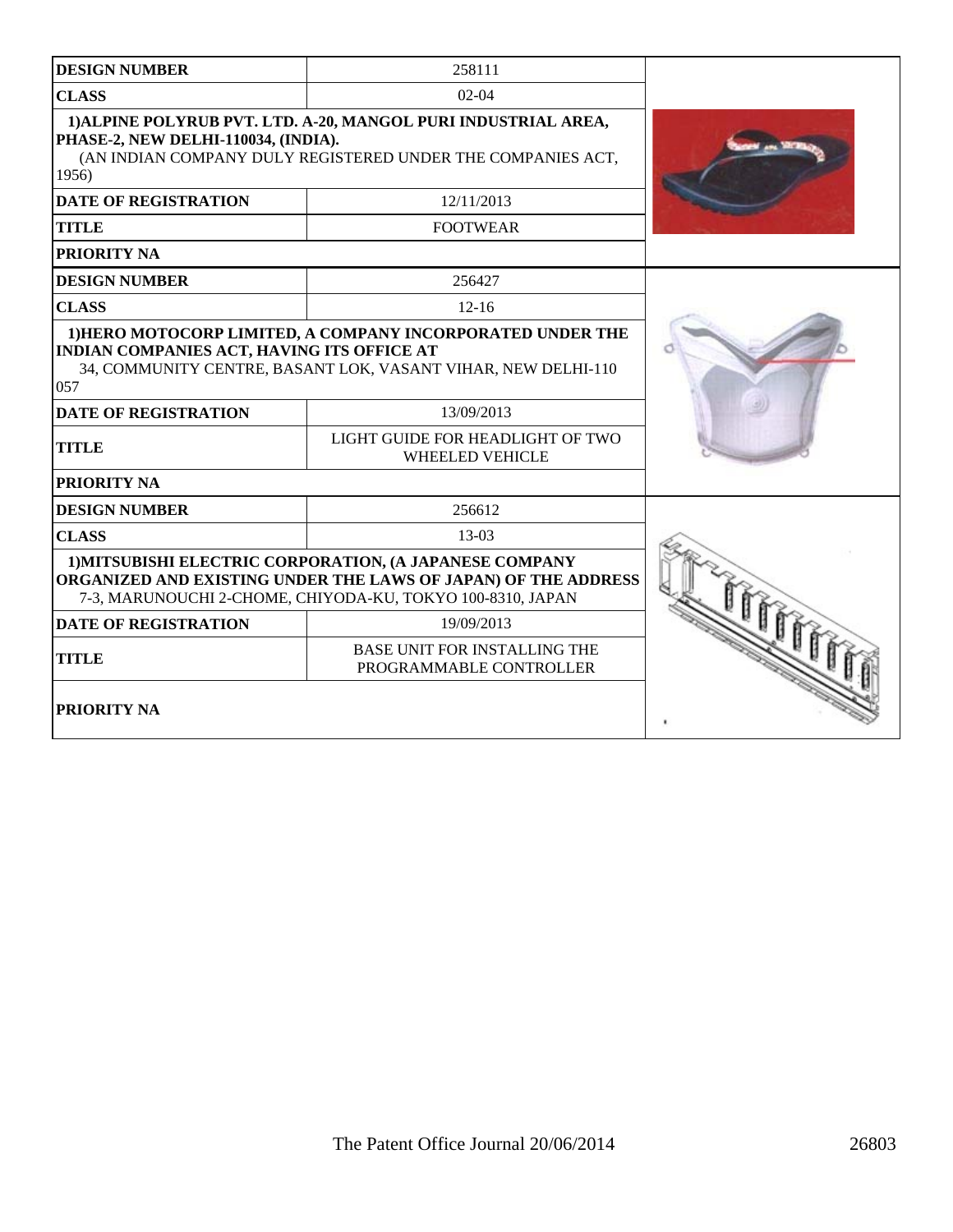| <b>DESIGN NUMBER</b>                                                                                                                                                    |                                                     | 256751         |  |
|-------------------------------------------------------------------------------------------------------------------------------------------------------------------------|-----------------------------------------------------|----------------|--|
| <b>CLASS</b>                                                                                                                                                            |                                                     | $12 - 16$      |  |
| 1) MR. SURESH RAMPRAKASH CHAWLA., HAVING ADDRESS AT<br>KARISHMA NEST, ROW HOUSE NO:-8, MORWADI, PIMPRI, PUNE:-411018,<br>MAHARASHTRA STATE, INDIA NATIONALITY: - INDIAN |                                                     |                |  |
| <b>DATE OF REGISTRATION</b>                                                                                                                                             |                                                     | 25/09/2013     |  |
| <b>TITLE</b>                                                                                                                                                            | SAFETY BOX IN SPARE WHEEL USED IN<br><b>VEHICLE</b> |                |  |
| PRIORITY NA                                                                                                                                                             |                                                     |                |  |
| <b>DESIGN NUMBER</b>                                                                                                                                                    |                                                     | 245289         |  |
| <b>CLASS</b>                                                                                                                                                            |                                                     | 11-01          |  |
| 1) "DE BEERS CENTENARY AG<br>OF ALPENSTRASSE 5, 6000 LUZERN 6, SWITZERLAND, A COMPANY<br>INCORPORATED UNDER SWITZERLAND LAWS                                            |                                                     |                |  |
| <b>DATE OF REGISTRATION</b>                                                                                                                                             | 14/05/2012                                          |                |  |
| <b>TITLE</b>                                                                                                                                                            |                                                     | <b>RING</b>    |  |
| <b>PRIORITY NA</b>                                                                                                                                                      |                                                     |                |  |
| <b>DESIGN NUMBER</b>                                                                                                                                                    |                                                     | 255947         |  |
| <b>CLASS</b>                                                                                                                                                            | $04-02$                                             |                |  |
| 1) COLGATE-PALMOLIVE COMPANY, A DELAWARE CORPORATION,<br>300 PARK AVENUE, NEW YORK, NEW YORK 10022, USA                                                                 |                                                     |                |  |
| <b>DATE OF REGISTRATION</b>                                                                                                                                             | 21/08/2013                                          |                |  |
| <b>TITLE</b>                                                                                                                                                            | <b>TOOTHBRUSH</b>                                   |                |  |
| <b>PRIORITY</b>                                                                                                                                                         |                                                     |                |  |
| PRIORITY NUMBER                                                                                                                                                         | <b>DATE</b>                                         | <b>COUNTRY</b> |  |
| 29/447984                                                                                                                                                               | 08/03/2013<br>U.S.A.                                |                |  |
|                                                                                                                                                                         |                                                     |                |  |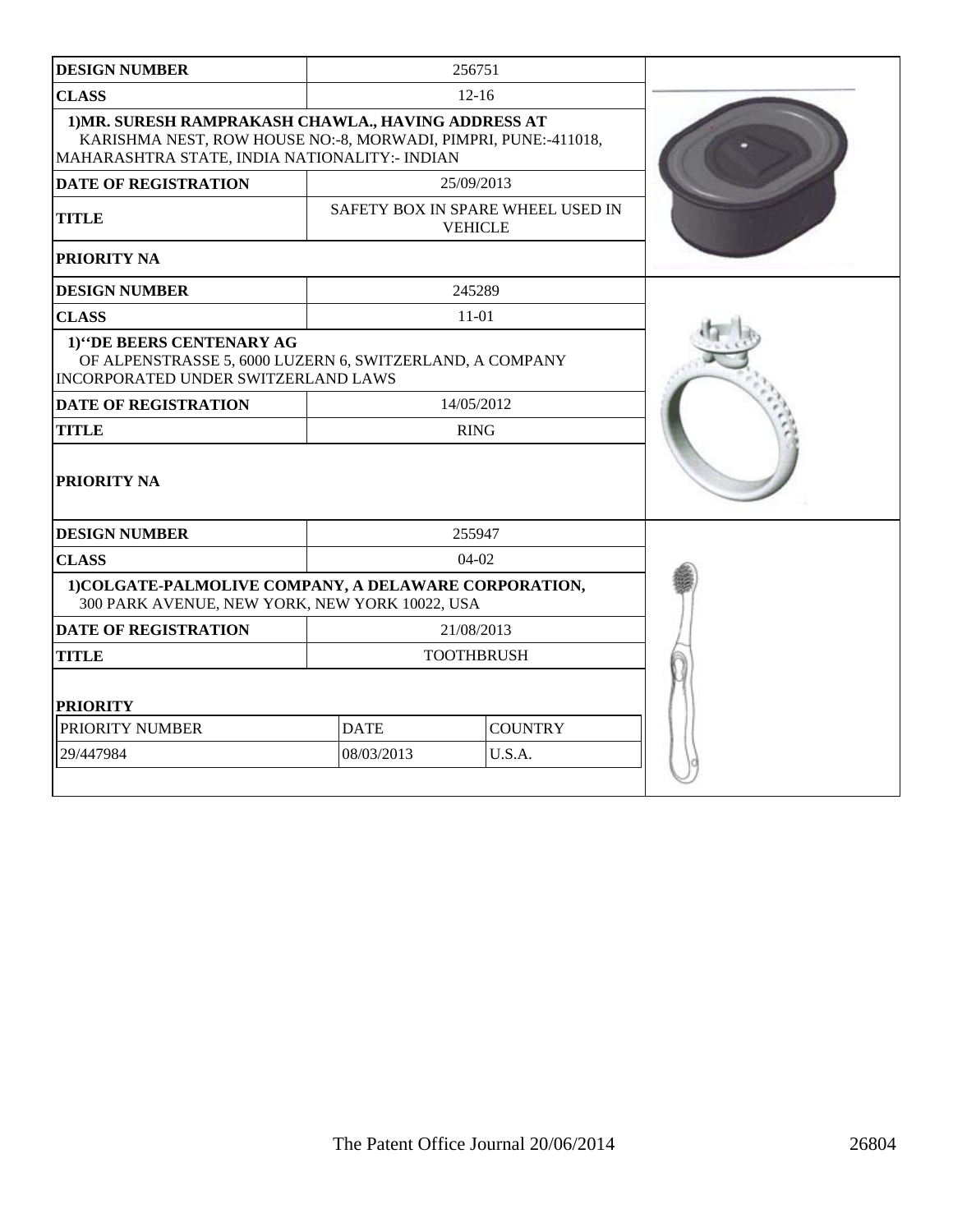| <b>DESIGN NUMBER</b>                                                                                                                                                                                      |             | 257673                                                       |  |
|-----------------------------------------------------------------------------------------------------------------------------------------------------------------------------------------------------------|-------------|--------------------------------------------------------------|--|
| <b>CLASS</b>                                                                                                                                                                                              |             | $13-02$                                                      |  |
| 1) SU-KAM POWER SYSTEMS LTD. OF<br>PLOT NO. WZ-1401/2, NANGAL RAYA, NEW DELHI-110 046, INDIA, AN INDIAN<br><b>COMPANY</b>                                                                                 |             |                                                              |  |
| <b>DATE OF REGISTRATION</b>                                                                                                                                                                               |             | 22/10/2013                                                   |  |
| <b>TITLE</b>                                                                                                                                                                                              |             | <b>CABINET OF UNINTERRUPTED POWER</b><br><b>SUPPLY (UPS)</b> |  |
| PRIORITY NA                                                                                                                                                                                               |             |                                                              |  |
| <b>DESIGN NUMBER</b>                                                                                                                                                                                      |             | 258349                                                       |  |
| <b>CLASS</b>                                                                                                                                                                                              |             | $07-05$                                                      |  |
| UNDER THE LAWS OF THE KINGDOM OF THE NETHERLANDS, RESIDING AT<br>EINDHOVEN,<br>WHOSE POST-OFFICE ADDRESS IS HIGH TECH CAMPUS 5, 5656 AE<br>EINDHOVEN, THE NETHERLANDS                                     |             |                                                              |  |
| <b>DATE OF REGISTRATION</b>                                                                                                                                                                               |             | 25/11/2013                                                   |  |
| <b>TITLE</b>                                                                                                                                                                                              |             | <b>ELECTRIC STEAM IRON</b>                                   |  |
| <b>PRIORITY</b>                                                                                                                                                                                           |             |                                                              |  |
| PRIORITY NUMBER                                                                                                                                                                                           | <b>DATE</b> | <b>COUNTRY</b>                                               |  |
| 002256420-0003                                                                                                                                                                                            | 17/06/2013  | <b>OHIM</b>                                                  |  |
| <b>DESIGN NUMBER</b>                                                                                                                                                                                      |             | 255551                                                       |  |
| <b>CLASS</b>                                                                                                                                                                                              |             | 13-03                                                        |  |
| 1) ENSTO INDIA PRIVATE LIMITED, AT PLOT NO. 241-242, SECTOR-6, IMT<br>MANESAR, GURGAON, HARYANA, INDIA<br>(AN INDIAN COMPANY DULY INCORPORATED UNDER THE PROVISIONS OF<br>THE INDIAN COMPANIES ACT, 1956) |             |                                                              |  |
| <b>DATE OF REGISTRATION</b>                                                                                                                                                                               |             | 30/07/2013                                                   |  |
| <b>TITLE</b>                                                                                                                                                                                              |             | <b>INSULATED BUS BAR</b>                                     |  |
| <b>PRIORITY NA</b>                                                                                                                                                                                        |             |                                                              |  |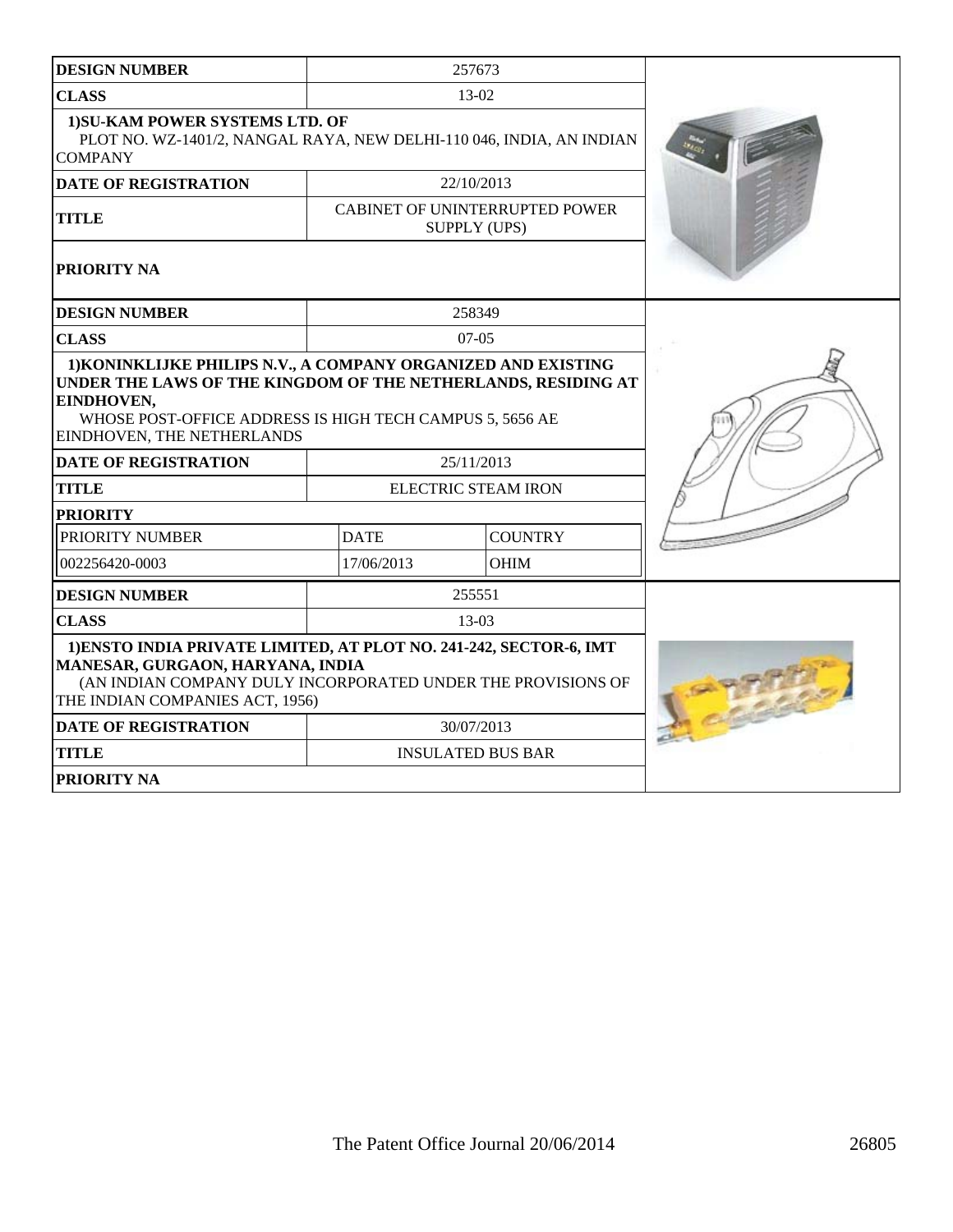| <b>DESIGN NUMBER</b>                                                                                                      | 257692                                                                                                                                                                                                                                                                                                                                                   |            |
|---------------------------------------------------------------------------------------------------------------------------|----------------------------------------------------------------------------------------------------------------------------------------------------------------------------------------------------------------------------------------------------------------------------------------------------------------------------------------------------------|------------|
| <b>CLASS</b>                                                                                                              | 08-06                                                                                                                                                                                                                                                                                                                                                    |            |
| PLACE OF BUSINESS AT:                                                                                                     | 1)(1) RUPESHBHAI MANSUKHBHAI MANSARA (2) JAYESHBHAI<br>GOBARBHAI SHEKHALIYA (3) CHETANBHAI LAVJIBHAI SINGHALA<br>(ALL THE PARTNERS ARE ADULT & INDIAN NATIONAL) PARTNERS<br>OF JAY SOMNATH METAL (INDIAN PARTNERSHIP FIRM) HAVING<br>3, MARUTI INDUSTRIAL AREA, KOTHARIYA RING ROAD, B/H.<br>MURLIDHAR WAYBRIDGE, N.H. 8B, RAJKOT-360003-GUJARAT-(INDIA) |            |
| <b>DATE OF REGISTRATION</b>                                                                                               | 24/10/2013                                                                                                                                                                                                                                                                                                                                               |            |
| <b>TITLE</b>                                                                                                              | <b>HANDLE</b>                                                                                                                                                                                                                                                                                                                                            |            |
| PRIORITY NA                                                                                                               |                                                                                                                                                                                                                                                                                                                                                          |            |
| <b>DESIGN NUMBER</b>                                                                                                      | 257158                                                                                                                                                                                                                                                                                                                                                   |            |
| <b>CLASS</b>                                                                                                              | 24-02                                                                                                                                                                                                                                                                                                                                                    |            |
| <b>EXISTING UNDER THE LAWS OF THE KINGDOM OF THE</b><br>NETHERLANDS,<br>TECH CAMPUS 5, 5656 AE EINDHOVEN, THE NETHERLANDS | 1) KONINKLIJKE PHILIPS N.V., A COMPANY ORGANIZED AND<br>RESIDING AT EINDHOVEN, WHOSE POST-OFFICE ADDRESS IS HIGH                                                                                                                                                                                                                                         |            |
| DATE OF REGISTRATION                                                                                                      | 03/10/2013                                                                                                                                                                                                                                                                                                                                               |            |
| <b>TITLE</b>                                                                                                              | ELBOW CONNECTOR FOR A PATIENT<br><b>INTERFACE ASSEMBLY</b>                                                                                                                                                                                                                                                                                               |            |
| <b>PRIORITY</b><br>PRIORITY NUMBER<br>002233619-0006                                                                      | <b>DATE</b><br><b>COUNTRY</b><br>07/05/2013<br><b>OHIM</b>                                                                                                                                                                                                                                                                                               |            |
| <b>DESIGN NUMBER</b>                                                                                                      | 258082                                                                                                                                                                                                                                                                                                                                                   |            |
| <b>CLASS</b>                                                                                                              | 23-01                                                                                                                                                                                                                                                                                                                                                    |            |
| FLAT NO. 9,                                                                                                               | 1) KLAUS WAREN FIXTURES PVT. LTD. OF 285, "PARK VIEW<br>B. A. K. ANJAN MARG, OPP. NAPOO GARDEN, MATUNGA (CENTRAL<br>RAILWAY) (E), MUMBAI-400019, MAHARASHTRA, INDIA, INDIAN COMPANY                                                                                                                                                                      | 1ST FLOOR, |
| <b>DATE OF REGISTRATION</b>                                                                                               | 12/11/2013                                                                                                                                                                                                                                                                                                                                               |            |
| <b>TITLE</b><br>PRIORITY NA                                                                                               | <b>BASIN FAUCET</b>                                                                                                                                                                                                                                                                                                                                      |            |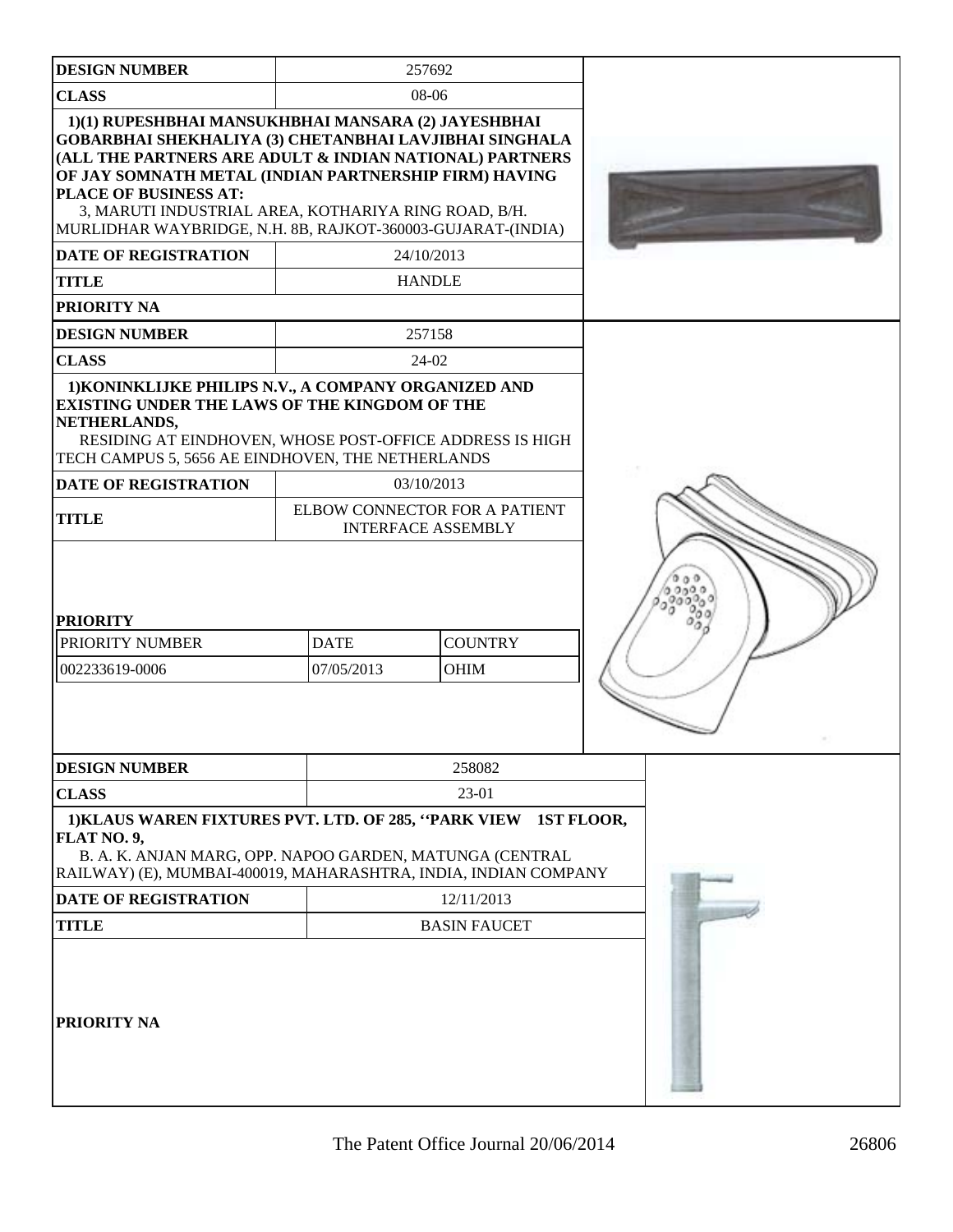| <b>DESIGN NUMBER</b>                                                                                   |             | 258141                   |             |
|--------------------------------------------------------------------------------------------------------|-------------|--------------------------|-------------|
| <b>CLASS</b>                                                                                           |             | $12-09$                  |             |
| 1)CLAAS KGAA MBH,<br>MÜNSTERSTRASSE 33, 33428 HARSEWINKEL, GERMANY.                                    |             |                          |             |
| <b>DATE OF REGISTRATION</b>                                                                            |             | 13/11/2013               |             |
| <b>TITLE</b>                                                                                           |             | <b>TRACTOR</b>           |             |
| <b>PRIORITY</b>                                                                                        |             |                          |             |
| PRIORITY NUMBER                                                                                        | <b>DATE</b> | <b>COUNTRY</b>           |             |
| 002239038                                                                                              | 17/05/2013  | <b>OHIM</b>              |             |
| <b>DESIGN NUMBER</b>                                                                                   |             | 250731                   |             |
| <b>CLASS</b>                                                                                           |             | 24-02                    |             |
| 1) SANOFI-AVENTIS DEUTSCHLAND GMBH, A GERMAN COMPANY OF<br>BRUNINGSTRASSE 50, 65929 FRANKFURT, GERMANY |             |                          |             |
| <b>DATE OF REGISTRATION</b>                                                                            |             | 04/01/2013               |             |
| <b>TITLE</b>                                                                                           |             | <b>INJECTION DEVICE</b>  | $\equiv 10$ |
| <b>PRIORITY</b>                                                                                        |             |                          |             |
| PRIORITY NUMBER                                                                                        | <b>DATE</b> | <b>COUNTRY</b>           |             |
| 002 068 791                                                                                            | 05/07/2012  | <b>OHIM</b>              |             |
| <b>DESIGN NUMBER</b>                                                                                   |             | 257517                   |             |
| <b>CLASS</b>                                                                                           |             | $12 - 16$                |             |
| 1) MAN TRUCK & BUS AG, A GERMAN COMPANY OF<br>DACHAUER STRASSE 667, 80995 MUNICHEN, GERMANY            |             |                          |             |
| <b>DATE OF REGISTRATION</b>                                                                            |             | 15/10/2013               |             |
| <b>TITLE</b>                                                                                           |             | LEFT BUMPER FOR VEHICLES |             |
| <b>PRIORITY NA</b>                                                                                     |             |                          |             |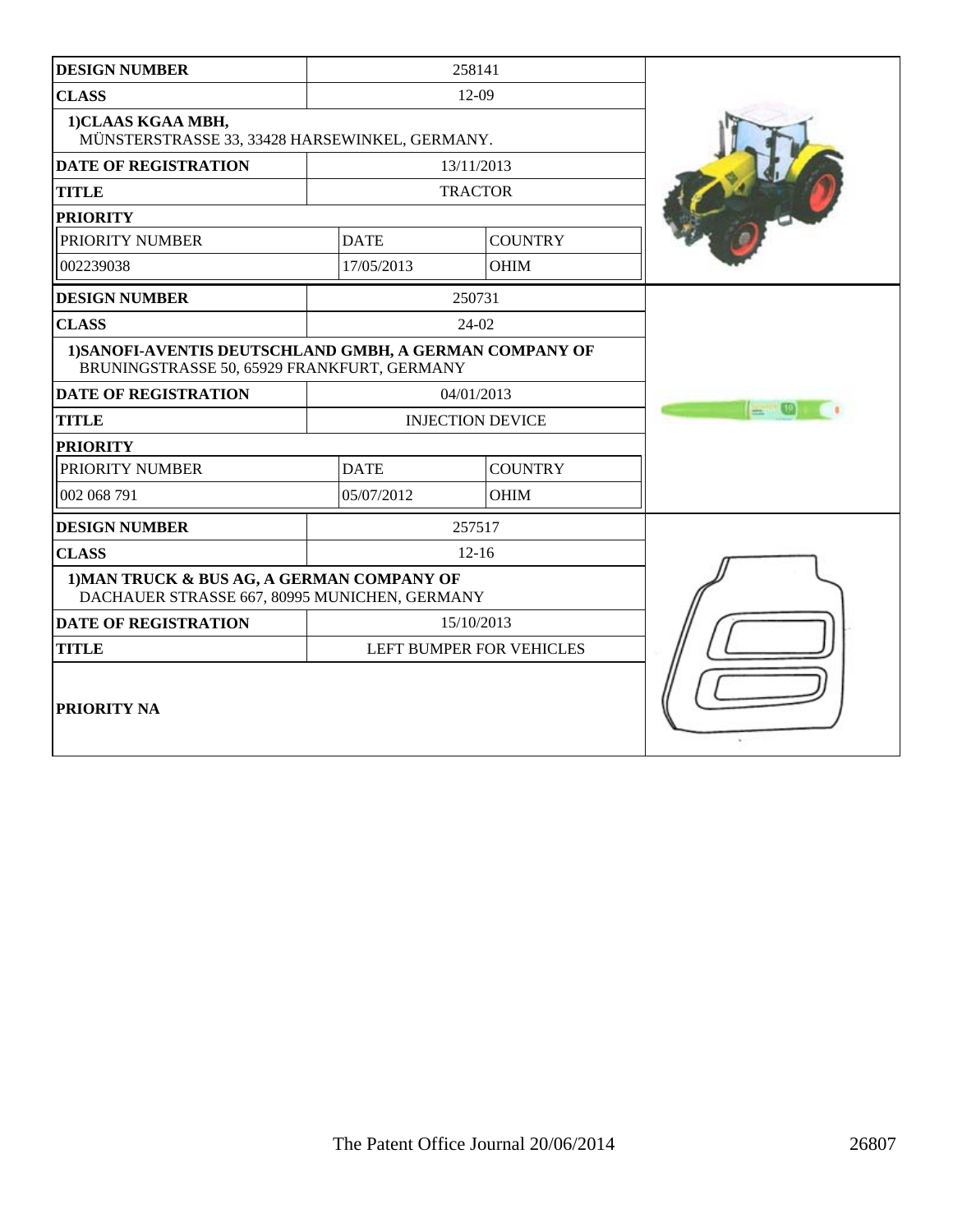| <b>DESIGN NUMBER</b>                                                                                                                                                                                                            |             | 254196                                                             |    |
|---------------------------------------------------------------------------------------------------------------------------------------------------------------------------------------------------------------------------------|-------------|--------------------------------------------------------------------|----|
| <b>CLASS</b>                                                                                                                                                                                                                    |             | $03-01$                                                            |    |
| 1) COLGATE-PALMOLIVE COMPANY, A DELAWARE CORPORATION, 300<br>PARK AVENUE, NEW YORK, NEW YORK 10022, USA & OMRON HEALTHCARE<br>CO., LTD., A JAPANESE CORPORATION,<br>53, KUNOTSUBO, TERADO-CHO, MUKO-SHI, KYOTO, 617-0002, JAPAN |             |                                                                    |    |
| <b>DATE OF REGISTRATION</b>                                                                                                                                                                                                     |             | 30/05/2013                                                         |    |
| <b>TITLE</b>                                                                                                                                                                                                                    |             | <b>CASE WITH BATTERY CHARGER FOR</b><br><b>ELECTRIC TOOTHBRUSH</b> |    |
| <b>PRIORITY</b>                                                                                                                                                                                                                 |             |                                                                    |    |
| PRIORITY NUMBER                                                                                                                                                                                                                 | <b>DATE</b> | <b>COUNTRY</b>                                                     |    |
| 2012-029431                                                                                                                                                                                                                     | 30/11/2012  | <b>JAPAN</b>                                                       |    |
| <b>DESIGN NUMBER</b>                                                                                                                                                                                                            |             | 254688                                                             |    |
| <b>CLASS</b>                                                                                                                                                                                                                    |             | $12-16$                                                            | ny |
| 1) DEERE & COMPANY, A US CORPORATION OF<br>ONE JOHN DEERE PLACE, MOLINE, ILLINOIS, 61265 - 8098, USA                                                                                                                            |             |                                                                    |    |
| <b>DATE OF REGISTRATION</b>                                                                                                                                                                                                     |             | 24/06/2013                                                         |    |
| <b>TITLE</b>                                                                                                                                                                                                                    |             | <b>HOOK FOR A VEHICLE</b>                                          |    |
| PRIORITY NA                                                                                                                                                                                                                     |             |                                                                    |    |
| <b>DESIGN NUMBER</b>                                                                                                                                                                                                            |             | 253681                                                             |    |
| <b>CLASS</b>                                                                                                                                                                                                                    |             | $09-07$                                                            |    |
| 1) DART INDUSTRIES INC., A CORPORATION FOUNDED UNDER THE LAWS<br>OF DELAWARE, U.S.A. OF<br>14901 SOUTH ORANGE BLOSSOM TRAIL, ORLANDO, FLORIDA 32837, USA                                                                        |             |                                                                    |    |
| DATE OF REGISTRATION                                                                                                                                                                                                            |             | 06/05/2013                                                         |    |
| <b>TITLE</b>                                                                                                                                                                                                                    |             | LID FOR STRAW TUMBLER                                              |    |
| <b>PRIORITY</b>                                                                                                                                                                                                                 |             |                                                                    |    |
| PRIORITY NUMBER                                                                                                                                                                                                                 | <b>DATE</b> | <b>COUNTRY</b>                                                     |    |
| 29/437.665                                                                                                                                                                                                                      | 20/11/2012  | U.S.A.                                                             |    |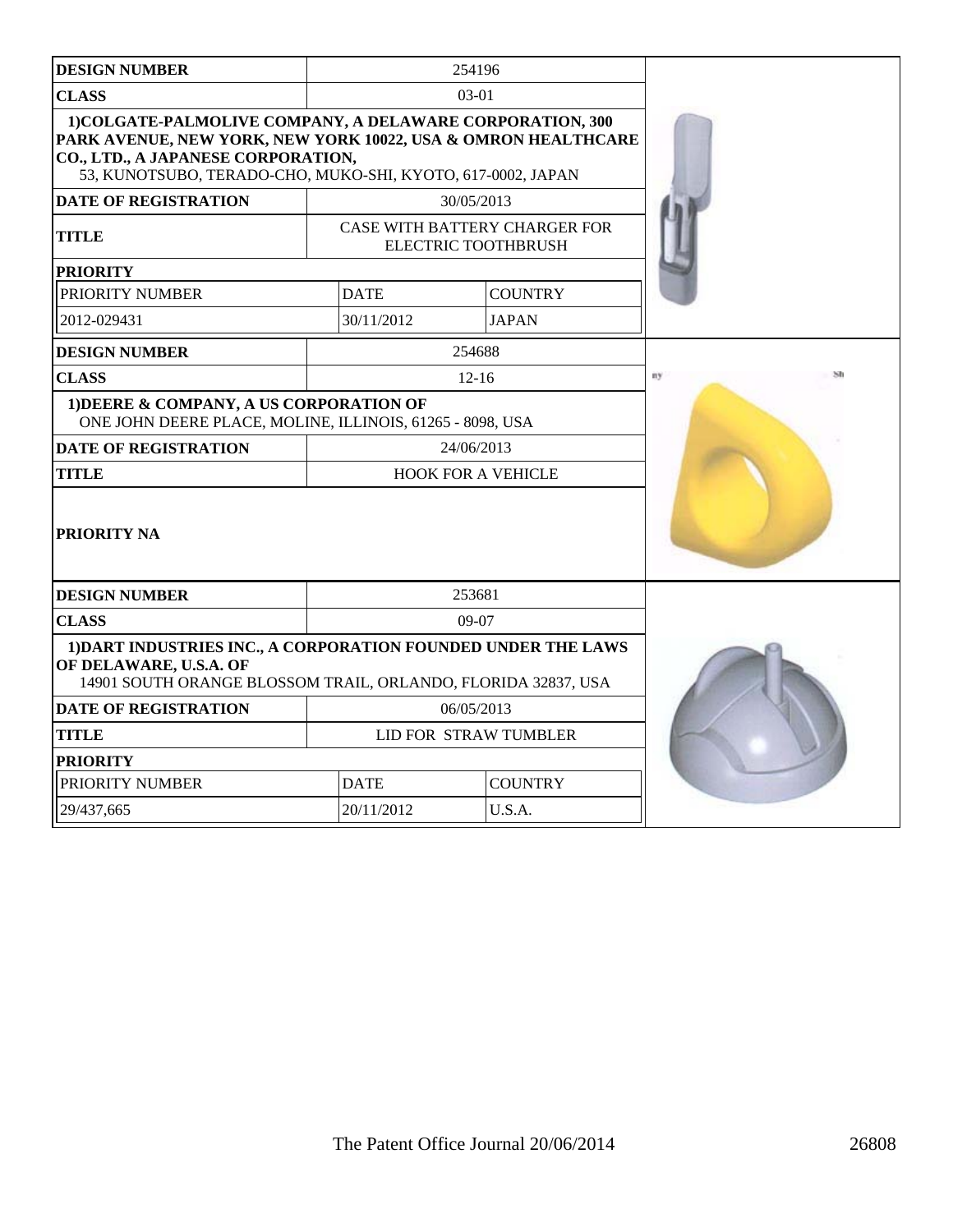| <b>DESIGN NUMBER</b>                                                                                                                                                                                                                                                     |                               | 257809                              |  |
|--------------------------------------------------------------------------------------------------------------------------------------------------------------------------------------------------------------------------------------------------------------------------|-------------------------------|-------------------------------------|--|
| <b>CLASS</b>                                                                                                                                                                                                                                                             | $13-03$                       |                                     |  |
| 1) ARUN ENTERPRISES, B-48, SITE-4, INDUSTRIAL AREA, SHAHIBABAD,<br>DIST.-GHAZIABAD-201010, UTTAR PRADESH, INDIA. (AN INDIAN<br><b>PARTNERSHIP FIRM</b><br>WHOSE PARTNERS ARE:- SH. C. L. DHIR, SH. ARUN DHIR, SH. TARUN DHIR.<br>AN INDIAN NATIONAL OF THE ABOVE ADDRESS |                               |                                     |  |
| <b>DATE OF REGISTRATION</b>                                                                                                                                                                                                                                              |                               | 28/10/2013                          |  |
| <b>TITLE</b>                                                                                                                                                                                                                                                             |                               | <b>CLEAT FOR ELECTRIC CABLES</b>    |  |
| PRIORITY NA                                                                                                                                                                                                                                                              |                               |                                     |  |
| <b>DESIGN NUMBER</b>                                                                                                                                                                                                                                                     |                               | 257742                              |  |
| <b>CLASS</b>                                                                                                                                                                                                                                                             |                               | $12 - 16$                           |  |
| 1) DR. ING. H.C.F. PORSCHE AKTIENGESELLSCHAFT, A GERMAN COMPANY<br>OF<br>PORSCHEPLATZ 1, 70435 STUTTGART, GERMANY<br><b>DATE OF REGISTRATION</b><br><b>TITLE</b><br><b>PRIORITY NA</b>                                                                                   |                               | 25/10/2013<br><b>STEERING WHEEL</b> |  |
| <b>DESIGN NUMBER</b>                                                                                                                                                                                                                                                     |                               | 258050                              |  |
| <b>CLASS</b>                                                                                                                                                                                                                                                             |                               | $16-06$                             |  |
| 1) PATRICK C. HO, A US CITIZEN, HAVING ITS OFFICE AT<br>4, QUAIL RUN, HILTON, NY 14468, UNITED STATES OF AMERICA                                                                                                                                                         |                               |                                     |  |
| <b>DATE OF REGISTRATION</b>                                                                                                                                                                                                                                              |                               | 08/11/2013                          |  |
| <b>TITLE</b>                                                                                                                                                                                                                                                             | <b>EYEGLASS FRAME</b>         |                                     |  |
| <b>PRIORITY</b>                                                                                                                                                                                                                                                          |                               |                                     |  |
| PRIORITY NUMBER                                                                                                                                                                                                                                                          | <b>DATE</b><br><b>COUNTRY</b> |                                     |  |
| 29/454,794                                                                                                                                                                                                                                                               | 14/05/2013                    | U.S.A.                              |  |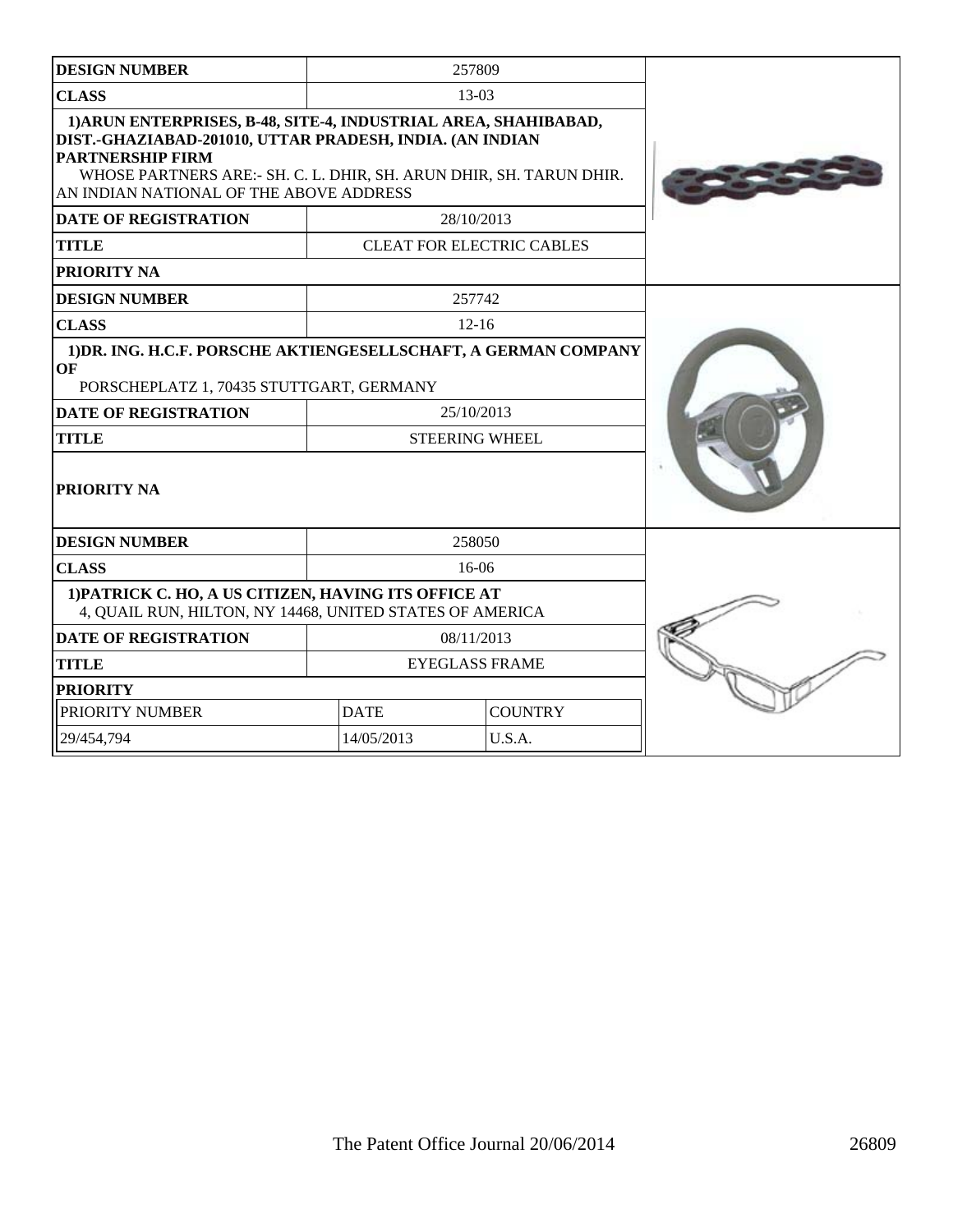| <b>DESIGN NUMBER</b>                                                                                                                                                  | 255798                    |                               |  |
|-----------------------------------------------------------------------------------------------------------------------------------------------------------------------|---------------------------|-------------------------------|--|
| <b>CLASS</b>                                                                                                                                                          | 23-04                     |                               |  |
| 1) DAIKIN INDUSTRIES LTD. A JAPANESE COMPANY OF THE<br><b>ADDRESS:</b><br>UMEDA CENTER BUILDING, 4-12 NAKAZAKI-NISHI 2-CHOME, KITA-<br>KU, OSAKA-SHI, OSAKA-FU, JAPAN |                           |                               |  |
| DATE OF REGISTRATION                                                                                                                                                  | 13/08/2013                |                               |  |
| <b>TITLE</b>                                                                                                                                                          | <b>AIR CONDITIONER</b>    |                               |  |
| <b>PRIORITY NA</b>                                                                                                                                                    |                           |                               |  |
| <b>DESIGN NUMBER</b>                                                                                                                                                  |                           | 256210                        |  |
| <b>CLASS</b>                                                                                                                                                          |                           | 23-04                         |  |
| 1) DYSON TECHNOLOGY LIMITED, A COMPANY INCORPORATED UNDER<br>THE LAWS OF THE UNITED KINGSDOM, OF<br>TETBURY HILL, MALMESBURY, WILTSHIRE, SN16 0RP, UNITED KINGDOM     |                           |                               |  |
| <b>DATE OF REGISTRATION</b>                                                                                                                                           |                           | 04/09/2013                    |  |
| <b>TITLE</b>                                                                                                                                                          |                           | <b>FAN</b>                    |  |
| <b>PRIORITY</b><br>PRIORITY NUMBER<br>001363766-0001                                                                                                                  | <b>DATE</b><br>07/03/2013 | <b>COUNTRY</b><br><b>OHIM</b> |  |
| <b>DESIGN NUMBER</b>                                                                                                                                                  |                           | 238963                        |  |
| <b>CLASS</b>                                                                                                                                                          |                           | 08-09                         |  |
| 1) ADITYA BAJAJ<br>C-20, INDUSTRIAL ESTATE, DT-ALIGARH, 202001 (U.P), INDIA                                                                                           |                           |                               |  |
| DATE OF REGISTRATION                                                                                                                                                  |                           | 26/08/2011                    |  |
| <b>TITLE</b>                                                                                                                                                          |                           | <b>DOOR PLATE</b>             |  |
| <b>PRIORITY NA</b>                                                                                                                                                    |                           |                               |  |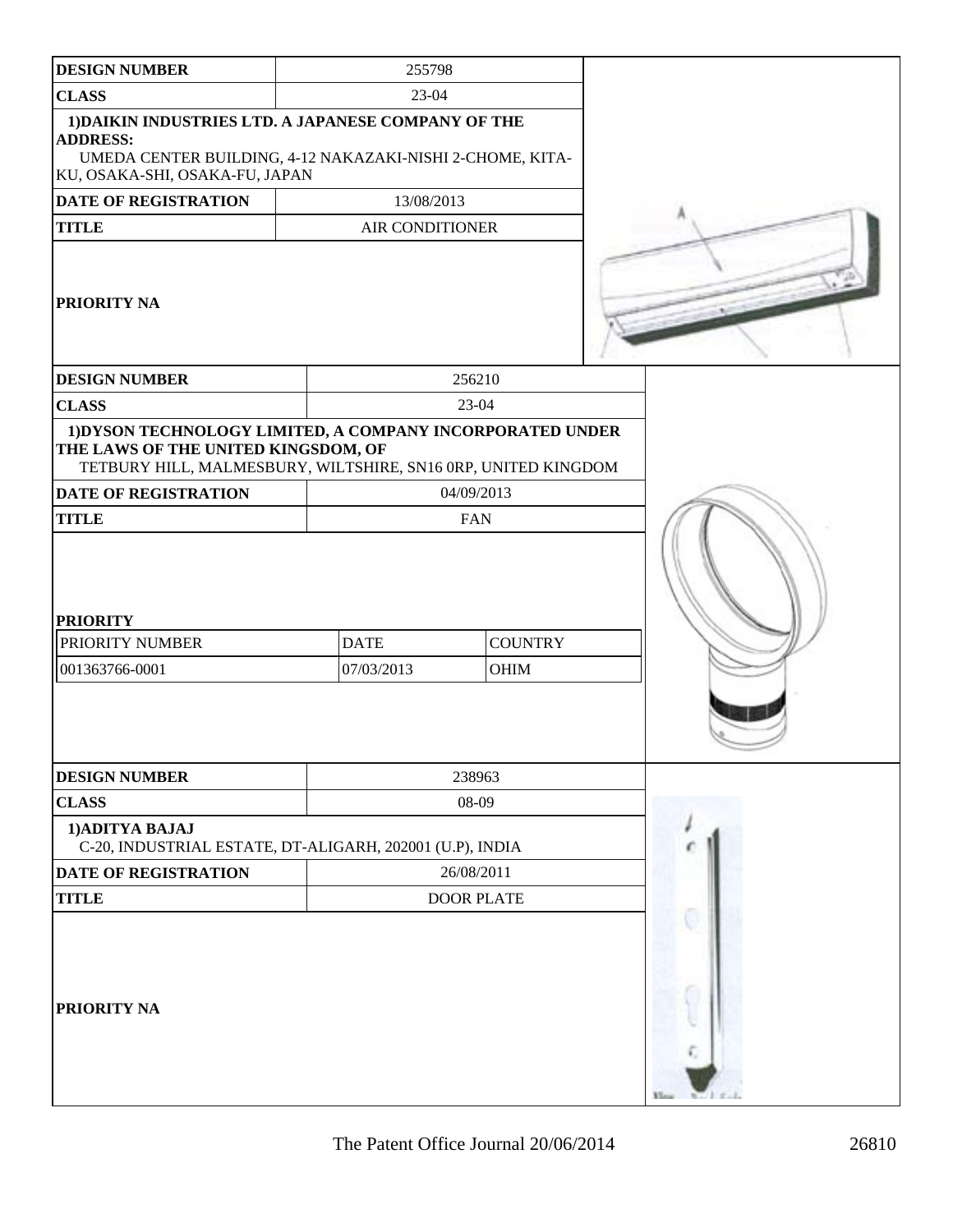| <b>DESIGN NUMBER</b>                                                       | 257695                                                                                                                          |  |
|----------------------------------------------------------------------------|---------------------------------------------------------------------------------------------------------------------------------|--|
| <b>CLASS</b>                                                               | $24-02$                                                                                                                         |  |
| 1) ALLERGAN, INC.,<br>2525 DUPONT DRIVE, IRVINE, CALIFORNIA 92612, U.S.A.  |                                                                                                                                 |  |
| <b>DATE OF REGISTRATION</b>                                                | 24/10/2013                                                                                                                      |  |
| CALENDARING ARRANGEMENT DEVICE FOR<br><b>TITLE</b><br><b>MEDICATION</b>    |                                                                                                                                 |  |
| <b>PRIORITY NA</b>                                                         |                                                                                                                                 |  |
| <b>DESIGN NUMBER</b>                                                       | 258408                                                                                                                          |  |
| <b>CLASS</b>                                                               | $26-06$                                                                                                                         |  |
| OF                                                                         | 1) MINDA INDUSTRIES LTD. (LIGHTING DIVISION), AN INDIAN COMPANY<br>34-35, K.M. G. T. ROAD, VILL. SONIPAT, HARYANA-131029, INDIA |  |
| <b>DATE OF REGISTRATION</b>                                                | 27/11/2013                                                                                                                      |  |
| <b>TITLE</b>                                                               | LED FENDER LAMP FOR VEHICLE                                                                                                     |  |
| PRIORITY NA                                                                |                                                                                                                                 |  |
| <b>DESIGN NUMBER</b>                                                       | 254816                                                                                                                          |  |
| <b>CLASS</b>                                                               | $12 - 05$                                                                                                                       |  |
| 1) ACTION CONSTRUCTION EQUIPMENT LTD.,<br>121102, INDIA, AN INDIAN COMPANY | OF DHUDHOLLA LINK ROAD, VILLAGE DHUDHOLLA, PALWAL, HARYANA-                                                                     |  |
| <b>DATE OF REGISTRATION</b>                                                | 26/06/2013                                                                                                                      |  |
| <b>TITLE</b>                                                               | <b>MAST OF CRANE</b>                                                                                                            |  |
| <b>PRIORITY NA</b>                                                         |                                                                                                                                 |  |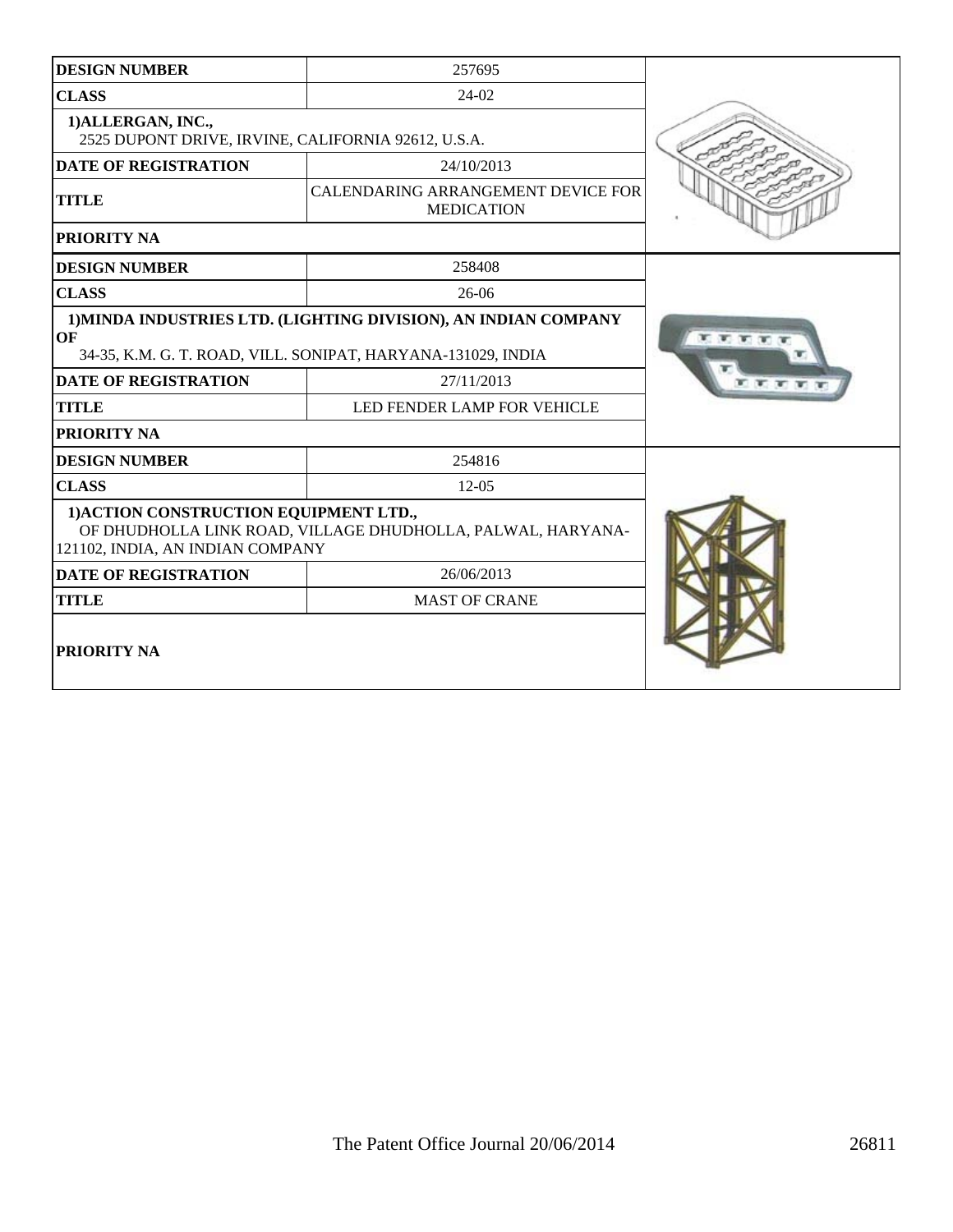| <b>DESIGN NUMBER</b>                                                                                                                                                                                                                   |                               | 256608                                             |                     |
|----------------------------------------------------------------------------------------------------------------------------------------------------------------------------------------------------------------------------------------|-------------------------------|----------------------------------------------------|---------------------|
| <b>CLASS</b>                                                                                                                                                                                                                           |                               | $26-04$                                            |                     |
| 1) KONINKLIJKE PHILIPS N.V., A COMPANY ORGANIZED AND EXISTING<br>UNDER THE LAWS OF THE KINGDOM OF THE NETHERLANDS, RESIDING AT<br>EINDHOVEN,<br>WHOSE POST-OFFICE ADDRESS IS HIGH TECH CAMPUS 5, 5656 AE<br>EINDHOVEN, THE NETHERLANDS |                               |                                                    |                     |
| <b>DATE OF REGISTRATION</b>                                                                                                                                                                                                            |                               | 19/09/2013                                         |                     |
| <b>TITLE</b>                                                                                                                                                                                                                           |                               | <b>LED BULB</b>                                    |                     |
| <b>PRIORITY</b>                                                                                                                                                                                                                        |                               |                                                    |                     |
| PRIORITY NUMBER                                                                                                                                                                                                                        | <b>DATE</b>                   | <b>COUNTRY</b>                                     |                     |
| 002211946-0007                                                                                                                                                                                                                         | 29/03/2013                    | <b>OHIM</b>                                        |                     |
| <b>DESIGN NUMBER</b>                                                                                                                                                                                                                   |                               | 256386                                             |                     |
| <b>CLASS</b>                                                                                                                                                                                                                           |                               | $12 - 16$                                          |                     |
| 1) HERO MOTOCORP LIMITED, A COMPANY INCORPORATED UNDER THE<br><b>INDIAN COMPANIES ACT, HAVING ITS OFFICE AT</b><br>34, COMMUNITY CENTRE, BASANT LOK, VASANT VIHAR, NEW DELHI-110057                                                    |                               |                                                    |                     |
| <b>DATE OF REGISTRATION</b>                                                                                                                                                                                                            |                               | 12/09/2013                                         |                     |
| TITLE                                                                                                                                                                                                                                  |                               | HEADLIGHT LENS FOR A TWO-WHEELED<br><b>VEHICLE</b> |                     |
| PRIORITY NA                                                                                                                                                                                                                            |                               |                                                    |                     |
| <b>DESIGN NUMBER</b>                                                                                                                                                                                                                   |                               | 250735                                             |                     |
| <b>CLASS</b>                                                                                                                                                                                                                           |                               | 24-02                                              |                     |
| 1) SANOFI-AVENTIS DEUTSCHLAND GMBH, A GERMAN COMPANY OF<br>BRÜNINGSTRASSE 50, 65929 FRANKFURT, GERMANY                                                                                                                                 |                               |                                                    |                     |
| <b>DATE OF REGISTRATION</b>                                                                                                                                                                                                            |                               | 04/01/2013                                         |                     |
| <b>TITLE</b>                                                                                                                                                                                                                           |                               | <b>INJECTION DEVICE</b>                            |                     |
| <b>PRIORITY</b>                                                                                                                                                                                                                        |                               |                                                    | <b>PO SAVE VIEW</b> |
| PRIORITY NUMBER                                                                                                                                                                                                                        | <b>DATE</b><br><b>COUNTRY</b> |                                                    |                     |
| 002 068 791                                                                                                                                                                                                                            | 05/07/2012                    | <b>OHIM</b>                                        |                     |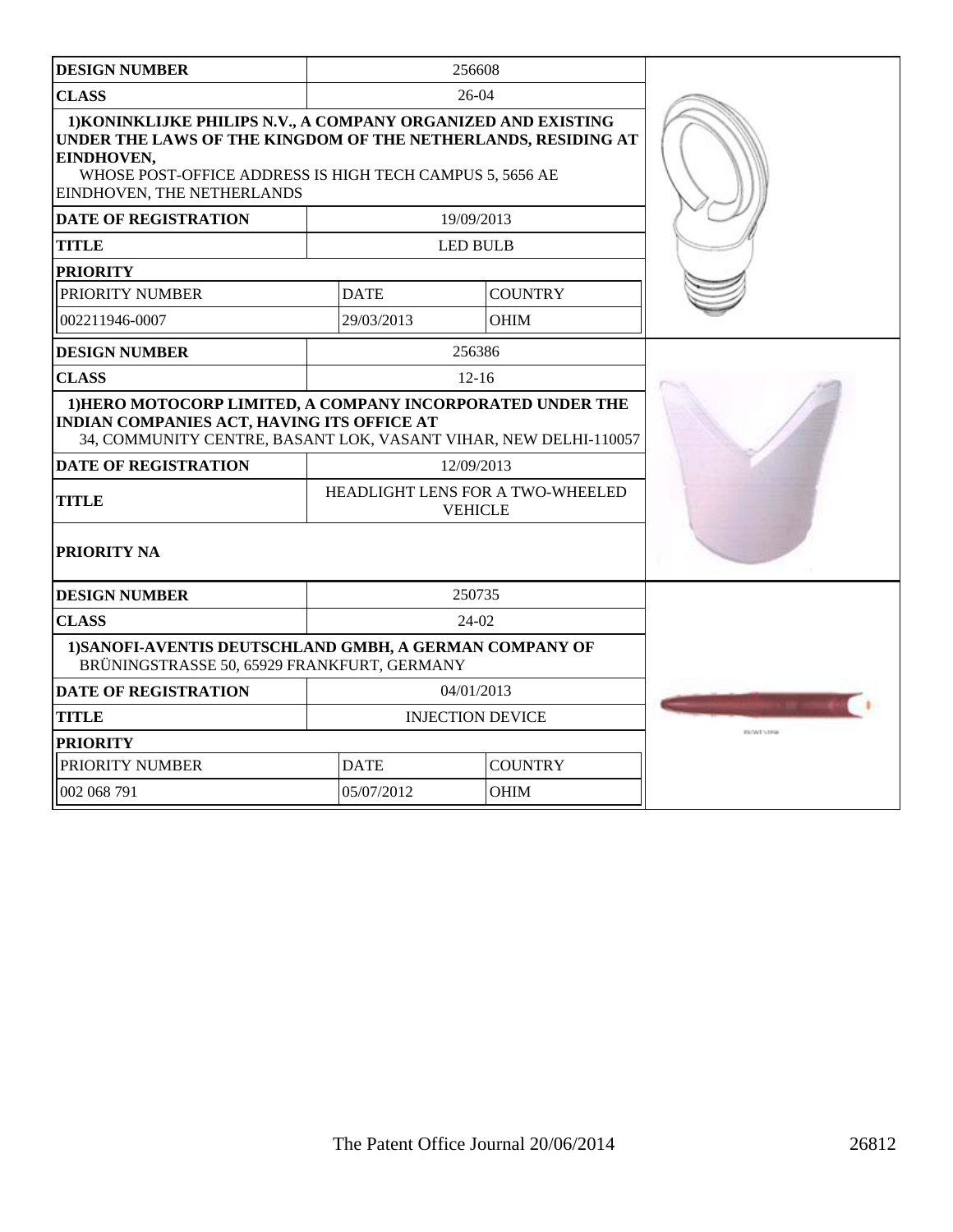| <b>DESIGN NUMBER</b>                                                                                                                                                                                                                            |                  | 252704                                           |                  |
|-------------------------------------------------------------------------------------------------------------------------------------------------------------------------------------------------------------------------------------------------|------------------|--------------------------------------------------|------------------|
| <b>CLASS</b>                                                                                                                                                                                                                                    |                  | $14-03$                                          |                  |
| 1) SIEMENS ENTERPRISE COMMUNICATIONS GMBH & CO. KG, OF<br>HOFMANNSTR 51, 81379 MÜNCHEN, GERMANY, A GERMAN COMPANY                                                                                                                               |                  |                                                  |                  |
| <b>DATE OF REGISTRATION</b>                                                                                                                                                                                                                     |                  | 28/03/2013                                       |                  |
| <b>TITLE</b>                                                                                                                                                                                                                                    |                  | TELEPHONE, WITH INTEGRATED<br><b>LOUDSPEAKER</b> | å<br>昌<br>巪<br>ο |
| <b>PRIORITY</b>                                                                                                                                                                                                                                 |                  |                                                  | ---<br>▭<br>▭    |
| PRIORITY NUMBER                                                                                                                                                                                                                                 | <b>DATE</b>      | <b>COUNTRY</b>                                   | 80               |
| DE 40 2012 004 621.3                                                                                                                                                                                                                            | 05/10/2012       | <b>GERMANY</b>                                   |                  |
| <b>DESIGN NUMBER</b>                                                                                                                                                                                                                            |                  | 257737                                           |                  |
| <b>CLASS</b>                                                                                                                                                                                                                                    |                  | $12 - 11$                                        |                  |
| 1) MITHUN VRAJLAL DARJI, INDIAN NATIONAL, HAVING ADDRESS<br>J-402, DEVNANDAN PLATINA, OPP. SHAYONA TRILAK, NR.<br>VANDEMATARAM CITY, CHANDLODIA, GOTA, AHMEDABAD 382481, GUJARAT<br>STATE, INDIA<br><b>DATE OF REGISTRATION</b><br><b>TITLE</b> |                  | 25/10/2013<br><b>BICYCLE FRAME</b>               |                  |
| PRIORITY NA                                                                                                                                                                                                                                     |                  |                                                  |                  |
| <b>DESIGN NUMBER</b>                                                                                                                                                                                                                            |                  | 254050                                           |                  |
| <b>CLASS</b>                                                                                                                                                                                                                                    |                  | $23-02$                                          |                  |
| 1) DEEPAM PALM DISH, SMALL SCALE INDUSTRIAL UNIT, REGISTERED<br>UNDER MSME ACT, WHOSE ADDRESS IS<br>DEEPAM PALM DISH, MAPCO ROAD, ST. THOMAS STREET, KURIACHIRA,<br>THRISSUR-6, KERALA AND NATIONALITY IS INDIAN                                |                  |                                                  |                  |
| <b>DATE OF REGISTRATION</b>                                                                                                                                                                                                                     | 23/05/2013       |                                                  |                  |
| <b>TITLE</b>                                                                                                                                                                                                                                    | <b>SOAP DISH</b> |                                                  |                  |
| PRIORITY NA                                                                                                                                                                                                                                     |                  |                                                  |                  |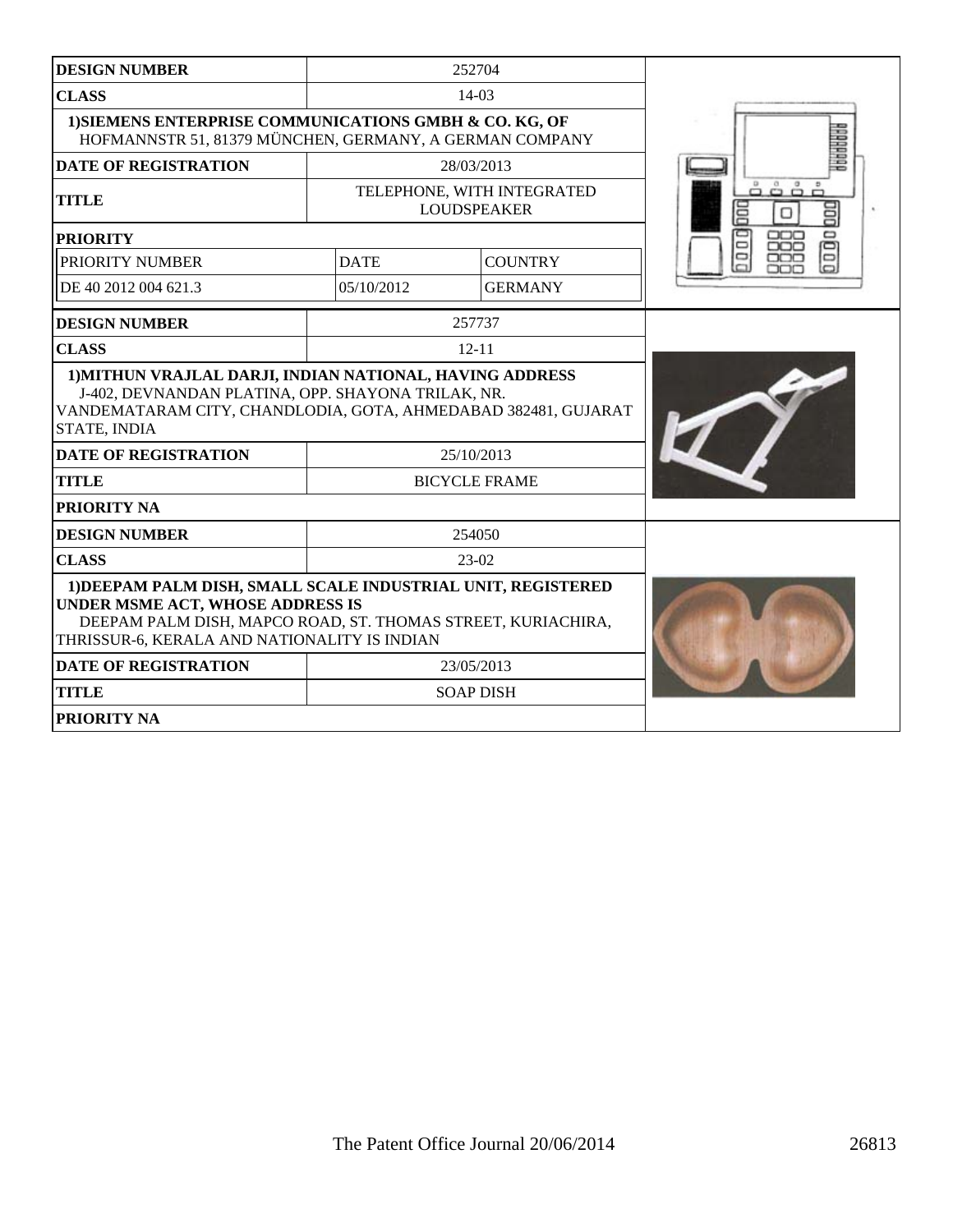| <b>DESIGN NUMBER</b>                                                                                                                                                 | 258231                      |            |                        |  |
|----------------------------------------------------------------------------------------------------------------------------------------------------------------------|-----------------------------|------------|------------------------|--|
| <b>CLASS</b>                                                                                                                                                         | 26-99                       |            |                        |  |
| 1) BHARAT VASUDEV GIDWANI INDIAN NATIONAL, RESIDING<br><b>AT</b>                                                                                                     |                             |            |                        |  |
| BUNGLOW NO. 12 A, STAVLEY ROAD, PUNE 411 001<br>MAHARASHTRA, INDIA                                                                                                   |                             |            |                        |  |
| DATE OF REGISTRATION                                                                                                                                                 | 19/11/2013                  |            |                        |  |
| <b>TITLE</b>                                                                                                                                                         | <b>CANDLE MAKING DEVICE</b> |            |                        |  |
| <b>PRIORITY NA</b>                                                                                                                                                   |                             |            |                        |  |
| <b>DESIGN NUMBER</b>                                                                                                                                                 | 255797                      |            |                        |  |
| <b>CLASS</b>                                                                                                                                                         | 23-04                       |            |                        |  |
| 1) DAIKIN INDUSTRIES LTD. A JAPANESE COMPANY OF THE<br><b>ADDRESS:</b><br>UMEDA CENTER BUILDING, 4-12 NAKAZAKI-NISHI 2-CHOME,<br>KITA-KU, OSAKA-SHI, OSAKA-FU, JAPAN |                             |            |                        |  |
| DATE OF REGISTRATION                                                                                                                                                 | 13/08/2013                  |            |                        |  |
| <b>TITLE</b>                                                                                                                                                         | AIR CONDITIONER             |            |                        |  |
| <b>PRIORITY NA</b>                                                                                                                                                   |                             |            |                        |  |
| <b>DESIGN NUMBER</b>                                                                                                                                                 |                             | 256209     |                        |  |
| <b>CLASS</b>                                                                                                                                                         |                             | 23-04      |                        |  |
| 1) DYSON TECHNOLOGY LIMITED, A COMPANY INCORPORATED UNDER<br>THE LAWS OF THE UNITED KINGSDOM, OF<br>TETBURY HILL, MALMESBURY, WILTSHIRE, SN16 0RP, UNITED KINGDOM    |                             |            |                        |  |
| <b>DATE OF REGISTRATION</b>                                                                                                                                          |                             | 04/09/2013 |                        |  |
| <b>TITLE</b>                                                                                                                                                         | <b>FAN</b>                  |            |                        |  |
| <b>PRIORITY</b><br>PRIORITY NUMBER<br>001363758-0001                                                                                                                 | <b>DATE</b><br>07/03/2013   |            | <b>COUNTRY</b><br>OHIM |  |
|                                                                                                                                                                      |                             |            |                        |  |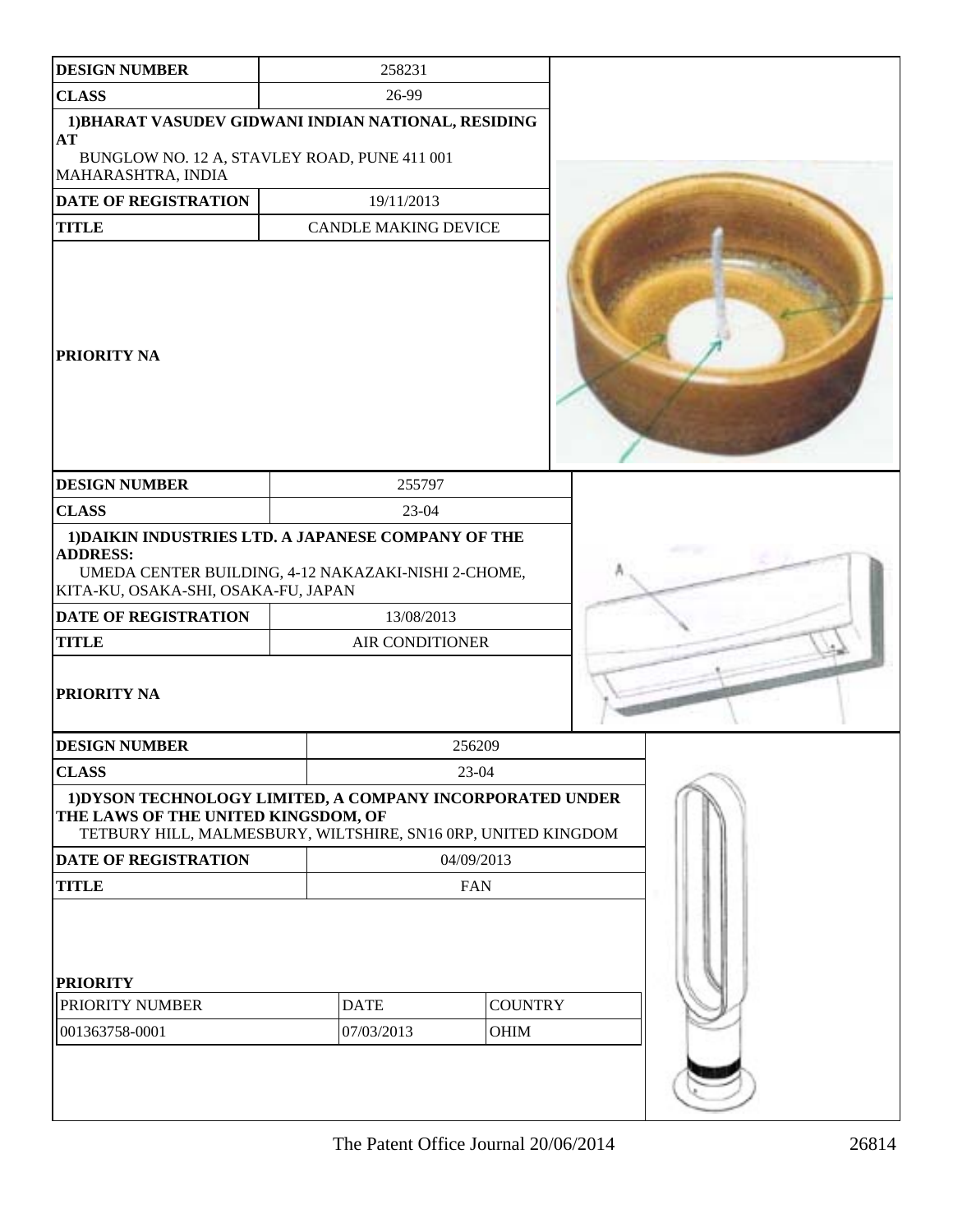| <b>DESIGN NUMBER</b>                                                                                                                                                                                                                  | 257520                              |  |  |
|---------------------------------------------------------------------------------------------------------------------------------------------------------------------------------------------------------------------------------------|-------------------------------------|--|--|
| <b>CLASS</b>                                                                                                                                                                                                                          | $12 - 16$                           |  |  |
| 1) MAN TRUCK & BUS AG, A GERMAN COMPANY OF<br>DACHAUER STRASSE 667, 80995 MUNICHEN, GERMANY                                                                                                                                           |                                     |  |  |
| <b>DATE OF REGISTRATION</b>                                                                                                                                                                                                           | 15/10/2013                          |  |  |
| <b>TITLE</b>                                                                                                                                                                                                                          |                                     |  |  |
| PRIORITY NA                                                                                                                                                                                                                           |                                     |  |  |
| <b>DESIGN NUMBER</b>                                                                                                                                                                                                                  | 257755                              |  |  |
| <b>CLASS</b>                                                                                                                                                                                                                          | $12 - 16$                           |  |  |
| 1) JCB INDIA LIMITED, AN INDIAN COMPANY HAVING ITS REGISTERED<br>OFFICE AT B-1/1-1, 2ND FLOOR, MOHAN CO-OPERATIVE INDUSTRIAL<br>ESTATE, MATHURA ROAD, NEW DELHI, INDIA AND WORKS AT<br>23/7, MATHURA ROAD, BALLABGARH, HARYANA, INDIA |                                     |  |  |
| <b>DATE OF REGISTRATION</b>                                                                                                                                                                                                           | 25/10/2013                          |  |  |
| <b>TITLE</b>                                                                                                                                                                                                                          | FRONT CONSOLE FOR SKID STEER LOADER |  |  |
| PRIORITY NA                                                                                                                                                                                                                           |                                     |  |  |
| <b>DESIGN NUMBER</b>                                                                                                                                                                                                                  | 258080                              |  |  |
| <b>CLASS</b>                                                                                                                                                                                                                          | $23-01$                             |  |  |
| 1) KLAUS WAREN FIXTURES PVT. LTD. OF 285, "PARK VIEW" 1ST FLOOR,<br>FLAT NO. 9,<br>B. A. K. ANJAN MARG, OPP. NAPOO GARDEN, MATUNGA (CENTRAL<br>RAILWAY) (E), MUMBAI-400019, MAHARASHTRA, INDIA, INDIAN COMPANY                        |                                     |  |  |
| <b>DATE OF REGISTRATION</b>                                                                                                                                                                                                           | 12/11/2013                          |  |  |
| <b>TITLE</b>                                                                                                                                                                                                                          |                                     |  |  |
| <b>PRIORITY NA</b>                                                                                                                                                                                                                    |                                     |  |  |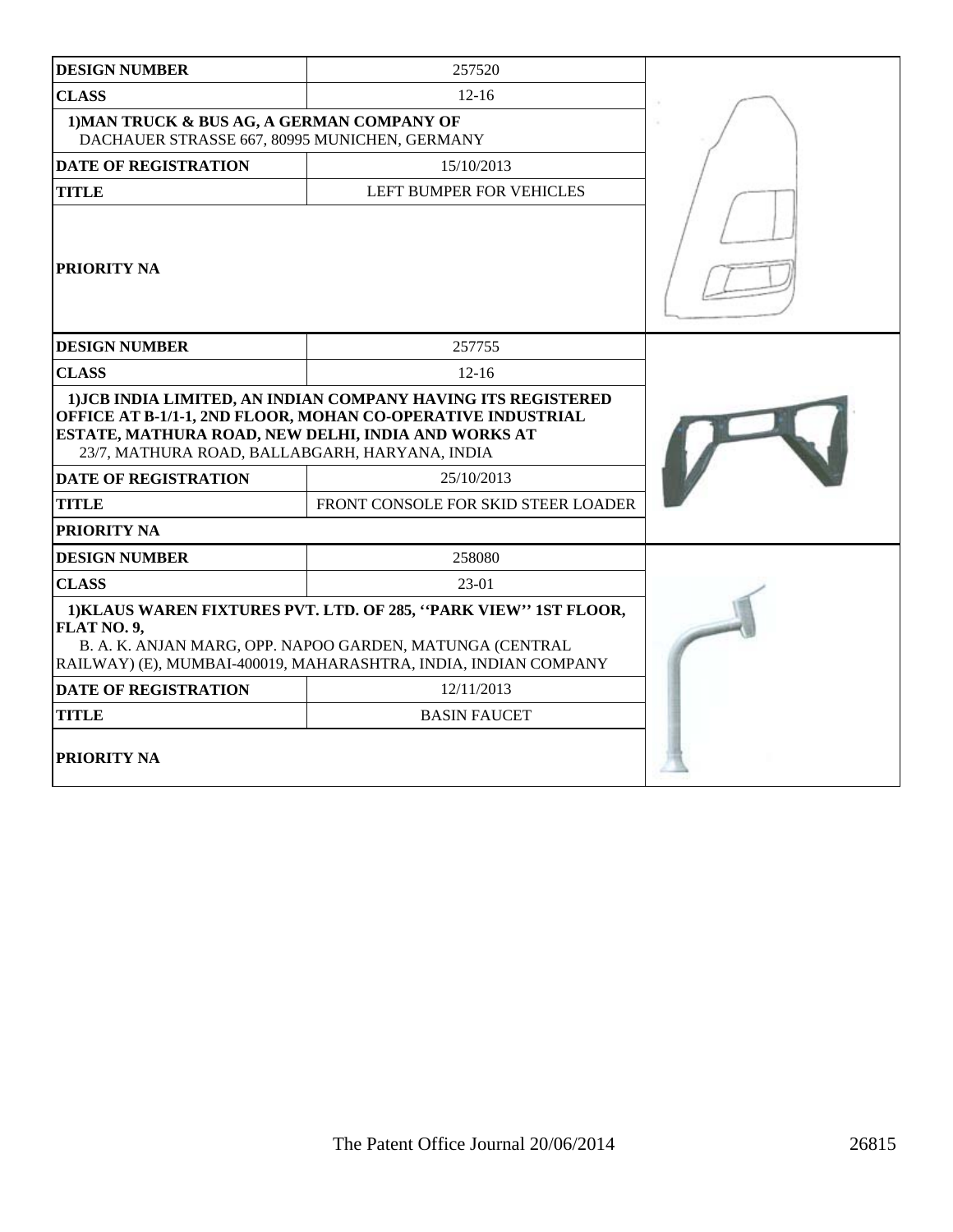| <b>DESIGN NUMBER</b>                                                                                                                                                                                                                                                                                      |                               | 255557         |  |
|-----------------------------------------------------------------------------------------------------------------------------------------------------------------------------------------------------------------------------------------------------------------------------------------------------------|-------------------------------|----------------|--|
| <b>CLASS</b>                                                                                                                                                                                                                                                                                              |                               | $11-01$        |  |
| 1)R. R. JEWELLERS IS A PARTNERSHIP FIRM REGISTERED UNDER THE<br>PARTNERSHIP ACT, 1932 BETWEEN 1) JIGNESH RAMESHBHAI SHAH 2)<br>TEJAS RAMESHBHAI SHAH AND 3) ALPA JIGNESHBHAI SHAH<br>WHOSE OFFICE IS AT 3RD FLOOR, "PANNA MANEK , OPP. MAA ASHAPURA<br>TEMPLE, PALACE ROAD, RAJKOT-360001, GUJARAT, INDIA |                               |                |  |
| <b>DATE OF REGISTRATION</b>                                                                                                                                                                                                                                                                               |                               | 30/07/2013     |  |
| <b>TITLE</b>                                                                                                                                                                                                                                                                                              |                               | <b>EARRING</b> |  |
| PRIORITY NA                                                                                                                                                                                                                                                                                               |                               |                |  |
| <b>DESIGN NUMBER</b>                                                                                                                                                                                                                                                                                      |                               | 229241         |  |
| <b>CLASS</b>                                                                                                                                                                                                                                                                                              |                               | $24 - 04$      |  |
| 1) WILLIAM THOMAS MISTLER<br>506 WILDFLOWER LANE, MEDIA, PENNSYLVANIA 19063, USA                                                                                                                                                                                                                          |                               |                |  |
| <b>DATE OF REGISTRATION</b>                                                                                                                                                                                                                                                                               |                               | 12/05/2010     |  |
| <b>TITLE</b>                                                                                                                                                                                                                                                                                              | <b>FAMILY PLANNING DEVICE</b> |                |  |
| <b>PRIORITY</b>                                                                                                                                                                                                                                                                                           |                               |                |  |
| PRIORITY NUMBER                                                                                                                                                                                                                                                                                           | <b>DATE</b>                   | <b>COUNTRY</b> |  |
| 133379                                                                                                                                                                                                                                                                                                    | 21/12/2009                    | <b>CANADA</b>  |  |
| <b>DESIGN NUMBER</b>                                                                                                                                                                                                                                                                                      |                               | 257164         |  |
| <b>CLASS</b>                                                                                                                                                                                                                                                                                              |                               | $07-01$        |  |
| 1) NAYASA POLYPLAST OF G-9 UDYOG NAGAR O.I.D.C., RINGANVADA NANI<br>DAMAN, DAMAN-396210, INDIA, INDIAN PARTNERSHIP FIRM,<br>WHOSE PARTNERS ARE DINESH LAXMINARAYAN MALIK & MANASI<br>SACHDEV, ALL INDIAN NATIONALS                                                                                        |                               |                |  |
| <b>DATE OF REGISTRATION</b>                                                                                                                                                                                                                                                                               |                               | 03/10/2013     |  |
| <b>TITLE</b>                                                                                                                                                                                                                                                                                              |                               | <b>BOWL</b>    |  |
| PRIORITY NA                                                                                                                                                                                                                                                                                               |                               |                |  |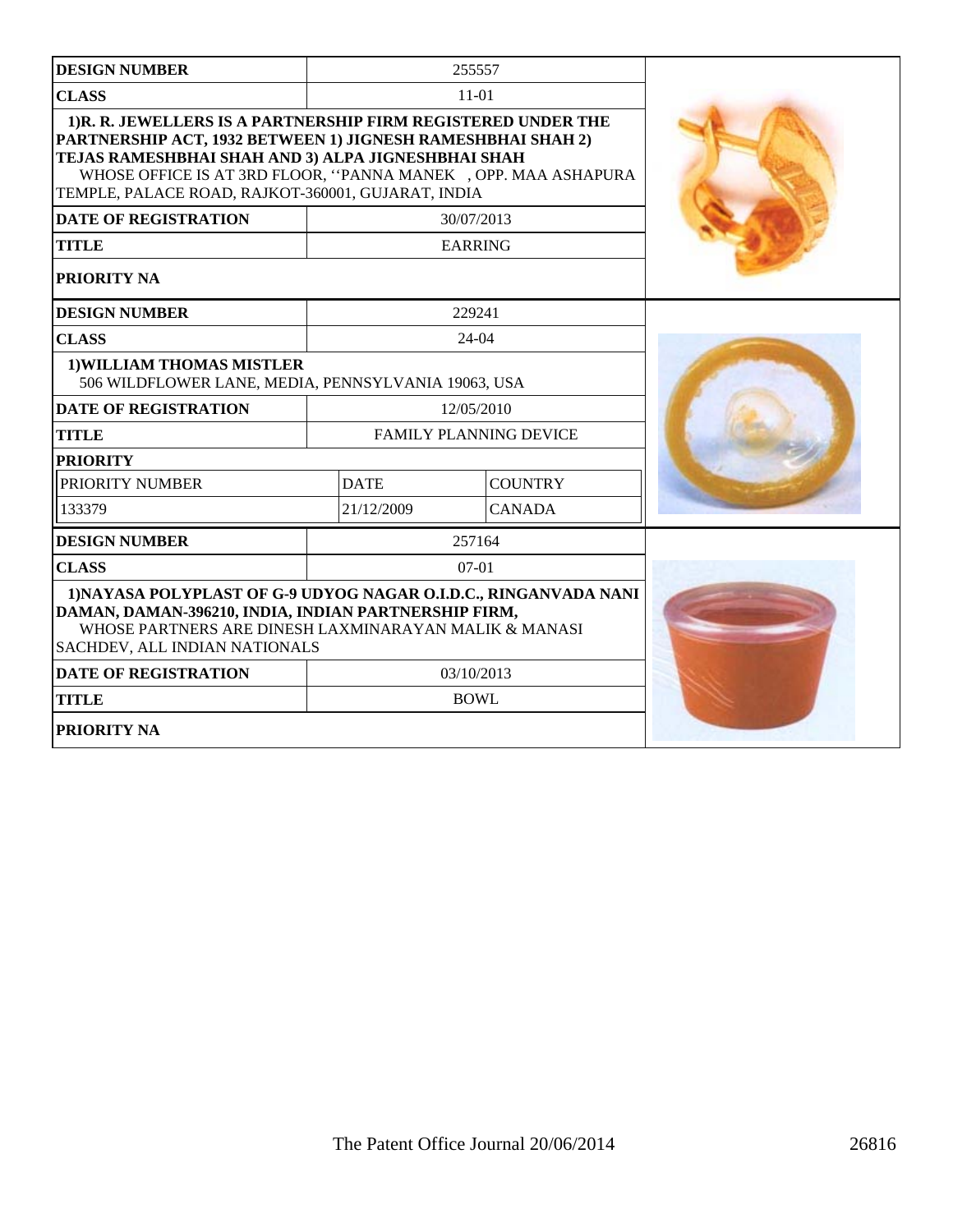| <b>DESIGN NUMBER</b>                                                                                                                                                                                                                  | 258852                                                                                                                                                                                                                                                                   |  |
|---------------------------------------------------------------------------------------------------------------------------------------------------------------------------------------------------------------------------------------|--------------------------------------------------------------------------------------------------------------------------------------------------------------------------------------------------------------------------------------------------------------------------|--|
| <b>CLASS</b>                                                                                                                                                                                                                          | 07-02                                                                                                                                                                                                                                                                    |  |
| <b>NATIONALS</b><br>HEMLATA BHAILAL VORA INDIAN NATIONAL, OF ABOVE ADDRESS                                                                                                                                                            | 1) SHREE BALAJI METAL INDUSTRIES., PLOT NO. 22, SURVEY NO. 93/94,<br>GOLANI INDUSTRIAL COMPLEX, WALIV,, VASAI (E)-401208. DIST: THANE,<br>STATE OF MAHARASHTRA, (INDIA), INDIAN PARTNERSHIP FIRM, INDIAN<br>WHOSE PARTNERS ARE: - 1. SHRI. SURESH AMRITLAL MEHTA 2. MRS. |  |
| <b>DATE OF REGISTRATION</b>                                                                                                                                                                                                           | 19/12/2013                                                                                                                                                                                                                                                               |  |
| <b>TITLE</b>                                                                                                                                                                                                                          | <b>CASSEROLE</b>                                                                                                                                                                                                                                                         |  |
| <b>PRIORITY NA</b>                                                                                                                                                                                                                    |                                                                                                                                                                                                                                                                          |  |
| <b>DESIGN NUMBER</b>                                                                                                                                                                                                                  | 254913                                                                                                                                                                                                                                                                   |  |
| <b>CLASS</b>                                                                                                                                                                                                                          | 23-04                                                                                                                                                                                                                                                                    |  |
| 1) BRY-AIR (ASIA) PVT LTD,<br>20 RAJPUR ROAD, DELHI 110054, INDIAN COMPANY                                                                                                                                                            |                                                                                                                                                                                                                                                                          |  |
| <b>DATE OF REGISTRATION</b>                                                                                                                                                                                                           | 02/07/2013                                                                                                                                                                                                                                                               |  |
| <b>TITLE</b>                                                                                                                                                                                                                          | <b>ETHYLENE SCRUBBER</b>                                                                                                                                                                                                                                                 |  |
| <b>PRIORITY NA</b>                                                                                                                                                                                                                    |                                                                                                                                                                                                                                                                          |  |
| <b>DESIGN NUMBER</b>                                                                                                                                                                                                                  | 253954                                                                                                                                                                                                                                                                   |  |
| <b>CLASS</b>                                                                                                                                                                                                                          | $09-03$                                                                                                                                                                                                                                                                  |  |
| 1) CRYSTAL CROP PROTECTION PRIVATE LIMITED, (A COMPANY<br>INCORPORATED AND EXISTING UNDER THE INDIAN COMPANIES ACT, 1913)<br><b>HAVING ITS PRINCIPLE PLACE OF BUSINESS AT</b><br>GI-17, GT KARNAL ROAD, AZADPUR, DELHI-110 033, INDIA |                                                                                                                                                                                                                                                                          |  |
| <b>DATE OF REGISTRATION</b>                                                                                                                                                                                                           |                                                                                                                                                                                                                                                                          |  |
| <b>TITLE</b>                                                                                                                                                                                                                          | <b>CONTAINER</b>                                                                                                                                                                                                                                                         |  |
| <b>PRIORITY NA</b>                                                                                                                                                                                                                    |                                                                                                                                                                                                                                                                          |  |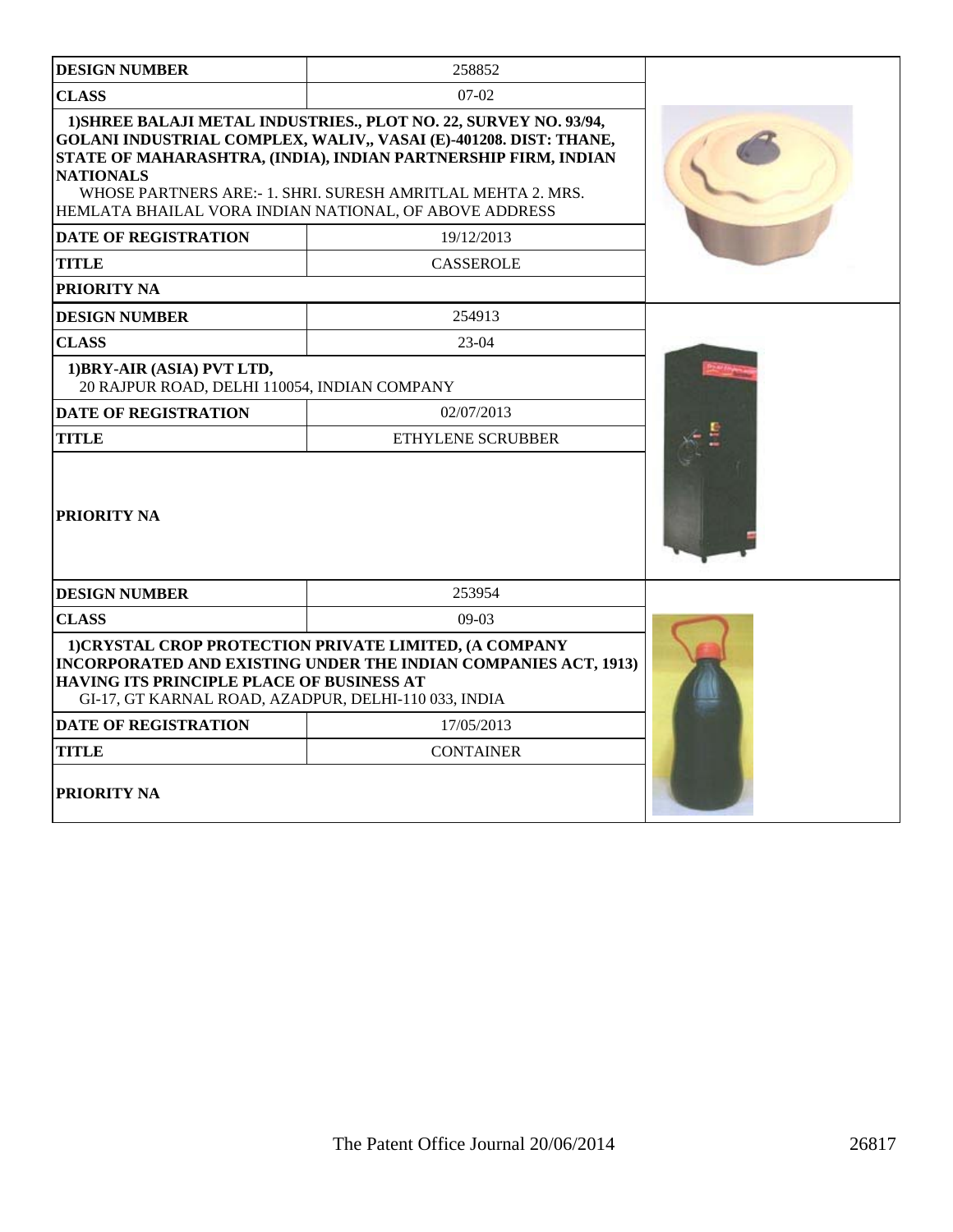| <b>DESIGN NUMBER</b>                                                                                                                                                             | 256425                                                                                                                                                                                                                      |                |  |              |
|----------------------------------------------------------------------------------------------------------------------------------------------------------------------------------|-----------------------------------------------------------------------------------------------------------------------------------------------------------------------------------------------------------------------------|----------------|--|--------------|
| <b>CLASS</b>                                                                                                                                                                     | $12-16$                                                                                                                                                                                                                     |                |  |              |
| 1) HERO MOTOCORP LIMITED, A COMPANY INCORPORATED<br>UNDER THE INDIAN COMPANIES ACT, HAVING ITS OFFICE AT<br>34, COMMUNITY CENTRE, BASANT LOK, VASANT VIHAR, NEW<br>DELHI-110 057 |                                                                                                                                                                                                                             |                |  |              |
| <b>DATE OF REGISTRATION</b>                                                                                                                                                      | 13/09/2013                                                                                                                                                                                                                  |                |  |              |
| <b>TITLE</b>                                                                                                                                                                     | FRONT FAIRING FOR A TWO WHEELED<br><b>VEHICLE</b>                                                                                                                                                                           |                |  |              |
| PRIORITY NA                                                                                                                                                                      |                                                                                                                                                                                                                             |                |  |              |
| <b>DESIGN NUMBER</b>                                                                                                                                                             |                                                                                                                                                                                                                             | 256611         |  |              |
| <b>CLASS</b>                                                                                                                                                                     |                                                                                                                                                                                                                             | 26-04          |  |              |
| EINDHOVEN,<br>EINDHOVEN, THE NETHERLANDS<br><b>DATE OF REGISTRATION</b><br><b>TITLE</b>                                                                                          | 1) KONINKLIJKE PHILIPS N.V., A COMPANY ORGANIZED AND EXISTING<br>UNDER THE LAWS OF THE KINGDOM OF THE NETHERLANDS, RESIDING AT<br>WHOSE POST-OFFICE ADDRESS IS HIGH TECH CAMPUS 5, 5656 AE<br>19/09/2013<br><b>LED BULB</b> |                |  |              |
| <b>PRIORITY</b>                                                                                                                                                                  |                                                                                                                                                                                                                             |                |  |              |
| PRIORITY NUMBER                                                                                                                                                                  | <b>DATE</b>                                                                                                                                                                                                                 | <b>COUNTRY</b> |  |              |
| 002211946-0001                                                                                                                                                                   | 29/03/2013                                                                                                                                                                                                                  | OHIM           |  |              |
| <b>DESIGN NUMBER</b>                                                                                                                                                             |                                                                                                                                                                                                                             | 245288         |  |              |
| <b>CLASS</b>                                                                                                                                                                     | $11-01$                                                                                                                                                                                                                     |                |  |              |
| 1)"DE BEERS CENTENARY AG<br>OF ALPENSTRASSE 5, 6000 LUZERN 6, SWITZERLAND, A COMPANY<br>INCORPORATED UNDER SWITZERLAND LAWS                                                      |                                                                                                                                                                                                                             |                |  | <b>LOUTE</b> |
| DATE OF REGISTRATION                                                                                                                                                             | 14/05/2012                                                                                                                                                                                                                  |                |  |              |
| <b>TITLE</b>                                                                                                                                                                     | <b>RING</b>                                                                                                                                                                                                                 |                |  |              |
| PRIORITY NA                                                                                                                                                                      |                                                                                                                                                                                                                             |                |  |              |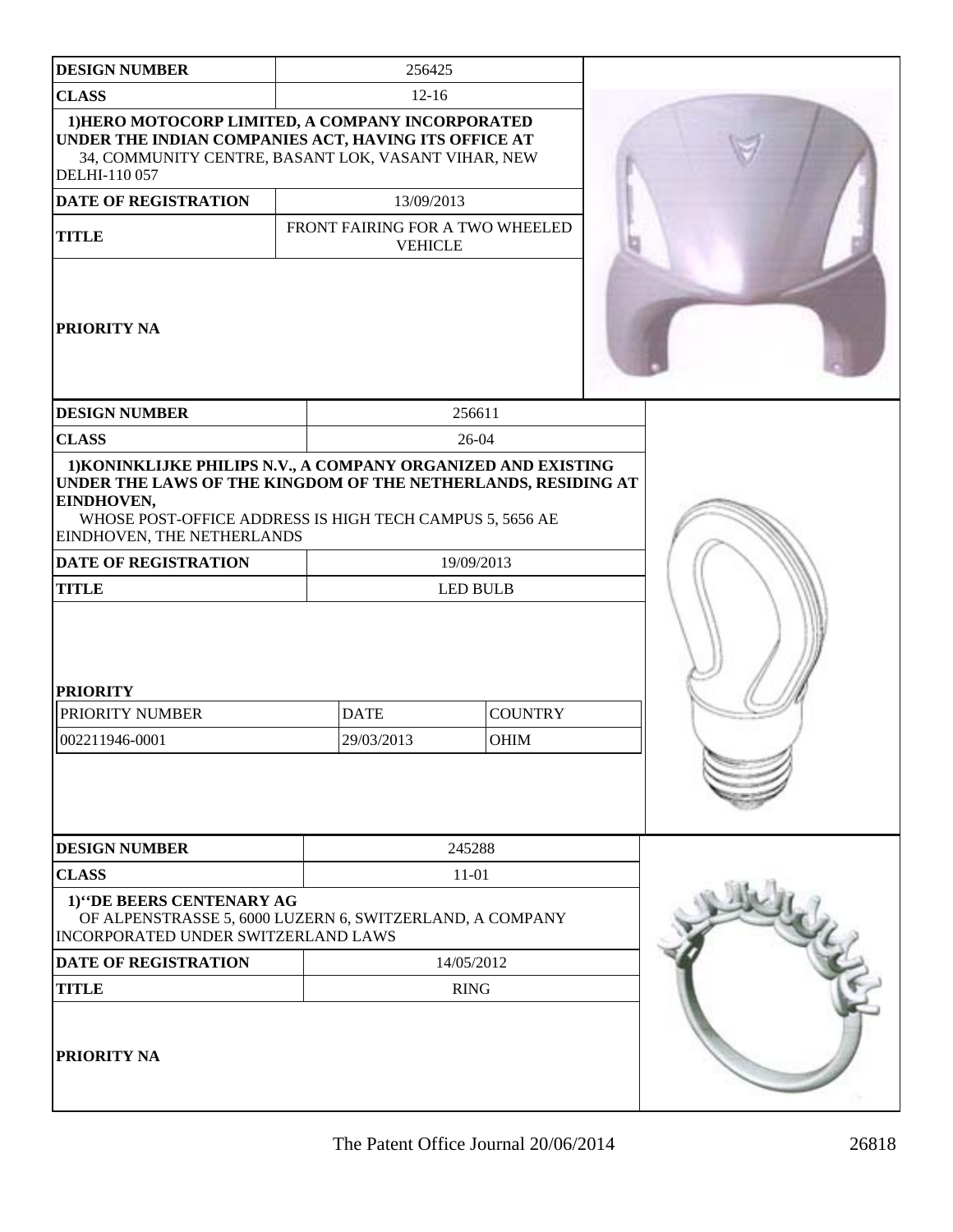| <b>DESIGN NUMBER</b>                                                                                                            | 256401                                                                                                                             |  |
|---------------------------------------------------------------------------------------------------------------------------------|------------------------------------------------------------------------------------------------------------------------------------|--|
| <b>CLASS</b>                                                                                                                    | $06-02$                                                                                                                            |  |
| 1)GODREJ & BOYCE MFG. CO. LTD., AN INDIAN COMPANY<br><b>INCORPORATED UNDER THE COMPANIES ACT, 1913,</b><br>MUMBAI-400079, INDIA | OF GODREJ INTERIO, PLANT 4, PIROJSHANAGER, VIKHROLI (WEST),                                                                        |  |
| <b>DATE OF REGISTRATION</b>                                                                                                     | 12/09/2013                                                                                                                         |  |
| <b>TITLE</b>                                                                                                                    | <b>BED</b>                                                                                                                         |  |
| <b>PRIORITY NA</b>                                                                                                              |                                                                                                                                    |  |
| <b>DESIGN NUMBER</b>                                                                                                            | 257771                                                                                                                             |  |
| <b>CLASS</b>                                                                                                                    | $01 - 01$                                                                                                                          |  |
| INCORPORATED UNDER THE INDIAN COMPANIES ACT, 1956),<br>J-6, SECTOR-4, BAWANA, DELHI-110039                                      | 1) M/S. GOLDEN CHOCOLATES PRIVATE LIMITED, (A COMPANY DULY                                                                         |  |
| <b>DATE OF REGISTRATION</b>                                                                                                     | 25/10/2013                                                                                                                         |  |
| <b>TITLE</b>                                                                                                                    | <b>CHOCOLATE</b>                                                                                                                   |  |
| <b>PRIORITY NA</b>                                                                                                              |                                                                                                                                    |  |
| <b>DESIGN NUMBER</b>                                                                                                            | 259156                                                                                                                             |  |
| <b>CLASS</b>                                                                                                                    | $07-03$                                                                                                                            |  |
| 400056, MAHARASHTRA, INDIA                                                                                                      | <b>1) SHREE SIMANDHAR INDUSTRIES IS A PROPRIETORSHIP FIRM OF</b><br>21, NEW MANU BHUVAN, BHAGAT SINGH ROAD, VILE PARLE (W) MUMBAI- |  |
| <b>DATE OF REGISTRATION</b>                                                                                                     | 31/12/2013                                                                                                                         |  |
| <b>TITLE</b>                                                                                                                    | <b>SCOOP</b>                                                                                                                       |  |
| <b>PRIORITY NA</b>                                                                                                              |                                                                                                                                    |  |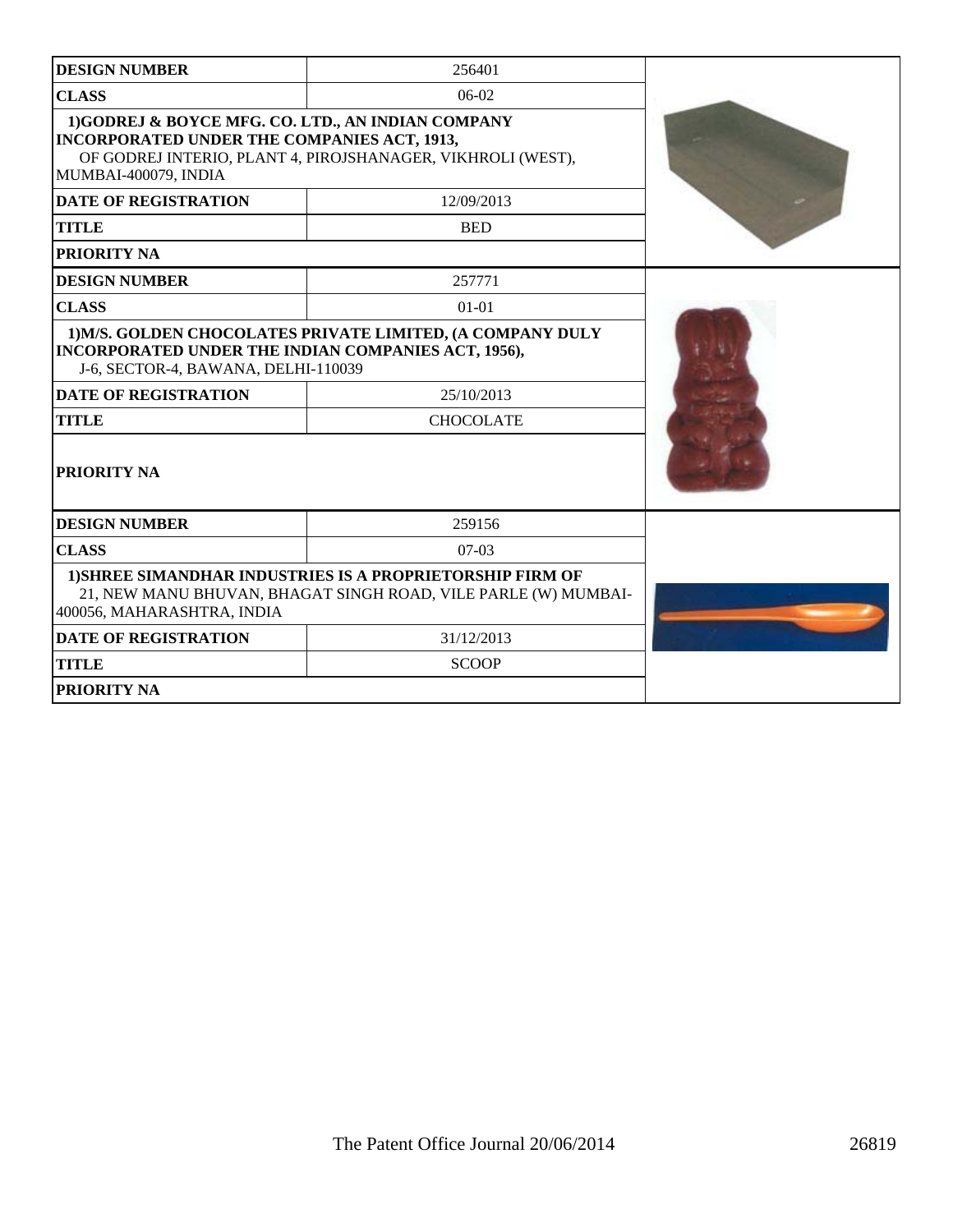| <b>DESIGN NUMBER</b>                                                                                                                                                                                                                      |             | 255487                                             |  |
|-------------------------------------------------------------------------------------------------------------------------------------------------------------------------------------------------------------------------------------------|-------------|----------------------------------------------------|--|
| <b>CLASS</b>                                                                                                                                                                                                                              |             | 28-03                                              |  |
| 1) KONINKLIJKE PHILIPS N.V., A COMPANY ORGANIZED AND EXISTING<br>UNDER THE LAWS OF THE KINGDOM OF THE NETHERLANDS, RESIDING AT<br>EINDHOVEN,<br>WHOSE POST-OFFICE ADDRESS IS HIGH TECH CAMPUS 5, 5656 AE<br>EINDHOVEN, THE NETHERLANDS    |             |                                                    |  |
| <b>DATE OF REGISTRATION</b>                                                                                                                                                                                                               |             | 24/07/2013                                         |  |
| <b>TITLE</b>                                                                                                                                                                                                                              |             | <b>HAIR CLIPPER</b>                                |  |
| <b>PRIORITY</b>                                                                                                                                                                                                                           |             |                                                    |  |
| PRIORITY NUMBER                                                                                                                                                                                                                           | <b>DATE</b> | <b>COUNTRY</b>                                     |  |
| 002180588-0002                                                                                                                                                                                                                            | 07/02/2013  | <b>OHIM</b>                                        |  |
| <b>DESIGN NUMBER</b>                                                                                                                                                                                                                      |             | 255883                                             |  |
| <b>CLASS</b>                                                                                                                                                                                                                              |             | $24-02$                                            |  |
| CONCERN). HAVING OFFICE AT 13, 33-36, PREM INDUSTRIAL ESTATE,<br>SUBHASH ROAD, JOGESHWARI (EAST), MUMBAI-400 060., MAHARASHTRA,<br><b>INDIA.</b><br>WHOSE PROPRIETOR IS GIRISH SHAH. (INDIAN NATIONAL) THE CEO OF<br><b>ABOVE ADDRESS</b> |             |                                                    |  |
| <b>DATE OF REGISTRATION</b>                                                                                                                                                                                                               |             | 19/08/2013                                         |  |
| <b>TITLE</b>                                                                                                                                                                                                                              |             | THREAD RETREIVER FOR INTRAUTERINE<br><b>DEVICE</b> |  |
| PRIORITY NA                                                                                                                                                                                                                               |             |                                                    |  |
| <b>DESIGN NUMBER</b>                                                                                                                                                                                                                      |             | 257913                                             |  |
| <b>CLASS</b>                                                                                                                                                                                                                              | $05-05$     |                                                    |  |
| 1) PARRY MURRAY & CO. LTD., COMPANY REGISTERED UNDER THE LAWS<br>OF ENGLAND AND WALES, HAVING ITS PRINCIPAL PLACE OF BUSINESS AT<br>3RD FLOOR, SIMPSON HOUSE, 6 CHERRY ORCHARD ROAD, CROYDON, CRO<br>6BA, UNITED KINGDOM                  |             |                                                    |  |
| <b>DATE OF REGISTRATION</b>                                                                                                                                                                                                               |             | 31/10/2013                                         |  |
| <b>TITLE</b>                                                                                                                                                                                                                              |             | <b>TEXTILE FABRIC</b>                              |  |
| <b>PRIORITY NA</b>                                                                                                                                                                                                                        |             |                                                    |  |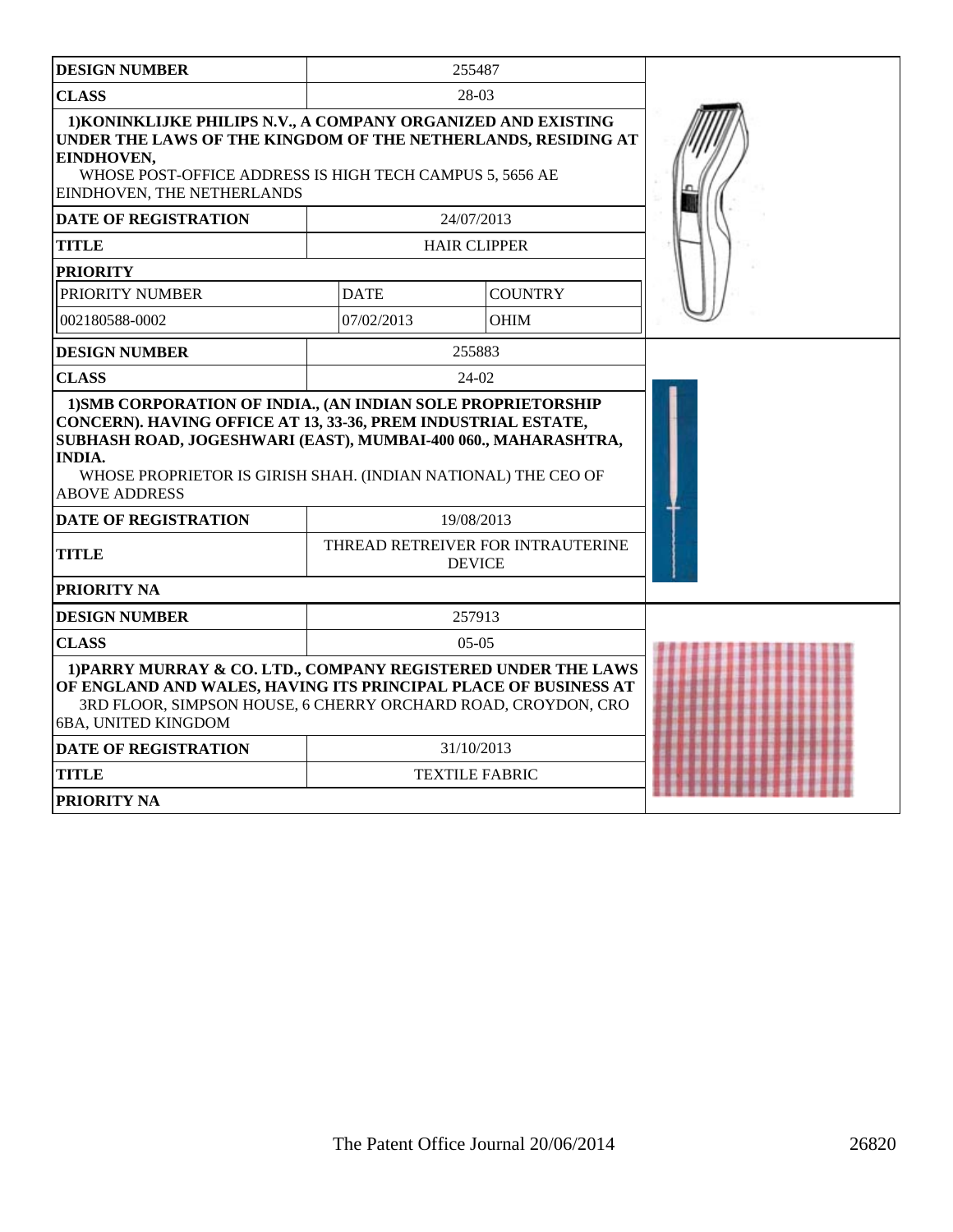| <b>DESIGN NUMBER</b>                                                                                                                                                                                                                                                            |             | 257328         |                  |
|---------------------------------------------------------------------------------------------------------------------------------------------------------------------------------------------------------------------------------------------------------------------------------|-------------|----------------|------------------|
| <b>CLASS</b>                                                                                                                                                                                                                                                                    |             | $03-01$        |                  |
| 1) SAMSONITE IP HOLDINGS S.Á R.L., A LUXEMBOURG PRIVATE LIMITED<br><b>LIABILITY COMPANY OF</b><br>13-15, AVENUE DE LA LIBERTE, L-1931 LUXEMBOURG, LUXEMBOURG                                                                                                                    |             |                |                  |
| <b>DATE OF REGISTRATION</b>                                                                                                                                                                                                                                                     |             | 09/10/2013     |                  |
| <b>TITLE</b>                                                                                                                                                                                                                                                                    |             | LUGGAGE        |                  |
| <b>PRIORITY</b>                                                                                                                                                                                                                                                                 |             |                |                  |
| PRIORITY NUMBER                                                                                                                                                                                                                                                                 | <b>DATE</b> | <b>COUNTRY</b> |                  |
| 30-2013-0018607                                                                                                                                                                                                                                                                 | 10/04/2013  | KOREA(SOUTH)   |                  |
| <b>DESIGN NUMBER</b>                                                                                                                                                                                                                                                            |             | 258322         |                  |
| <b>CLASS</b>                                                                                                                                                                                                                                                                    |             | $24-04$        |                  |
| 1) GLENMARK PHARMACEUTICALS LIMITED, AN INDIAN COMPANY<br>REGISTERED UNDER THE COMPANIES ACT, 1956, AND HAVING ITS OFFICE<br>AT<br>GLENMARK HOUSE, HDO - CORPORATE BLDG, WING A, B.D. SAWANT<br>MARG, CHAKALA, ANDHERI (EAST), MUMBAI - 400 099, STATE OF<br>MAHARASHTRA, INDIA |             |                |                  |
| <b>DATE OF REGISTRATION</b>                                                                                                                                                                                                                                                     |             | 22/11/2013     |                  |
| <b>TITLE</b>                                                                                                                                                                                                                                                                    |             | <b>INHALER</b> | Personolive view |
| PRIORITY NA                                                                                                                                                                                                                                                                     |             |                |                  |
| <b>DESIGN NUMBER</b>                                                                                                                                                                                                                                                            |             | 258114         |                  |
| <b>CLASS</b>                                                                                                                                                                                                                                                                    |             | $21-01$        |                  |
| 1) PLAYTONE PRODUCTS, F-4, GALI NO. 33, MAHENDRA PARK, DELHI-<br>110033, INDIA.<br>(AN INDIAN PROPRIETORSHIP FIRM WHOSE PROPRIETOR IS: - SH. MANJEE<br>LAL SEHGAL. AN INDIAN NATIONAL OF THE ABOVE ADDRESS                                                                      |             |                |                  |
| <b>DATE OF REGISTRATION</b>                                                                                                                                                                                                                                                     |             | 12/11/2013     |                  |
| <b>TITLE</b>                                                                                                                                                                                                                                                                    |             | <b>TOY CAR</b> |                  |
| <b>PRIORITY NA</b>                                                                                                                                                                                                                                                              |             |                |                  |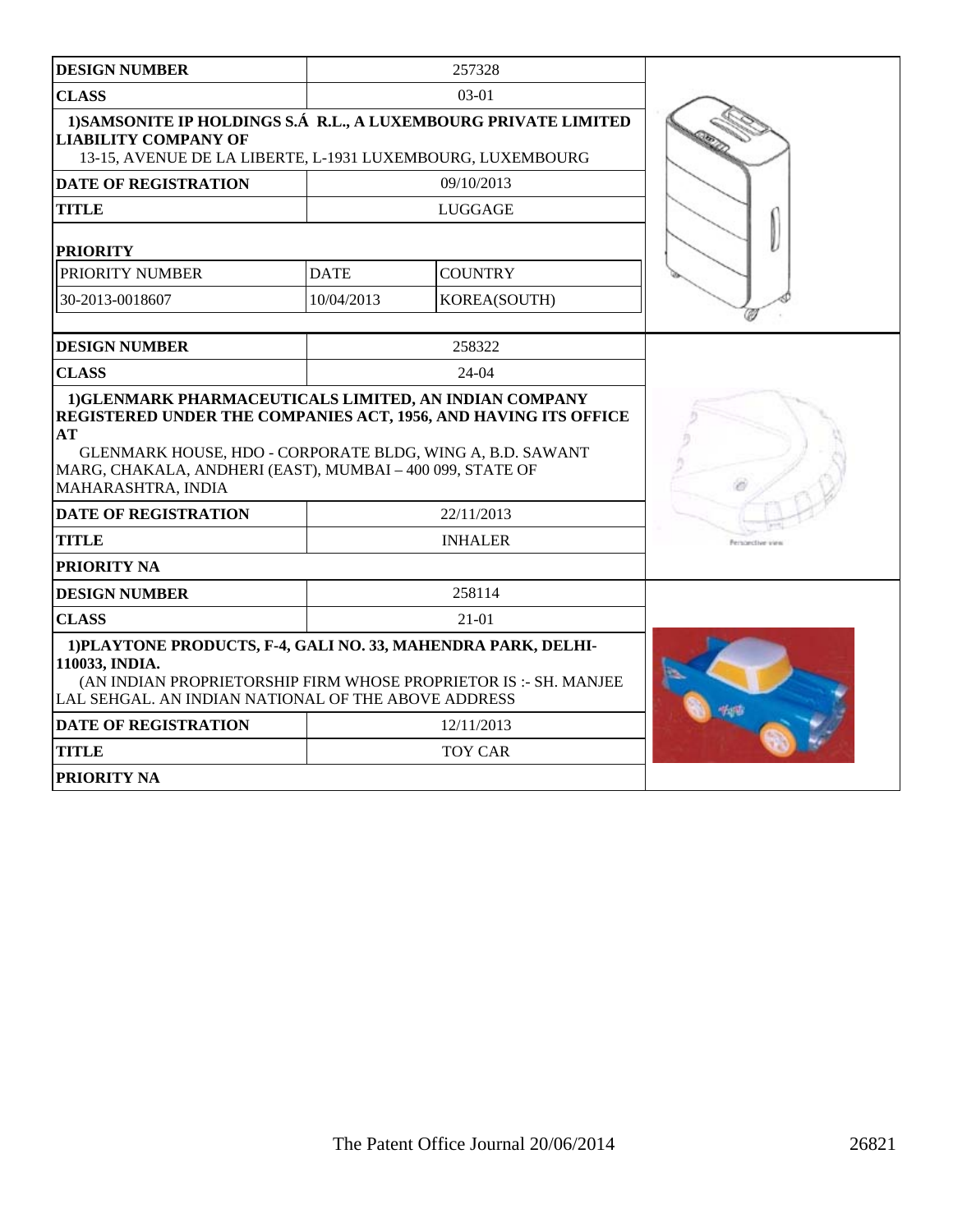| <b>DESIGN NUMBER</b>                                                                                                                                                             | 256430                    |                                |  |         |
|----------------------------------------------------------------------------------------------------------------------------------------------------------------------------------|---------------------------|--------------------------------|--|---------|
| <b>CLASS</b>                                                                                                                                                                     | $12 - 11$                 |                                |  |         |
| 1) HERO MOTOCORP LIMITED, A COMPANY INCORPORATED<br>UNDER THE INDIAN COMPANIES ACT, HAVING ITS OFFICE AT<br>34, COMMUNITY CENTRE, BASANT LOK, VASANT VIHAR, NEW<br>DELHI-110 057 |                           |                                |  |         |
| <b>DATE OF REGISTRATION</b>                                                                                                                                                      |                           | 13/09/2013                     |  |         |
| <b>TITLE</b>                                                                                                                                                                     |                           | TWO WHEELED VEHICLE            |  |         |
| <b>PRIORITY NA</b>                                                                                                                                                               |                           |                                |  |         |
| <b>DESIGN NUMBER</b>                                                                                                                                                             |                           | 256272                         |  |         |
| <b>CLASS</b>                                                                                                                                                                     |                           | 14-02                          |  | 40004-0 |
| 1) SAMSUNG ELECTRONICS CO., LTD., A KOREAN COMPANY,<br>OF 129, SAMSUNG-RO, YEONGTONG-GU, SUWON-SI, GYEONGGI-DO, 443-<br>742M REPUBLIC OF KOREA                                   |                           |                                |  |         |
| <b>DATE OF REGISTRATION</b>                                                                                                                                                      |                           | 06/09/2013                     |  |         |
| <b>TITLE</b>                                                                                                                                                                     |                           | <b>COMPUTER MONITOR</b>        |  |         |
| <b>PRIORITY</b><br>PRIORITY NUMBER<br>30-2013-0011466                                                                                                                            | <b>DATE</b><br>06/03/2013 | <b>COUNTRY</b><br>KOREA(SOUTH) |  |         |
| <b>DESIGN NUMBER</b>                                                                                                                                                             |                           | 257778                         |  |         |
| <b>CLASS</b>                                                                                                                                                                     |                           | 23-04                          |  |         |
| 1)LG ELECTRONICS INC.,<br>20 YEOUIDO-DONG YEONGDEUNGPO - GU SEOUL, 150-721 REPUBLIC OF<br>KOREA, A CORPORATION INCORPORATED UNDER THE LAWS OF THE<br><b>REPUBLIC OF KOREA</b>    |                           |                                |  |         |
| DATE OF REGISTRATION                                                                                                                                                             |                           | 25/10/2013                     |  |         |
| <b>TITLE</b>                                                                                                                                                                     |                           | AIR CONDITIONER                |  |         |
| <b>PRIORITY</b>                                                                                                                                                                  |                           |                                |  |         |
| PRIORITY NUMBER                                                                                                                                                                  | <b>DATE</b>               | <b>COUNTRY</b>                 |  |         |
| 30-2013-0022303                                                                                                                                                                  | 26/04/2013                | REPUBLIC OF KOREA              |  |         |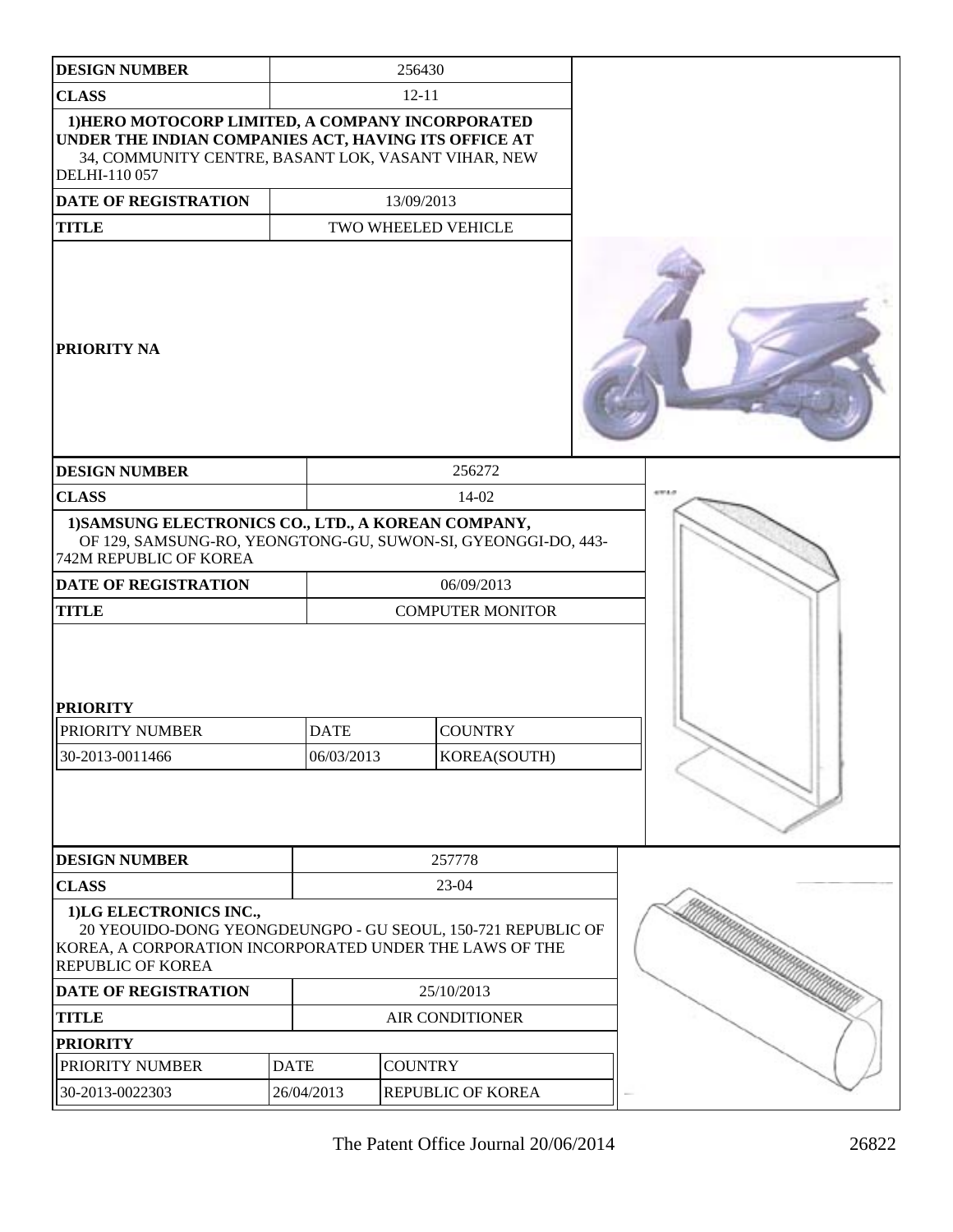| <b>DESIGN NUMBER</b>                                                                                                                                                  |             | 258180                                                                                                                                                                                                          |  |
|-----------------------------------------------------------------------------------------------------------------------------------------------------------------------|-------------|-----------------------------------------------------------------------------------------------------------------------------------------------------------------------------------------------------------------|--|
| <b>CLASS</b>                                                                                                                                                          |             | $13-03$                                                                                                                                                                                                         |  |
| <b>INDIAN SOLE PROPRIETORY FIRM, WHOSE PROPRIETOR IS PRAKASH</b><br>NARAINDAS MOTWANI, AN INDIAN NATIONAL, RESIDENT OF<br><b>INDIA</b><br><b>DATE OF REGISTRATION</b> |             | 1) CONA INDUSTRIES, 20/21, NIRAJ INDUSTRIAL ESTATE, OFF: MAHAKALI<br>CAVES ROAD, ANDHERI EAST, MUMBAI-400093, MAHARASHTRA, INDIA, AN<br>GARDEN QUEEN, SANTACRUZ WEST, MUMBAI 400054, MAHARASHTRA,<br>18/11/2013 |  |
| <b>TITLE</b>                                                                                                                                                          |             | <b>EXTENSION CORD BOX</b>                                                                                                                                                                                       |  |
| PRIORITY NA                                                                                                                                                           |             |                                                                                                                                                                                                                 |  |
| <b>DESIGN NUMBER</b>                                                                                                                                                  |             | 245298                                                                                                                                                                                                          |  |
| <b>CLASS</b>                                                                                                                                                          |             | 11-01                                                                                                                                                                                                           |  |
| 1) "DE BEERS CENTENARY AG<br>OF ALPENSTRASSE 5, 6000 LUZERN 6, SWITZERLAND, A COMPANY<br>INCORPORATED UNDER SWITZERLAND LAWS                                          |             |                                                                                                                                                                                                                 |  |
| <b>DATE OF REGISTRATION</b>                                                                                                                                           | 14/05/2012  |                                                                                                                                                                                                                 |  |
| <b>TITLE</b>                                                                                                                                                          |             | <b>PENDANT</b>                                                                                                                                                                                                  |  |
| PRIORITY NA                                                                                                                                                           |             |                                                                                                                                                                                                                 |  |
| <b>DESIGN NUMBER</b>                                                                                                                                                  |             | 257780                                                                                                                                                                                                          |  |
| <b>CLASS</b>                                                                                                                                                          |             | $23-04$                                                                                                                                                                                                         |  |
| 1)LG ELECTRONICS INC.,<br>KOREA, A CORPORATION INCORPORATED UNDER THE LAWS OF THE<br><b>REPUBLIC OF KOREA</b>                                                         |             | 20 YEOUIDO-DONG YEONGDEUNGPO - GU SEOUL, 150-721 REPUBLIC OF                                                                                                                                                    |  |
| 25/10/2013<br><b>DATE OF REGISTRATION</b>                                                                                                                             |             |                                                                                                                                                                                                                 |  |
| <b>TITLE</b>                                                                                                                                                          |             | <b>AIR CONDITIONER</b>                                                                                                                                                                                          |  |
| <b>PRIORITY</b>                                                                                                                                                       |             |                                                                                                                                                                                                                 |  |
| PRIORITY NUMBER                                                                                                                                                       | <b>DATE</b> | <b>COUNTRY</b>                                                                                                                                                                                                  |  |
| 30-2013-0022853                                                                                                                                                       | 30/04/2013  | <b>REPUBLIC OF KOREA</b>                                                                                                                                                                                        |  |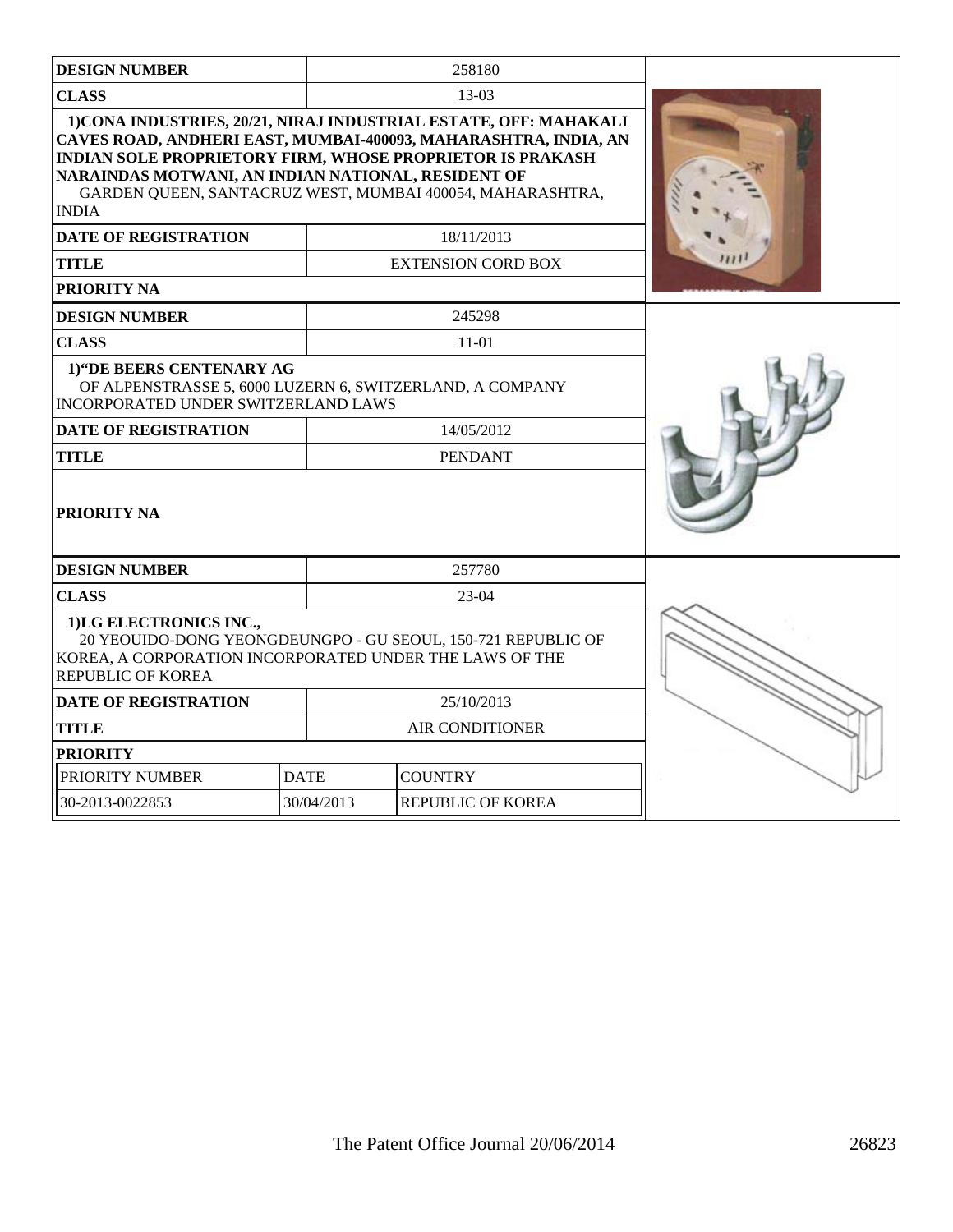| <b>DESIGN NUMBER</b>                                                                                                                                                                                                                   |             | 257159                     |  |
|----------------------------------------------------------------------------------------------------------------------------------------------------------------------------------------------------------------------------------------|-------------|----------------------------|--|
| <b>CLASS</b>                                                                                                                                                                                                                           |             | $26-04$                    |  |
| 1) KONINKLIJKE PHILIPS N.V., A COMPANY ORGANIZED AND EXISTING<br>UNDER THE LAWS OF THE KINGDOM OF THE NETHERLANDS, RESIDING AT<br>EINDHOVEN,<br>WHOSE POST-OFFICE ADDRESS IS HIGH TECH CAMPUS 5, 5656 AE<br>EINDHOVEN, THE NETHERLANDS |             |                            |  |
| <b>DATE OF REGISTRATION</b>                                                                                                                                                                                                            |             | 03/10/2013                 |  |
| <b>TITLE</b>                                                                                                                                                                                                                           |             | <b>LED BULB</b>            |  |
| <b>PRIORITY</b>                                                                                                                                                                                                                        |             |                            |  |
| PRIORITY NUMBER                                                                                                                                                                                                                        | <b>DATE</b> | <b>COUNTRY</b>             |  |
| 002242891-0008                                                                                                                                                                                                                         | 23/05/2013  | <b>OHIM</b>                |  |
| <b>DESIGN NUMBER</b>                                                                                                                                                                                                                   |             | 257294                     |  |
| <b>CLASS</b>                                                                                                                                                                                                                           |             | $14 - 01$                  |  |
| 1) JVC KENWOOD CORPORATION, A BODY CORPORATE INCORPORATED<br>UNDER THE LAWS OF JAPAN, HAVING ITS REGISTERED OFFICE AT<br>3-12, MORIYACHO, KANAGAWA-KU, YOKOHAMA-SHI, KANAGAWA, 221-<br>0022, JAPAN                                     |             |                            |  |
| <b>DATE OF REGISTRATION</b>                                                                                                                                                                                                            |             | 08/10/2013                 |  |
| <b>TITLE</b>                                                                                                                                                                                                                           |             | <b>SPEAKER FOR VEHICLE</b> |  |
| <b>PRIORITY</b>                                                                                                                                                                                                                        |             |                            |  |
| PRIORITY NUMBER                                                                                                                                                                                                                        | <b>DATE</b> | <b>COUNTRY</b>             |  |
| 2013-012555                                                                                                                                                                                                                            | 05/06/2013  | <b>JAPAN</b>               |  |
| <b>DESIGN NUMBER</b>                                                                                                                                                                                                                   |             | 258031                     |  |
| <b>CLASS</b><br>$26-05$                                                                                                                                                                                                                |             |                            |  |
| 1) VIBHOR SOGANI, (AN INDIAN NATIONAL) OF THE ADDRESS<br>A-47/10, G.F. D.L.F. PHASE-I, GURGAON-122001, HARYANA, INDIA                                                                                                                  |             |                            |  |
| <b>DATE OF REGISTRATION</b>                                                                                                                                                                                                            |             | 07/11/2013                 |  |
| <b>TITLE</b>                                                                                                                                                                                                                           |             | <b>LIGHTING FIXTURES</b>   |  |
| <b>PRIORITY NA</b>                                                                                                                                                                                                                     |             |                            |  |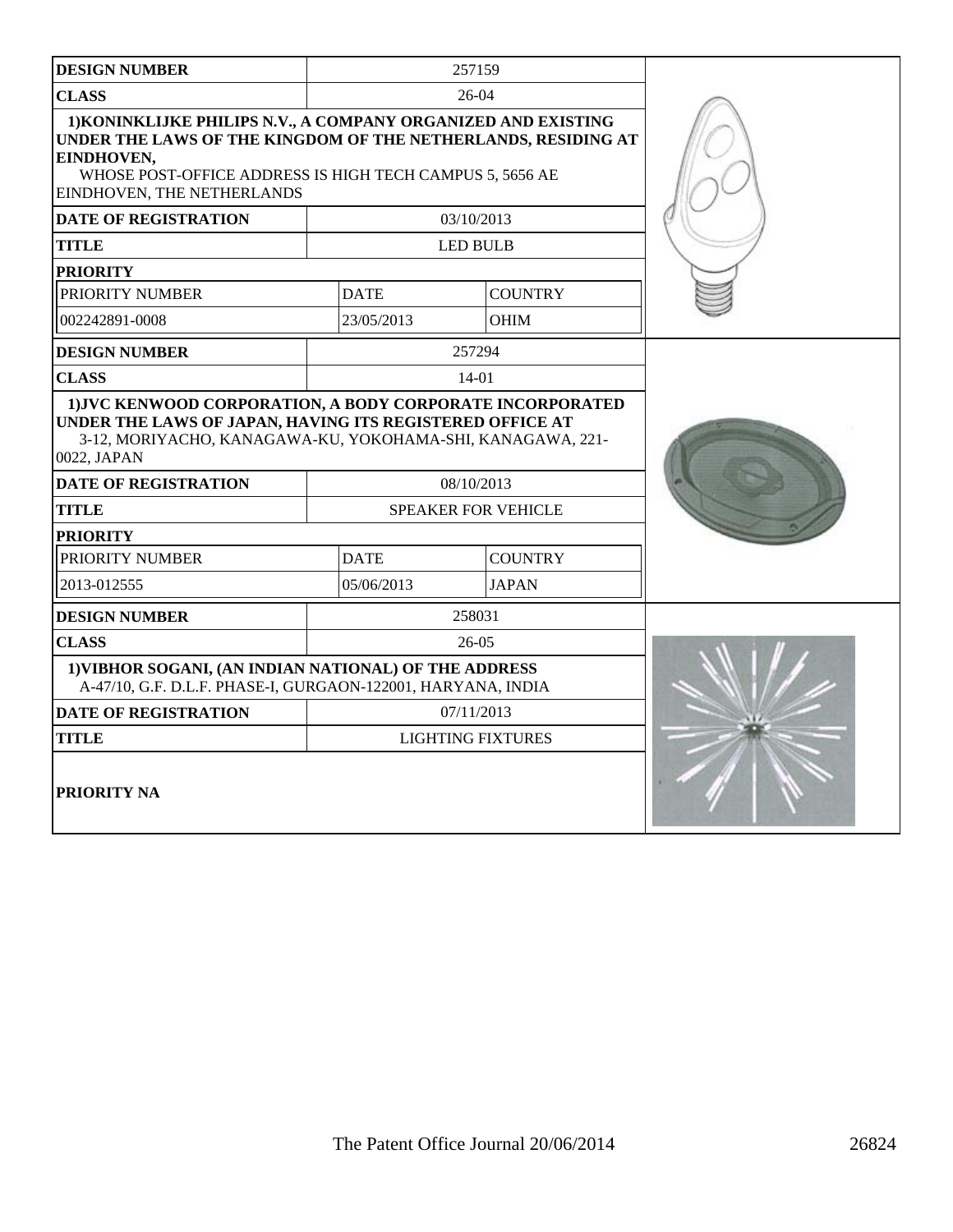| <b>DESIGN NUMBER</b>                                                                                                                                                                               |                               | 258083                 |               |
|----------------------------------------------------------------------------------------------------------------------------------------------------------------------------------------------------|-------------------------------|------------------------|---------------|
| <b>CLASS</b>                                                                                                                                                                                       |                               | 23-01                  |               |
| 1) KLAUS WAREN FIXTURES PVT. LTD. OF 285, "PARK VIEW<br>FLAT NO. 9,<br>B. A. K. ANJAN MARG, OPP. NAPOO GARDEN, MATUNGA (CENTRAL<br>RAILWAY) (E), MUMBAI-400019, MAHARASHTRA, INDIA, INDIAN COMPANY | 1ST FLOOR,                    |                        |               |
| <b>DATE OF REGISTRATION</b>                                                                                                                                                                        |                               | 12/11/2013             |               |
| <b>TITLE</b>                                                                                                                                                                                       |                               | <b>BASIN MIXER TAP</b> |               |
| <b>PRIORITY NA</b>                                                                                                                                                                                 |                               |                        |               |
| <b>DESIGN NUMBER</b>                                                                                                                                                                               |                               | 256385                 |               |
| <b>CLASS</b>                                                                                                                                                                                       |                               | $12 - 16$              |               |
| 1) HERO MOTOCORP LIMITED, A COMPANY INCORPORATED UNDER THE<br>INDIAN COMPANIES ACT, HAVING ITS OFFICE AT<br>34, COMMUNITY CENTRE, BASANT LOK, VASANT VIHAR, NEW DELHI-110<br>057                   |                               |                        |               |
| <b>DATE OF REGISTRATION</b>                                                                                                                                                                        |                               | 12/09/2013             |               |
| <b>TITLE</b>                                                                                                                                                                                       |                               | <b>HEADLIGHT</b>       |               |
| <b>PRIORITY NA</b>                                                                                                                                                                                 |                               |                        |               |
| <b>DESIGN NUMBER</b>                                                                                                                                                                               |                               | 250732                 |               |
| <b>CLASS</b>                                                                                                                                                                                       |                               | 24-02                  |               |
| 1) SANOFI-AVENTIS DEUTSCHLAND GMBH, A GERMAN COMPANY OF<br>BRUNINGSTRASSE 50, 65929 FRANKFURT, GERMANY                                                                                             |                               |                        |               |
| <b>DATE OF REGISTRATION</b>                                                                                                                                                                        |                               | 04/01/2013             | 1-1-1-1-1-1-1 |
| <b>TITLE</b>                                                                                                                                                                                       | <b>INJECTION DEVICE</b>       |                        |               |
| <b>PRIORITY</b>                                                                                                                                                                                    |                               |                        |               |
| PRIORITY NUMBER                                                                                                                                                                                    | <b>COUNTRY</b><br><b>DATE</b> |                        |               |
| 002 068 791                                                                                                                                                                                        | 05/07/2012<br><b>OHIM</b>     |                        |               |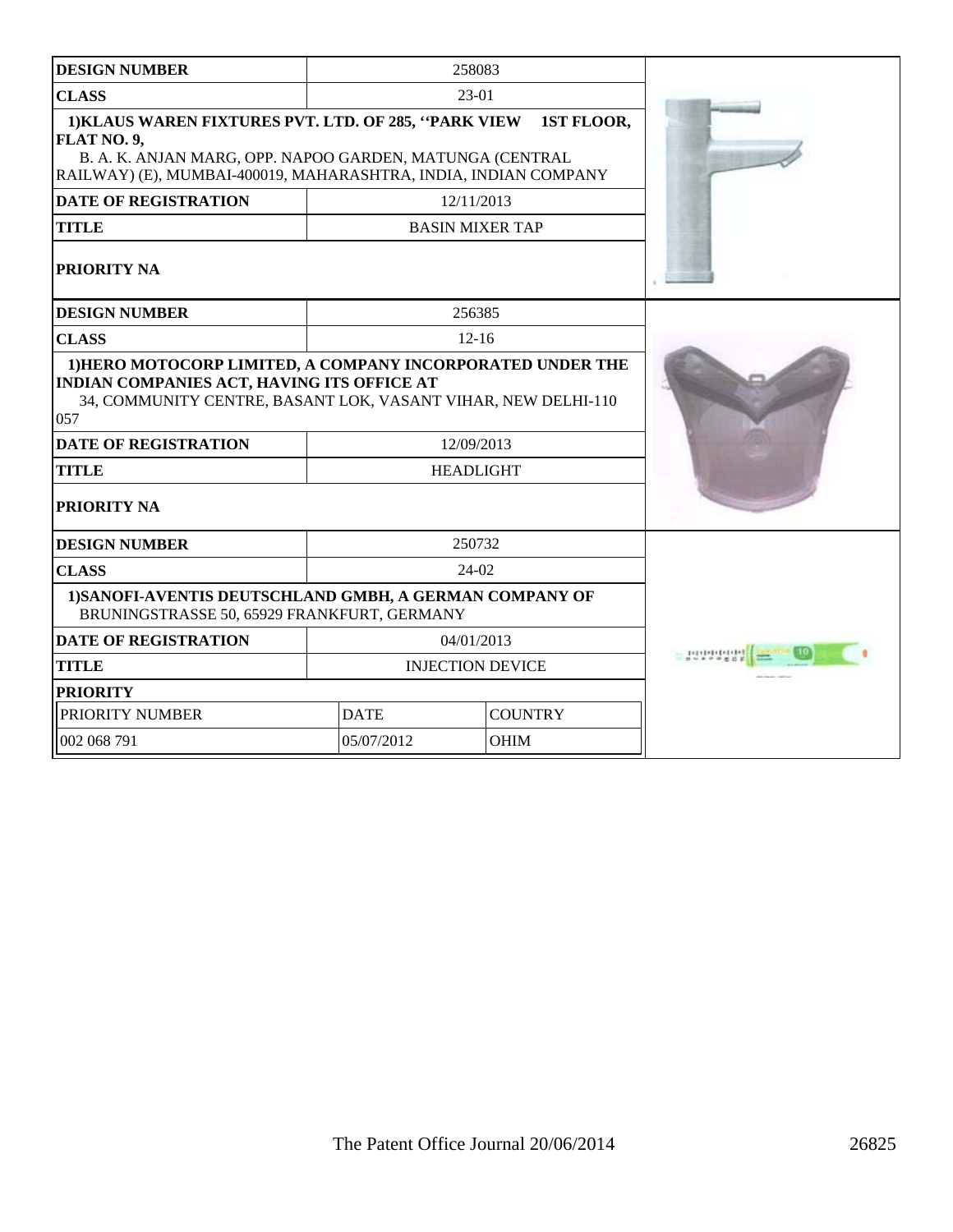| <b>DESIGN NUMBER</b>                                                                                                                                           |                           | 253138                                                        |  |
|----------------------------------------------------------------------------------------------------------------------------------------------------------------|---------------------------|---------------------------------------------------------------|--|
| <b>CLASS</b>                                                                                                                                                   |                           | 23-01                                                         |  |
| 1) KOHLER CO., A COMPANY ORGANIZED AND EXISTING UNDER THE<br>LAW OF USA, OF<br>444 HIGHLAND DRIVE, KOHLER, WISCONSIN 53044, UNITED STATES OF<br><b>AMERICA</b> |                           |                                                               |  |
| DATE OF REGISTRATION                                                                                                                                           |                           | 12/04/2013                                                    |  |
| <b>TITLE</b>                                                                                                                                                   |                           | <b>FAUCET</b>                                                 |  |
| <b>PRIORITY</b><br>PRIORITY NUMBER<br>29/434,749                                                                                                               | <b>DATE</b><br>16/10/2012 | <b>COUNTRY</b><br>U.S.A.                                      |  |
| <b>DESIGN NUMBER</b>                                                                                                                                           |                           | 257129                                                        |  |
| <b>CLASS</b>                                                                                                                                                   |                           | $06-13$                                                       |  |
| 1) SARITA HANDA DESIGN WORKS PVT. LTD., AN INDIAN COMPANY OF<br>D-11, DEFENCE COLONY, NEW DELHI-110024, INDIA                                                  |                           |                                                               |  |
| DATE OF REGISTRATION                                                                                                                                           | 01/10/2013                |                                                               |  |
| <b>TITLE</b>                                                                                                                                                   |                           | PILLOW COVER                                                  |  |
| PRIORITY NA                                                                                                                                                    |                           |                                                               |  |
|                                                                                                                                                                |                           |                                                               |  |
| <b>DESIGN NUMBER</b>                                                                                                                                           |                           | 253354                                                        |  |
| <b>CLASS</b>                                                                                                                                                   |                           | 28-02                                                         |  |
| 1) AVON PRODUCTS, INC.<br>777 THIRD AVENUE NEW YORK, NY 10017, UNITED STATES OF AMERICA,<br>NATIONALITY: U.S.A.                                                |                           |                                                               |  |
| DATE OF REGISTRATION                                                                                                                                           |                           | 23/04/2013                                                    |  |
| <b>TITLE</b>                                                                                                                                                   |                           | LOWER UNIT OF COSMETIC AND PERSONAL<br><b>CARE APPLICATOR</b> |  |
| <b>PRIORITY</b>                                                                                                                                                |                           |                                                               |  |
| PRIORITY NUMBER                                                                                                                                                | <b>DATE</b>               | <b>COUNTRY</b>                                                |  |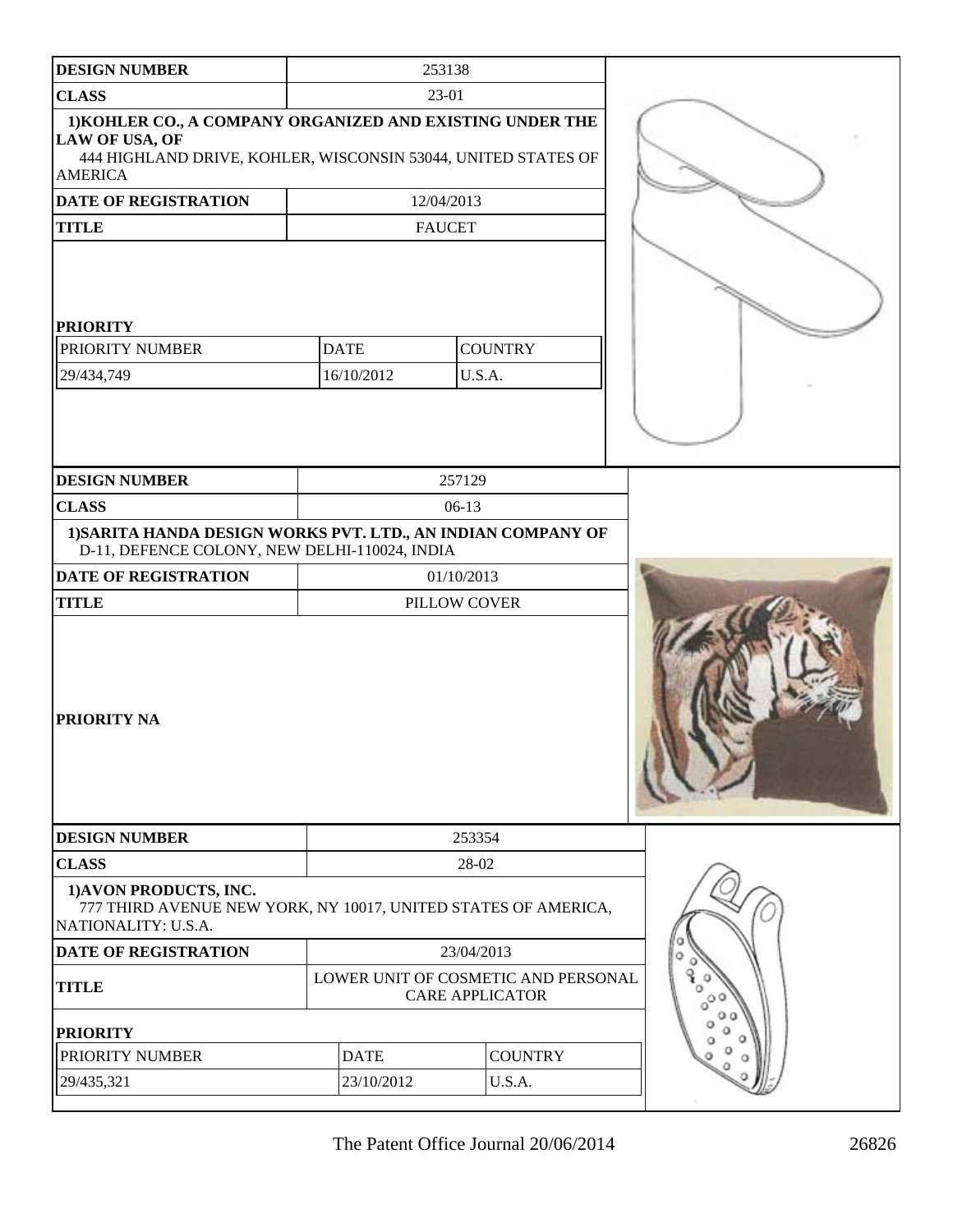| <b>DESIGN NUMBER</b>                                                                                                                                                             | 258437                                                        |  |
|----------------------------------------------------------------------------------------------------------------------------------------------------------------------------------|---------------------------------------------------------------|--|
|                                                                                                                                                                                  |                                                               |  |
| <b>CLASS</b>                                                                                                                                                                     | 09-07                                                         |  |
| <b>INDIA HAVING ITS PRINCIPAL PLACE OF BUSINESS AT</b><br>A-41, SECTOR-80, PHASE-II, NOIDA-201305, U.P. INDIA                                                                    | 1) MA DESIGN INDIA PRIVATE LIMITED, A COMPANY INCORPORATED IN |  |
| <b>DATE OF REGISTRATION</b>                                                                                                                                                      | 28/11/2013                                                    |  |
| <b>TITLE</b>                                                                                                                                                                     | <b>STOPPER FOR BOTTLE</b>                                     |  |
| PRIORITY NA                                                                                                                                                                      |                                                               |  |
| <b>DESIGN NUMBER</b>                                                                                                                                                             | 256434                                                        |  |
| <b>CLASS</b>                                                                                                                                                                     | $12 - 16$                                                     |  |
| 1) HERO MOTOCORP LIMITED, A COMPANY INCORPORATED UNDER THE<br>INDIAN COMPANIES ACT, HAVING ITS OFFICE AT<br>34, COMMUNITY CENTRE, BASANT LOK, VASANT VIHAR, NEW DELHI-110<br>057 |                                                               |  |
| <b>DATE OF REGISTRATION</b>                                                                                                                                                      | 13/09/2013                                                    |  |
| <b>TITLE</b>                                                                                                                                                                     | LIGHT GUIDE FOR TAILLIGHT OF TWO<br><b>WHEELED VEHICLE</b>    |  |
| PRIORITY NA                                                                                                                                                                      |                                                               |  |
| <b>DESIGN NUMBER</b>                                                                                                                                                             | 245299                                                        |  |
| <b>CLASS</b>                                                                                                                                                                     | $11 - 01$                                                     |  |
| 1) "DE BEERS CENTENARY AG<br>INCORPORATED UNDER SWITZERLAND LAWS                                                                                                                 | OF ALPENSTRASSE 5, 6000 LUZERN 6, SWITZERLAND, A COMPANY      |  |
| <b>DATE OF REGISTRATION</b>                                                                                                                                                      |                                                               |  |
| <b>TITLE</b>                                                                                                                                                                     | <b>PENDANT</b>                                                |  |
| <b>PRIORITY NA</b>                                                                                                                                                               |                                                               |  |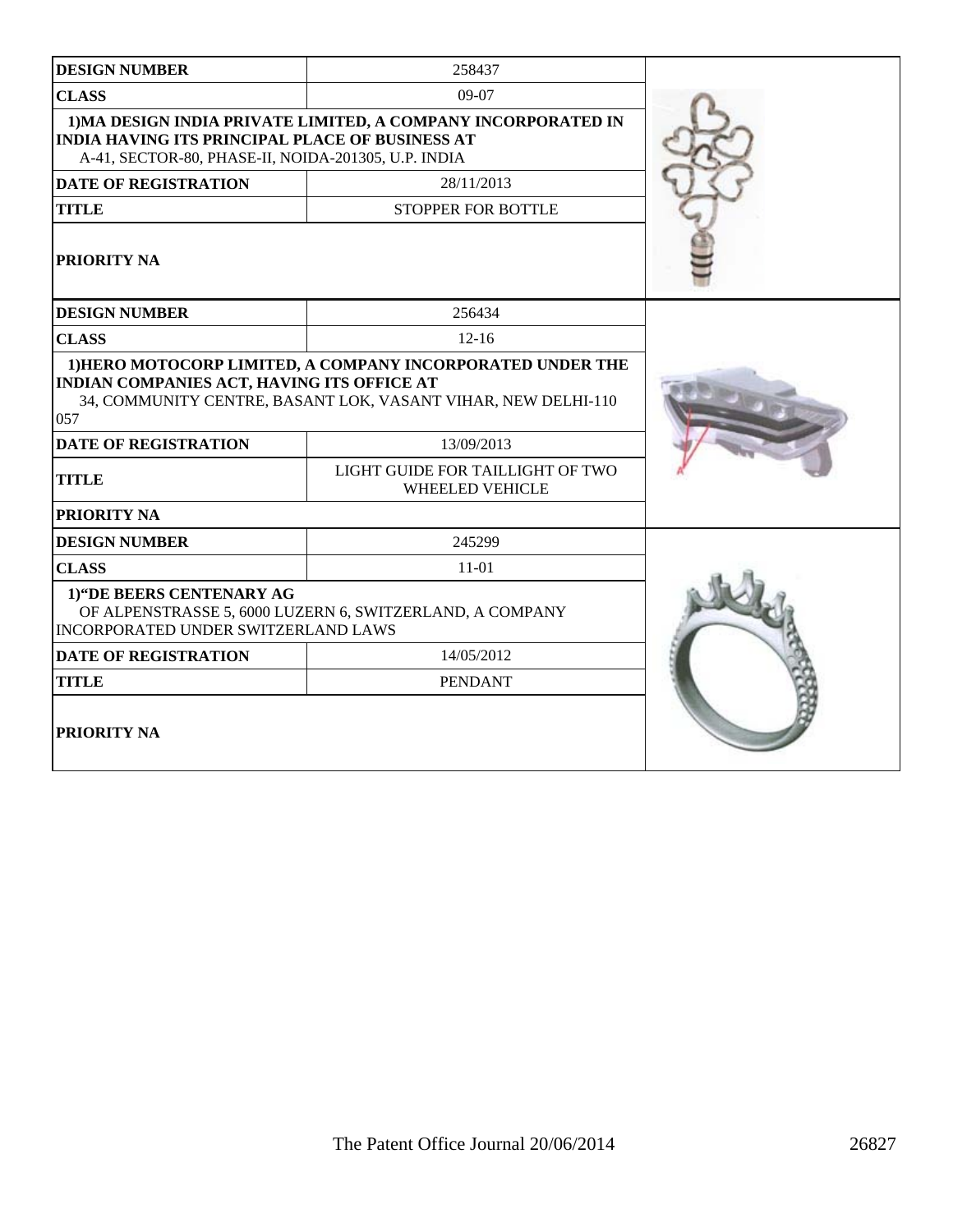| <b>DESIGN NUMBER</b>                                                                                                                                                                 |                               | 257950                       |  |
|--------------------------------------------------------------------------------------------------------------------------------------------------------------------------------------|-------------------------------|------------------------------|--|
| <b>CLASS</b>                                                                                                                                                                         |                               | 09-03                        |  |
| 1) INSECTICIDES INDIA LIMITED A COMPANY INCORPORATED UNDER<br>THE INDIAN COMPANIES ACT, 1956 INDIAN COMPANY<br>401-402, LUSA TOWER, AZADPUR COMMERCIAL COMPLEX, NEW DELHI-<br>110033 |                               |                              |  |
| <b>DATE OF REGISTRATION</b>                                                                                                                                                          |                               | 04/11/2013                   |  |
| <b>TITLE</b>                                                                                                                                                                         |                               | <b>CONTAINER</b>             |  |
| PRIORITY NA                                                                                                                                                                          |                               |                              |  |
| <b>DESIGN NUMBER</b>                                                                                                                                                                 |                               | 227049                       |  |
| <b>CLASS</b>                                                                                                                                                                         |                               | $14 - 01$                    |  |
| 1) KABUSHIKI KAISHA TOSHIBA<br>1-1, SHIBAURA 1-CHOME, MINATO-KU, TOKYO, JAPAN                                                                                                        |                               |                              |  |
| <b>DATE OF REGISTRATION</b>                                                                                                                                                          |                               | 03/02/2010                   |  |
| <b>TITLE</b>                                                                                                                                                                         |                               | <b>RECORDING MEDIUM SET</b>  |  |
| <b>PRIORITY</b>                                                                                                                                                                      |                               |                              |  |
| PRIORITY NUMBER                                                                                                                                                                      | <b>DATE</b><br><b>COUNTRY</b> |                              |  |
| 2009-026664                                                                                                                                                                          | 13/11/2009<br><b>JAPAN</b>    |                              |  |
| <b>DESIGN NUMBER</b>                                                                                                                                                                 |                               | 255510                       |  |
| <b>CLASS</b>                                                                                                                                                                         |                               | 15-99                        |  |
| 1) DANIELI & C. OFFICINE MECCANICHE S.P.A.,<br>VIA NAZIONALE, 41, 33042 BUTTRIO (UD), ITALY, AN ITALIAN COMPANY                                                                      |                               |                              |  |
| <b>DATE OF REGISTRATION</b>                                                                                                                                                          |                               | 26/07/2013                   |  |
| <b>TITLE</b>                                                                                                                                                                         |                               | WORKING EDGING MARKING GUIDE |  |
| PRIORITY NA                                                                                                                                                                          |                               |                              |  |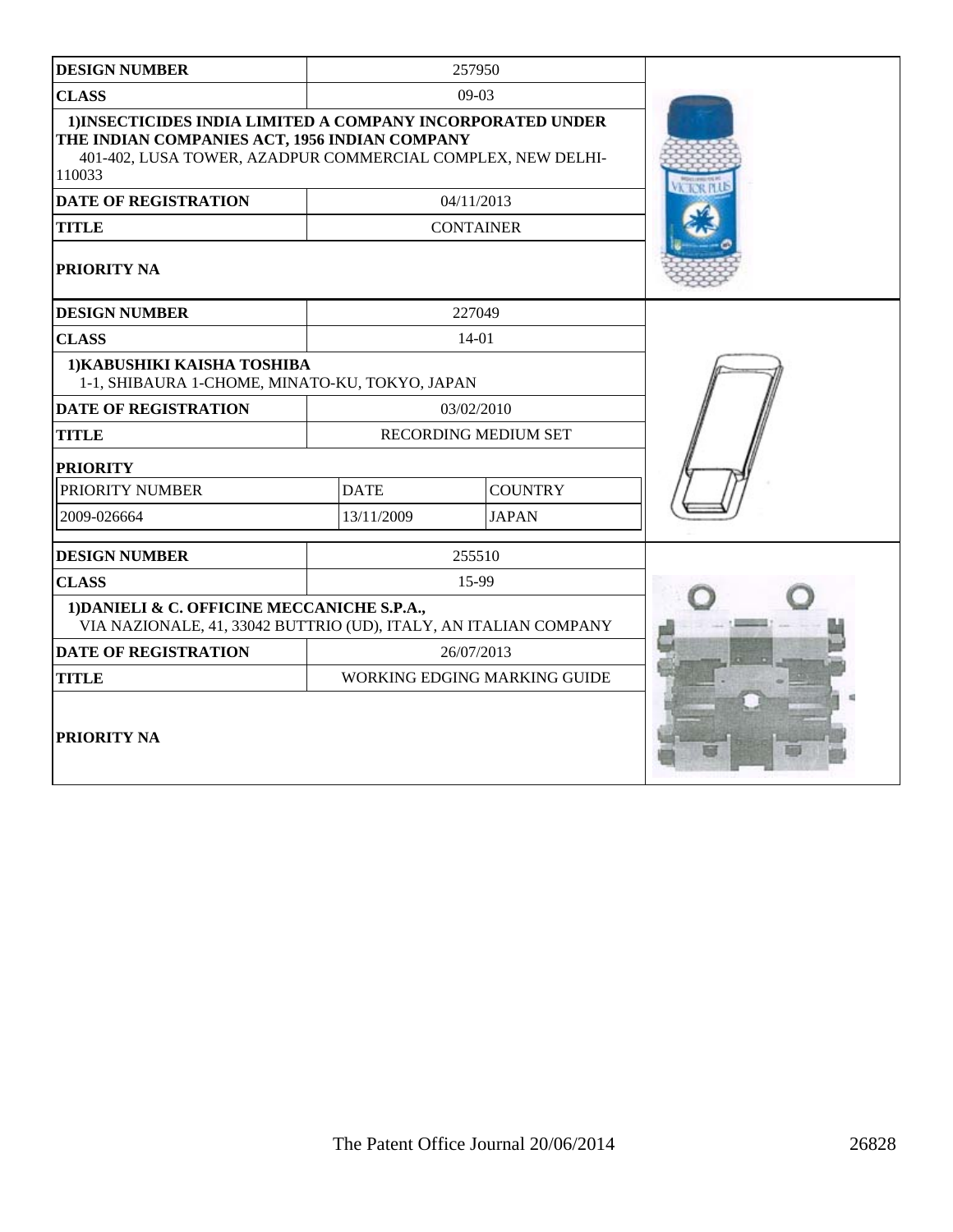| <b>DESIGN NUMBER</b>                                                                                                                                                                                                                                                     | 257808                           |  |
|--------------------------------------------------------------------------------------------------------------------------------------------------------------------------------------------------------------------------------------------------------------------------|----------------------------------|--|
| <b>CLASS</b><br>$13-03$                                                                                                                                                                                                                                                  |                                  |  |
| 1) ARUN ENTERPRISES, B-48, SITE-4, INDUSTRIAL AREA, SHAHIBABAD,<br>DIST.-GHAZIABAD-201010, UTTAR PRADESH, INDIA. (AN INDIAN<br><b>PARTNERSHIP FIRM</b><br>WHOSE PARTNERS ARE:- SH. C. L. DHIR, SH. ARUN DHIR, SH. TARUN DHIR.<br>AN INDIAN NATIONAL OF THE ABOVE ADDRESS |                                  |  |
| <b>DATE OF REGISTRATION</b>                                                                                                                                                                                                                                              | 28/10/2013                       |  |
| <b>TITLE</b>                                                                                                                                                                                                                                                             | <b>CLEAT FOR ELECTRIC CABLES</b> |  |
| <b>PRIORITY NA</b>                                                                                                                                                                                                                                                       |                                  |  |
| <b>DESIGN NUMBER</b>                                                                                                                                                                                                                                                     | 258014                           |  |
| <b>CLASS</b>                                                                                                                                                                                                                                                             | $15-02$                          |  |
| 1) ANEST IWATA MOTHERSON LIMITED,<br>F-7, SECOND FLOOR, BLOCK B-1, MOHAN CO-OPERATIVE INDUSTRIAL<br>ESTATE, MATHURA ROAD, NEW DELHI-110044, AN INDO-JAPANESE JOINT<br><b>VENTURE COMPANY</b>                                                                             |                                  |  |
| <b>DATE OF REGISTRATION</b>                                                                                                                                                                                                                                              | 07/11/2013                       |  |
| <b>TITLE</b>                                                                                                                                                                                                                                                             | <b>AIR COMPRESSOR</b>            |  |
| <b>PRIORITY NA</b>                                                                                                                                                                                                                                                       |                                  |  |
| <b>DESIGN NUMBER</b>                                                                                                                                                                                                                                                     | 257156                           |  |
| <b>CLASS</b>                                                                                                                                                                                                                                                             | $11-02$                          |  |
| 1) SUSHIL SETH OF<br>477-A, GANGA SAHAI MARG, SADAR BAZAAR, JHANSI-284001 (U.P.), INDIA,<br>BY NATIONALITY INDIAN OF ABOVE ADDRESS                                                                                                                                       |                                  |  |
| <b>DATE OF REGISTRATION</b>                                                                                                                                                                                                                                              | 03/10/2013                       |  |
| <b>TITLE</b>                                                                                                                                                                                                                                                             | <b>WALL ORNAMENT</b>             |  |
| <b>PRIORITY NA</b>                                                                                                                                                                                                                                                       |                                  |  |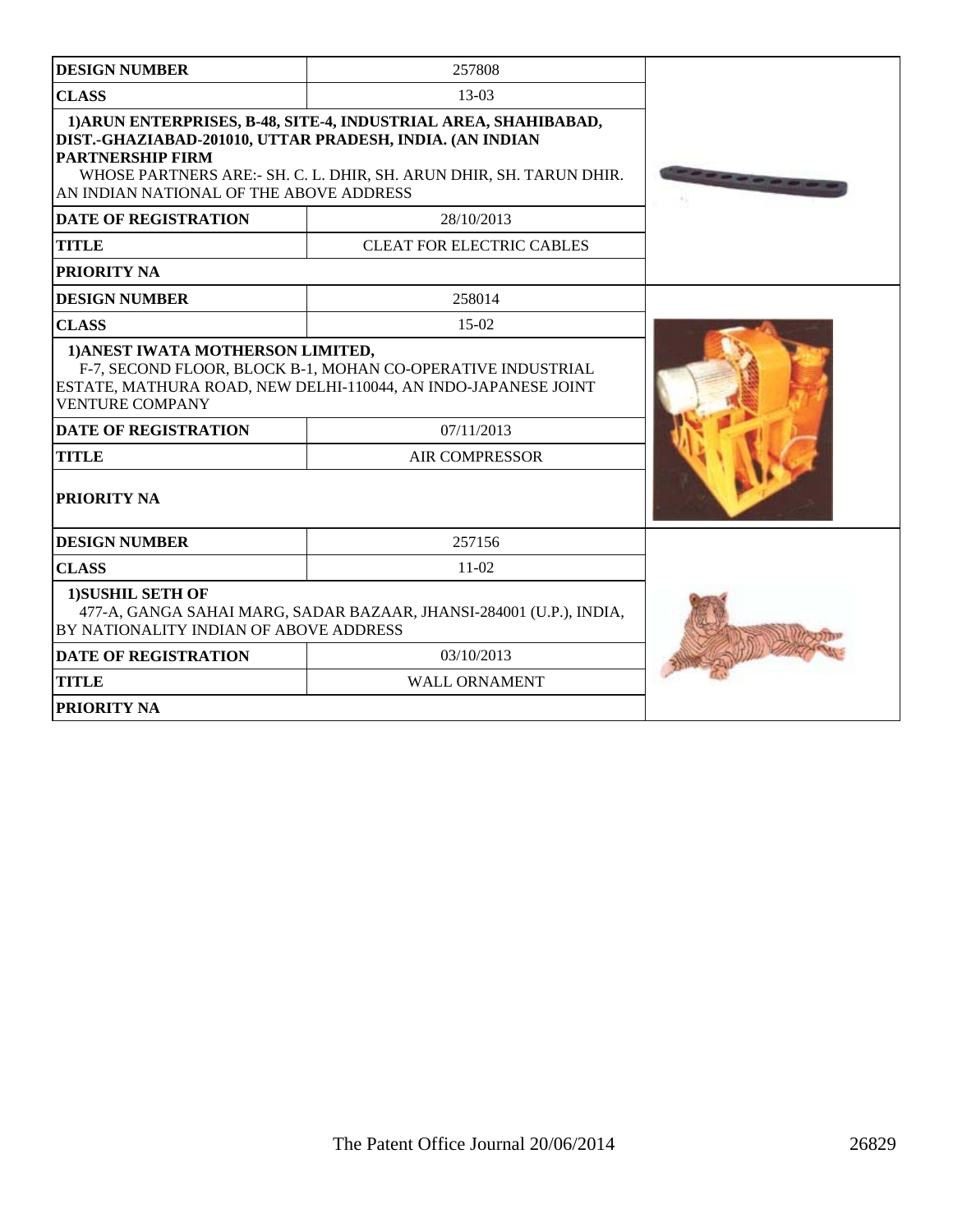| <b>DESIGN NUMBER</b>                                                                                                                                                                                                                       |                           | 257521                         |  |
|--------------------------------------------------------------------------------------------------------------------------------------------------------------------------------------------------------------------------------------------|---------------------------|--------------------------------|--|
| <b>CLASS</b>                                                                                                                                                                                                                               |                           | $12-16$                        |  |
| 1) MAN TRUCK & BUS AG, A GERMAN COMPANY OF<br>DACHAUER STRASSE 667, 80995 MÜNICHEN, GERMANY                                                                                                                                                |                           |                                |  |
| <b>DATE OF REGISTRATION</b>                                                                                                                                                                                                                |                           | 15/10/2013                     |  |
| <b>TITLE</b>                                                                                                                                                                                                                               |                           | RIGHT BUMPER FOR VEHICLES      |  |
| <b>PRIORITY NA</b>                                                                                                                                                                                                                         |                           |                                |  |
| <b>DESIGN NUMBER</b>                                                                                                                                                                                                                       | 257292                    |                                |  |
| <b>CLASS</b>                                                                                                                                                                                                                               | 14-01                     |                                |  |
| 1) JVC KENWOOD CORPORATION, A BODY CORPORATE<br>INCORPORATED UNDER THE LAWS OF JAPAN, HAVING ITS<br><b>REGISTERED OFFICE AT</b><br>3-12, MORIYACHO, KANAGAWA-KU, YOKOHAMA-SHI, KANAGAWA,<br>221-0022, JAPAN<br><b>DATE OF REGISTRATION</b> | 08/10/2013                |                                |  |
| <b>TITLE</b>                                                                                                                                                                                                                               | SPEAKER FOR VEHICLE       |                                |  |
| <b>PRIORITY</b><br>PRIORITY NUMBER<br>2013-013150                                                                                                                                                                                          | <b>DATE</b><br>11/06/2013 | <b>COUNTRY</b><br><b>JAPAN</b> |  |
| <b>DESIGN NUMBER</b>                                                                                                                                                                                                                       |                           | 255568                         |  |
| <b>CLASS</b>                                                                                                                                                                                                                               |                           | 08-99                          |  |
| 1)R. VELUSWAMY, S/O. RAMASWAMY AN INDIAN NATIONAL RESIDING                                                                                                                                                                                 |                           |                                |  |
| AT<br>NO.400, 6TH STREET EXTENSION, GANDHIPURAM, COIMBATORE-641012,<br>TAMIL NADU, INDIA                                                                                                                                                   |                           |                                |  |
| <b>DATE OF REGISTRATION</b>                                                                                                                                                                                                                | 31/07/2013                |                                |  |
| <b>TITLE</b>                                                                                                                                                                                                                               |                           | <b>RAILS FOR SOLAR PANELS</b>  |  |
| PRIORITY NA                                                                                                                                                                                                                                |                           |                                |  |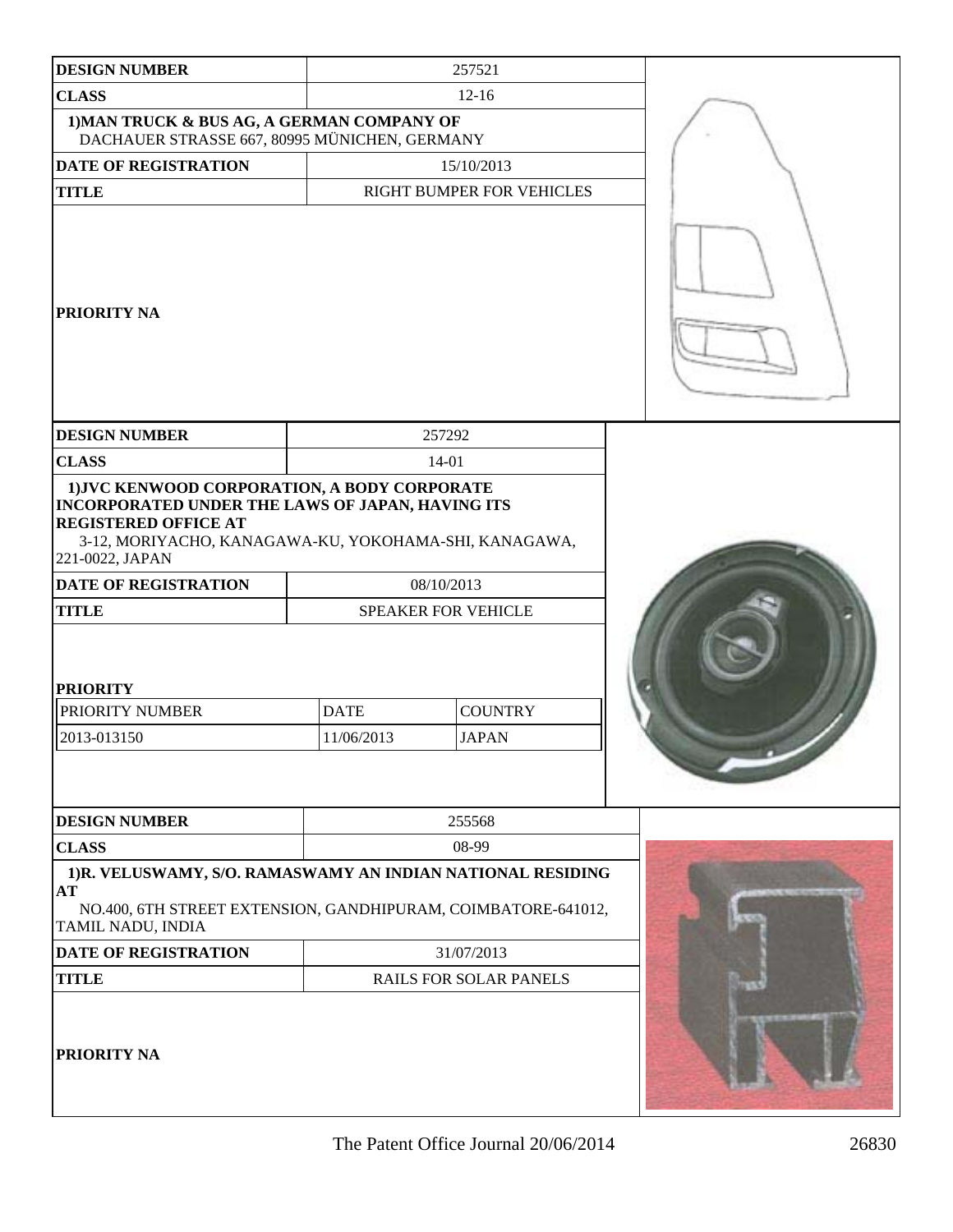| <b>DESIGN NUMBER</b>                                                                                                                                                                                                                                                     |                               | 255699                    |  |
|--------------------------------------------------------------------------------------------------------------------------------------------------------------------------------------------------------------------------------------------------------------------------|-------------------------------|---------------------------|--|
| <b>CLASS</b>                                                                                                                                                                                                                                                             |                               | 15-99                     |  |
| 1) KAZUO TSUCHIYA, A JAPANESE NATIONAL OF<br>437-7, DAINICHI, YOTSUKAIDO-SHI, CHIBA, 248-0001, JAPAN                                                                                                                                                                     |                               |                           |  |
| <b>DATE OF REGISTRATION</b>                                                                                                                                                                                                                                              |                               | 07/08/2013                |  |
| <b>TITLE</b>                                                                                                                                                                                                                                                             |                               | <b>AGITATING ROTOR</b>    |  |
| <b>PRIORITY</b>                                                                                                                                                                                                                                                          |                               |                           |  |
| PRIORITY NUMBER                                                                                                                                                                                                                                                          | <b>DATE</b>                   | <b>COUNTRY</b>            |  |
| 2013-003011                                                                                                                                                                                                                                                              | 15/02/2013                    | <b>JAPAN</b>              |  |
| <b>DESIGN NUMBER</b>                                                                                                                                                                                                                                                     |                               | 257518                    |  |
| <b>CLASS</b>                                                                                                                                                                                                                                                             |                               | $12 - 16$                 |  |
| 1) MAN TRUCK & BUS AG, A GERMAN COMPANY OF<br>DACHAUER STRASSE 667, 80995 MUNICHEN, GERMANY                                                                                                                                                                              |                               |                           |  |
| <b>DATE OF REGISTRATION</b>                                                                                                                                                                                                                                              |                               | 15/10/2013                |  |
| <b>TITLE</b>                                                                                                                                                                                                                                                             |                               | RIGHT BUMPER FOR VEHICLES |  |
| PRIORITY NA                                                                                                                                                                                                                                                              |                               |                           |  |
| <b>DESIGN NUMBER</b>                                                                                                                                                                                                                                                     |                               | 257750                    |  |
| <b>CLASS</b>                                                                                                                                                                                                                                                             |                               | $12 - 15$                 |  |
| 1) COMPAGNIE GENERALE DES ETABLISSEMENTS MICHELIN, A FRENCH<br>COMPANY OF 12 COURS SABLON, FR-63000, CLERMONT-FERRAND, FRANCE,<br><b>AND</b><br>MICHELIN RECHERCHE ET TECHNIQUE S.A., A SWISS COMPANY OF ROUTE<br>LOUIS BRAILLE 10, CH-1763, GRANGES-PACCOT, SWITZERLAND |                               |                           |  |
| <b>DATE OF REGISTRATION</b>                                                                                                                                                                                                                                              |                               | 25/10/2013                |  |
| <b>TITLE</b>                                                                                                                                                                                                                                                             |                               | <b>TIRE TREAD</b>         |  |
| <b>PRIORITY</b>                                                                                                                                                                                                                                                          |                               |                           |  |
| PRIORITY NUMBER                                                                                                                                                                                                                                                          | <b>COUNTRY</b><br><b>DATE</b> |                           |  |
| 29/460,181                                                                                                                                                                                                                                                               | 09/07/2013                    | U.S.A.                    |  |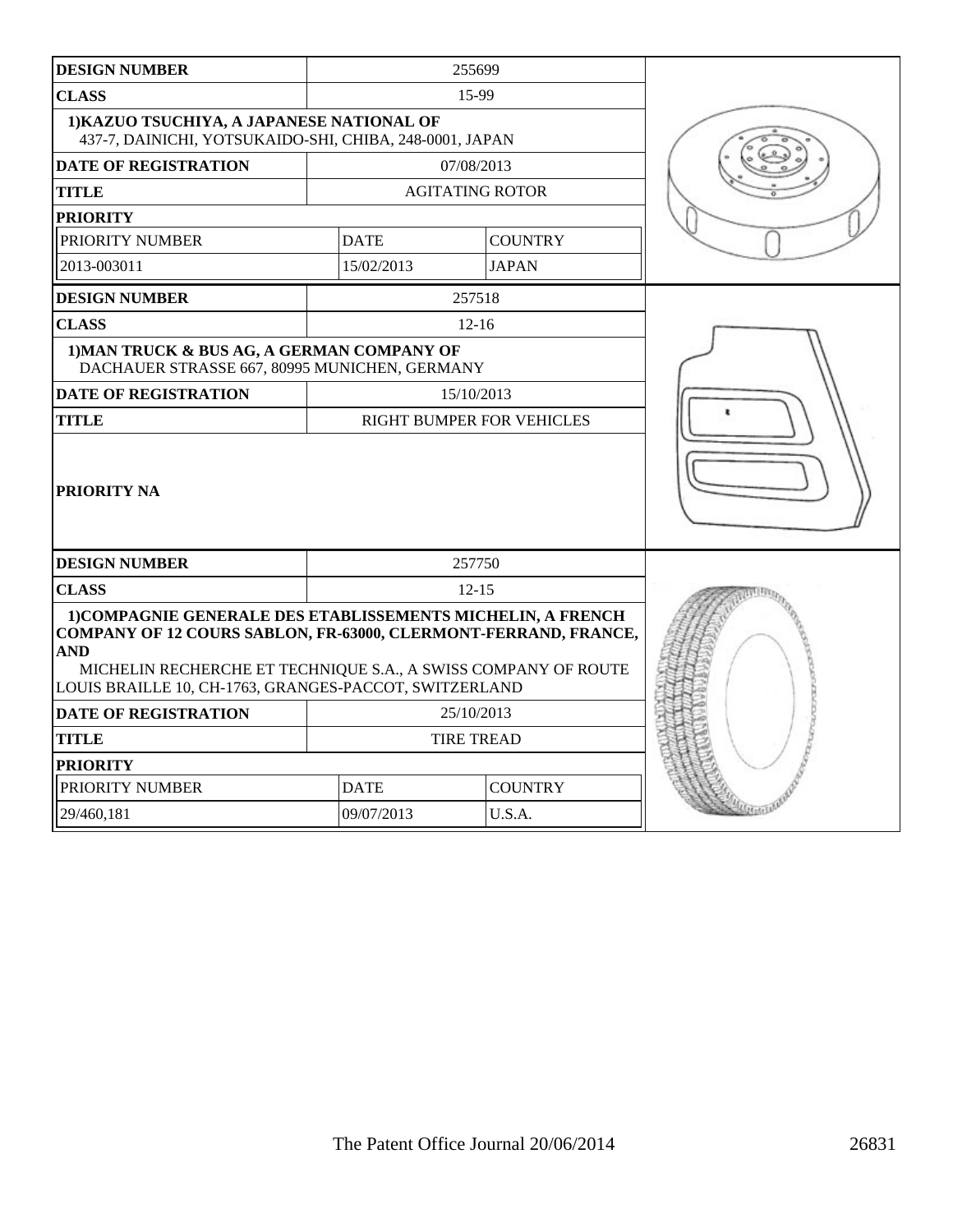| <b>DESIGN NUMBER</b>                                                                                                                                                                                                                   | 257270                                                        |                          |                |  |
|----------------------------------------------------------------------------------------------------------------------------------------------------------------------------------------------------------------------------------------|---------------------------------------------------------------|--------------------------|----------------|--|
| <b>CLASS</b>                                                                                                                                                                                                                           | $12 - 16$                                                     |                          |                |  |
| 1) VOLVO LASTVAGNAR AB, OF<br>SE 405 08 GÖTEBORG, SWEDEN                                                                                                                                                                               |                                                               |                          |                |  |
| <b>DATE OF REGISTRATION</b>                                                                                                                                                                                                            |                                                               | 08/10/2013               |                |  |
| <b>TITLE</b>                                                                                                                                                                                                                           |                                                               | <b>BEZEL FOR VEHICLE</b> |                |  |
| <b>PRIORITY</b>                                                                                                                                                                                                                        |                                                               |                          |                |  |
| PRIORITY NUMBER                                                                                                                                                                                                                        | <b>DATE</b>                                                   |                          | <b>COUNTRY</b> |  |
| 002219576-0003                                                                                                                                                                                                                         | 12/04/2013                                                    |                          | <b>OHIM</b>    |  |
| <b>DESIGN NUMBER</b>                                                                                                                                                                                                                   |                                                               | 258348                   |                |  |
| <b>CLASS</b>                                                                                                                                                                                                                           |                                                               | $07 - 05$                |                |  |
| 1) KONINKLIJKE PHILIPS N.V., A COMPANY ORGANIZED AND EXISTING<br>UNDER THE LAWS OF THE KINGDOM OF THE NETHERLANDS, RESIDING AT<br>EINDHOVEN,<br>WHOSE POST-OFFICE ADDRESS IS HIGH TECH CAMPUS 5, 5656 AE<br>EINDHOVEN, THE NETHERLANDS |                                                               |                          |                |  |
| <b>DATE OF REGISTRATION</b>                                                                                                                                                                                                            | 25/11/2013                                                    |                          |                |  |
| <b>TITLE</b>                                                                                                                                                                                                                           | <b>ELECTRIC DRY IRON</b>                                      |                          |                |  |
| <b>PRIORITY</b>                                                                                                                                                                                                                        |                                                               |                          |                |  |
| PRIORITY NUMBER                                                                                                                                                                                                                        | <b>DATE</b>                                                   | <b>COUNTRY</b>           |                |  |
| 002256420-0002                                                                                                                                                                                                                         | 17/06/2013                                                    |                          | <b>OHIM</b>    |  |
| <b>DESIGN NUMBER</b>                                                                                                                                                                                                                   | 255903                                                        |                          |                |  |
| <b>CLASS</b>                                                                                                                                                                                                                           | $29-02$                                                       |                          |                |  |
| 1) JSP LIMITED, A UK CORPORATION,<br>WORSHAM MILL, MINSTER LOVELL, OXFORD, OX29 0TA, UNITED KINGDOM                                                                                                                                    |                                                               |                          |                |  |
| <b>DATE OF REGISTRATION</b>                                                                                                                                                                                                            | 19/08/2013                                                    |                          |                |  |
| <b>TITLE</b>                                                                                                                                                                                                                           | <b>EXHALATION VALVE FILTERS FOR</b><br><b>BREATHING MASKS</b> |                          |                |  |
| <b>PRIORITY</b>                                                                                                                                                                                                                        |                                                               |                          |                |  |
| PRIORITY NUMBER                                                                                                                                                                                                                        | <b>DATE</b>                                                   |                          | <b>COUNTRY</b> |  |
| 002195339                                                                                                                                                                                                                              | 04/03/2013                                                    |                          | <b>OHIM</b>    |  |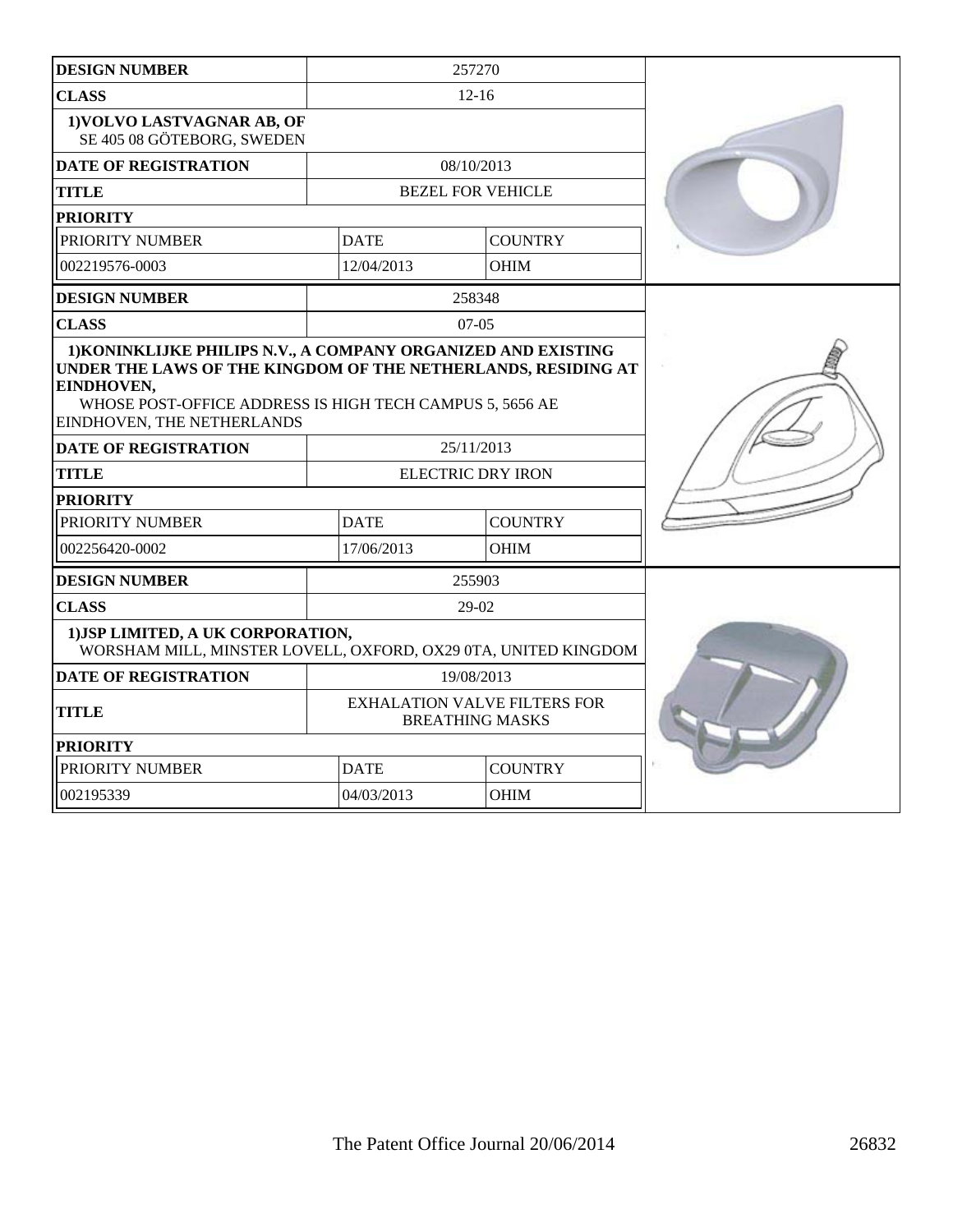| <b>DESIGN NUMBER</b>                                                                                                                                                                                             |                                                                                          | 254175              |  |  |
|------------------------------------------------------------------------------------------------------------------------------------------------------------------------------------------------------------------|------------------------------------------------------------------------------------------|---------------------|--|--|
| <b>CLASS</b>                                                                                                                                                                                                     |                                                                                          | 14-03               |  |  |
| 1) NOKIA CORPORATION, A FINNISH CORPORATION, OF THE ADDRESS<br>KEILALAHDENTIE 4, ESPOO, FIN - 02150, FINLAND                                                                                                     |                                                                                          |                     |  |  |
| <b>DATE OF REGISTRATION</b>                                                                                                                                                                                      |                                                                                          | 29/05/2013          |  |  |
| <b>TITLE</b>                                                                                                                                                                                                     |                                                                                          | <b>MOBILE PHONE</b> |  |  |
| <b>PRIORITY</b>                                                                                                                                                                                                  |                                                                                          |                     |  |  |
| PRIORITY NUMBER                                                                                                                                                                                                  | <b>DATE</b>                                                                              | <b>COUNTRY</b>      |  |  |
| 29/438525                                                                                                                                                                                                        | 30/11/2012                                                                               | U.S.A.              |  |  |
|                                                                                                                                                                                                                  |                                                                                          |                     |  |  |
| <b>DESIGN NUMBER</b>                                                                                                                                                                                             |                                                                                          | 258133              |  |  |
| <b>CLASS</b>                                                                                                                                                                                                     |                                                                                          | 14-02               |  |  |
| 1) APPLE INC.,<br>1 INFINITE LOOP, CUPERTINO, CALIFORNIA 95014, U.S.A., A CORPORATION<br>INCORPORATED IN THE STATE OF CALIFORNIA                                                                                 |                                                                                          |                     |  |  |
| <b>DATE OF REGISTRATION</b>                                                                                                                                                                                      |                                                                                          | 13/11/2013          |  |  |
| <b>TITLE</b>                                                                                                                                                                                                     | NETWORKING TERMINAL                                                                      |                     |  |  |
| <b>PRIORITY</b>                                                                                                                                                                                                  |                                                                                          |                     |  |  |
| PRIORITY NUMBER                                                                                                                                                                                                  | <b>DATE</b><br><b>COUNTRY</b>                                                            |                     |  |  |
| 29/457,335                                                                                                                                                                                                       | 09/06/2013<br>U.S.A.                                                                     |                     |  |  |
|                                                                                                                                                                                                                  |                                                                                          |                     |  |  |
| <b>DESIGN NUMBER</b>                                                                                                                                                                                             |                                                                                          | 257873              |  |  |
|                                                                                                                                                                                                                  | <b>CLASS</b><br>19-06<br>1) FLAIR WRITING INSTRUMENTS, AN INDIAN PARTNERSHIP FIRM OF 63, |                     |  |  |
| B/C, GOVT. INDUSTRIAL ESTATE, CHARKOP, KANDIVALI (W), MUMBAI-<br>400067, [MAHARASHTRA], INDIA;<br>WHOSE PARTNERS ARE KHUBILAL J. RATHOD, MANJULA V. RATHOD<br>AND MOHIT RATHOD; ALL INDIANS OF THE ABOVE ADDRESS |                                                                                          |                     |  |  |
| DATE OF REGISTRATION                                                                                                                                                                                             |                                                                                          | 30/10/2013          |  |  |
| <b>TITLE</b>                                                                                                                                                                                                     |                                                                                          | <b>PEN</b>          |  |  |
| PRIORITY NA                                                                                                                                                                                                      |                                                                                          |                     |  |  |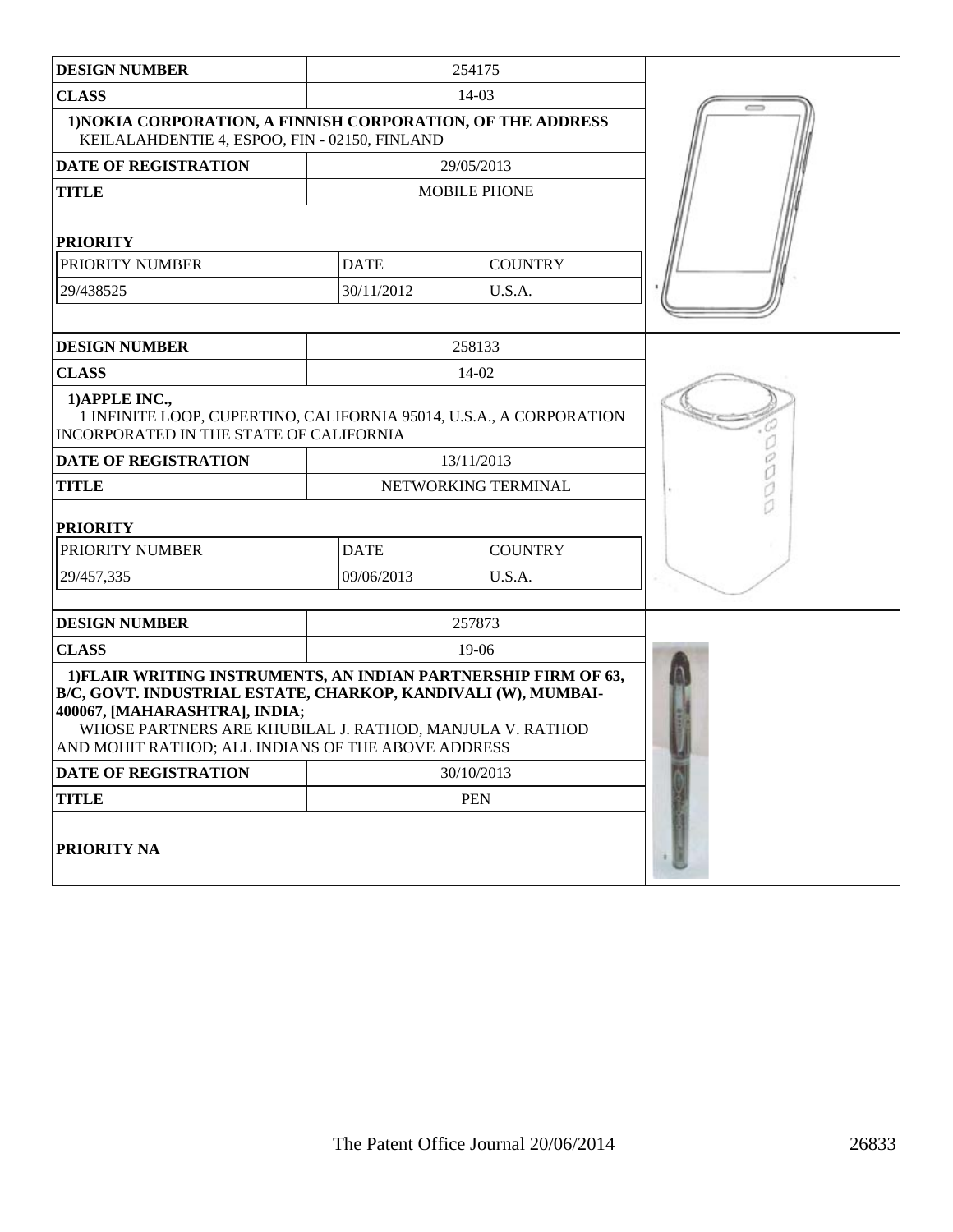| <b>DESIGN NUMBER</b>                                                                                                                                                                                                                   |            | 258800             |                     |                |  |  |
|----------------------------------------------------------------------------------------------------------------------------------------------------------------------------------------------------------------------------------------|------------|--------------------|---------------------|----------------|--|--|
| <b>CLASS</b>                                                                                                                                                                                                                           |            | 13-03              |                     |                |  |  |
| 1) YAZAKI CORPORATION, A JAPANESE CORPORATION OF<br>4-28, MITA 1-CHOME, MINATO-KU, TOKYO 108-0073 JAPAN                                                                                                                                |            |                    |                     |                |  |  |
| DATE OF REGISTRATION                                                                                                                                                                                                                   |            | 17/12/2013         |                     |                |  |  |
| <b>TITLE</b>                                                                                                                                                                                                                           |            |                    | <b>FUSE</b>         |                |  |  |
| <b>PRIORITY</b>                                                                                                                                                                                                                        |            |                    |                     |                |  |  |
| PRIORITY NUMBER                                                                                                                                                                                                                        |            | <b>DATE</b>        | <b>COUNTRY</b>      |                |  |  |
| 2013-014235                                                                                                                                                                                                                            |            | 24/06/2013         | <b>JAPAN</b>        |                |  |  |
|                                                                                                                                                                                                                                        |            |                    |                     |                |  |  |
| <b>DESIGN NUMBER</b>                                                                                                                                                                                                                   |            |                    | 255503              |                |  |  |
| <b>CLASS</b>                                                                                                                                                                                                                           |            |                    | 28-03               |                |  |  |
| 1) KONINKLIJKE PHILIPS N.V., A COMPANY ORGANIZED AND EXISTING<br>UNDER THE LAWS OF THE KINGDOM OF THE NETHERLANDS, RESIDING AT<br>EINDHOVEN,<br>WHOSE POST-OFFICE ADDRESS IS HIGH TECH CAMPUS 5, 5656 AE<br>EINDHOVEN, THE NETHERLANDS |            |                    |                     |                |  |  |
| DATE OF REGISTRATION                                                                                                                                                                                                                   |            |                    | 25/07/2013          |                |  |  |
| <b>TITLE</b>                                                                                                                                                                                                                           |            |                    | <b>HAIR CLIPPER</b> |                |  |  |
| <b>PRIORITY</b><br>PRIORITY NUMBER                                                                                                                                                                                                     |            |                    |                     | <b>COUNTRY</b> |  |  |
|                                                                                                                                                                                                                                        |            | <b>DATE</b>        |                     |                |  |  |
| 002180588-0001                                                                                                                                                                                                                         | 07/02/2013 |                    |                     | OHIM           |  |  |
|                                                                                                                                                                                                                                        |            |                    |                     |                |  |  |
| <b>DESIGN NUMBER</b>                                                                                                                                                                                                                   |            | 256558             |                     |                |  |  |
| <b>CLASS</b>                                                                                                                                                                                                                           |            | $12 - 16$          |                     |                |  |  |
| 1) WHEELS INDIA LIMITED, HAVING PLACE OF BUSINESS AT<br>PADI, CHENNAI-600 050, TAMILNADU                                                                                                                                               |            |                    |                     |                |  |  |
| <b>DATE OF</b><br><b>REGISTRATION</b>                                                                                                                                                                                                  |            | 18/09/2013         |                     |                |  |  |
| <b>TITLE</b>                                                                                                                                                                                                                           |            | SPINNER FOR WHEELS |                     |                |  |  |
| PRIORITY NA                                                                                                                                                                                                                            |            |                    |                     |                |  |  |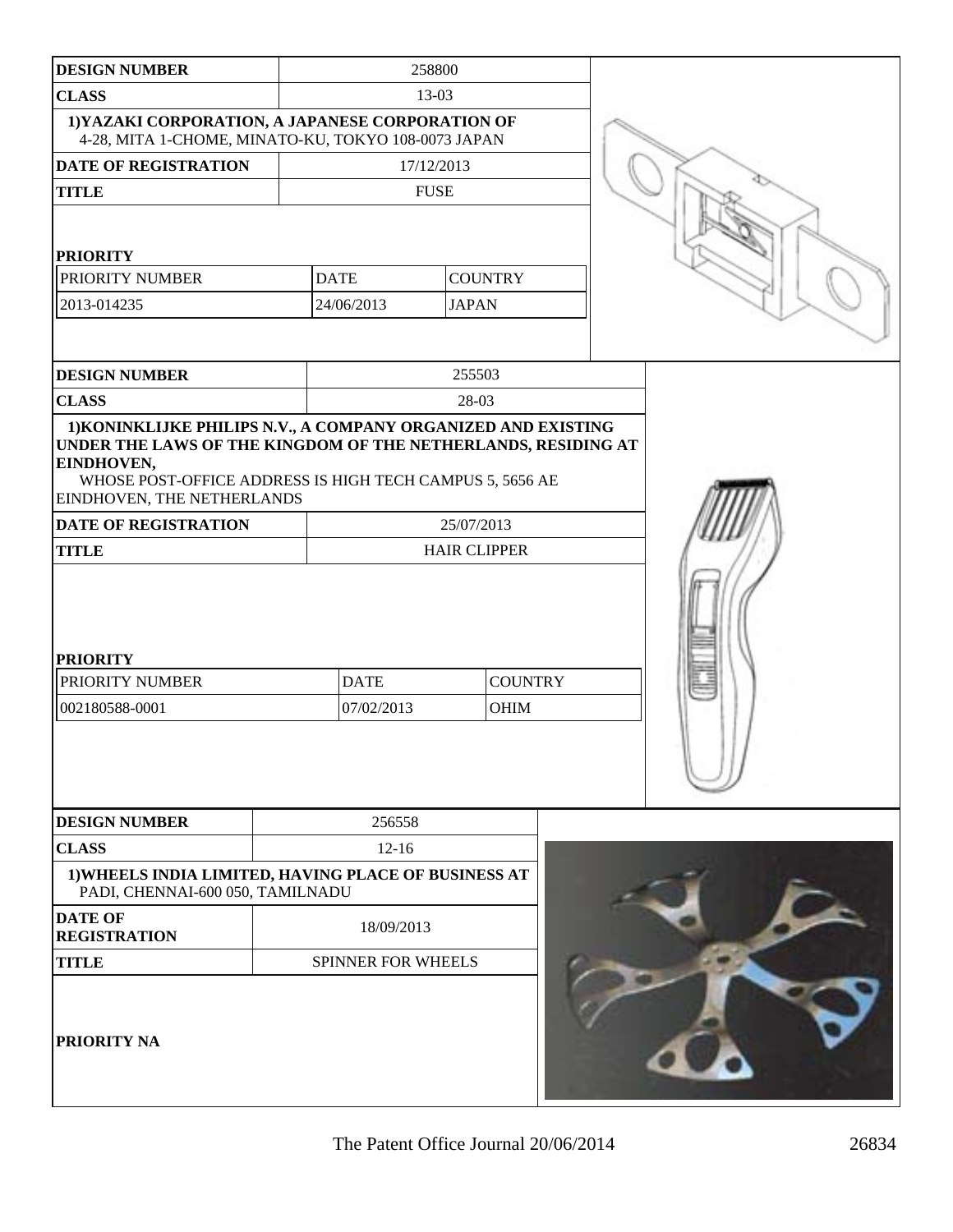| <b>DESIGN NUMBER</b>                                                                                                                                                                                                                                                                           | 257133                                           |  |
|------------------------------------------------------------------------------------------------------------------------------------------------------------------------------------------------------------------------------------------------------------------------------------------------|--------------------------------------------------|--|
| <b>CLASS</b>                                                                                                                                                                                                                                                                                   | $12 - 16$                                        |  |
| 1) TATA MOTORS LIMITED, AN INDIAN COMPANY OF<br>BOMBAY HOUSE, 24 HOMI MODY STREET, HUTATMA CHOWK, MUMBAI<br>400001, MAHARASHTRA, INDIA                                                                                                                                                         |                                                  |  |
| <b>DATE OF REGISTRATION</b>                                                                                                                                                                                                                                                                    | 01/10/2013                                       |  |
| <b>TITLE</b>                                                                                                                                                                                                                                                                                   | MOUNTING BRACKET FOR CLUTCH CABLE<br>OF VEHICLES |  |
| PRIORITY NA                                                                                                                                                                                                                                                                                    |                                                  |  |
| <b>DESIGN NUMBER</b>                                                                                                                                                                                                                                                                           | 257614                                           |  |
| <b>CLASS</b>                                                                                                                                                                                                                                                                                   | $08-06$                                          |  |
| <b>CHETANBHAI P. MEHTA ALL INDIAN NATIONAL PARTNERS OF KOMAL</b><br>MANUFACTURING CO. AN INDIAN PARTNERSHIP FIRM HAVING ITS<br>PRINCIPAL PLACE OF BUSINESS AT<br>PLOT NO. 27, SURVEY NO. 224, SOMNATH IND. 5, RAJKOT GONDAL BYPASS<br>ROAD, VILLAGE: KOTHARIYA, SOLVENT, RAJKOT, GUJARAT-INDIA |                                                  |  |
| <b>DATE OF REGISTRATION</b>                                                                                                                                                                                                                                                                    | 21/10/2013                                       |  |
| <b>TITLE</b>                                                                                                                                                                                                                                                                                   | <b>HANDLE</b>                                    |  |
| <b>PRIORITY NA</b>                                                                                                                                                                                                                                                                             |                                                  |  |
| <b>DESIGN NUMBER</b>                                                                                                                                                                                                                                                                           | 257743                                           |  |
| <b>CLASS</b>                                                                                                                                                                                                                                                                                   | $12 - 16$                                        |  |
| 1) DR. ING. H.C.F. PORSCHE AKTIENGESELLSCHAFT, A GERMAN COMPANY<br>OF<br>PORSCHEPLATZ 1, 70435 STUTTGART, GERMANY                                                                                                                                                                              |                                                  |  |
| <b>DATE OF REGISTRATION</b>                                                                                                                                                                                                                                                                    | 25/10/2013                                       |  |
| <b>TITLE</b>                                                                                                                                                                                                                                                                                   | <b>WHEEL RIM</b>                                 |  |
| PRIORITY NA                                                                                                                                                                                                                                                                                    |                                                  |  |